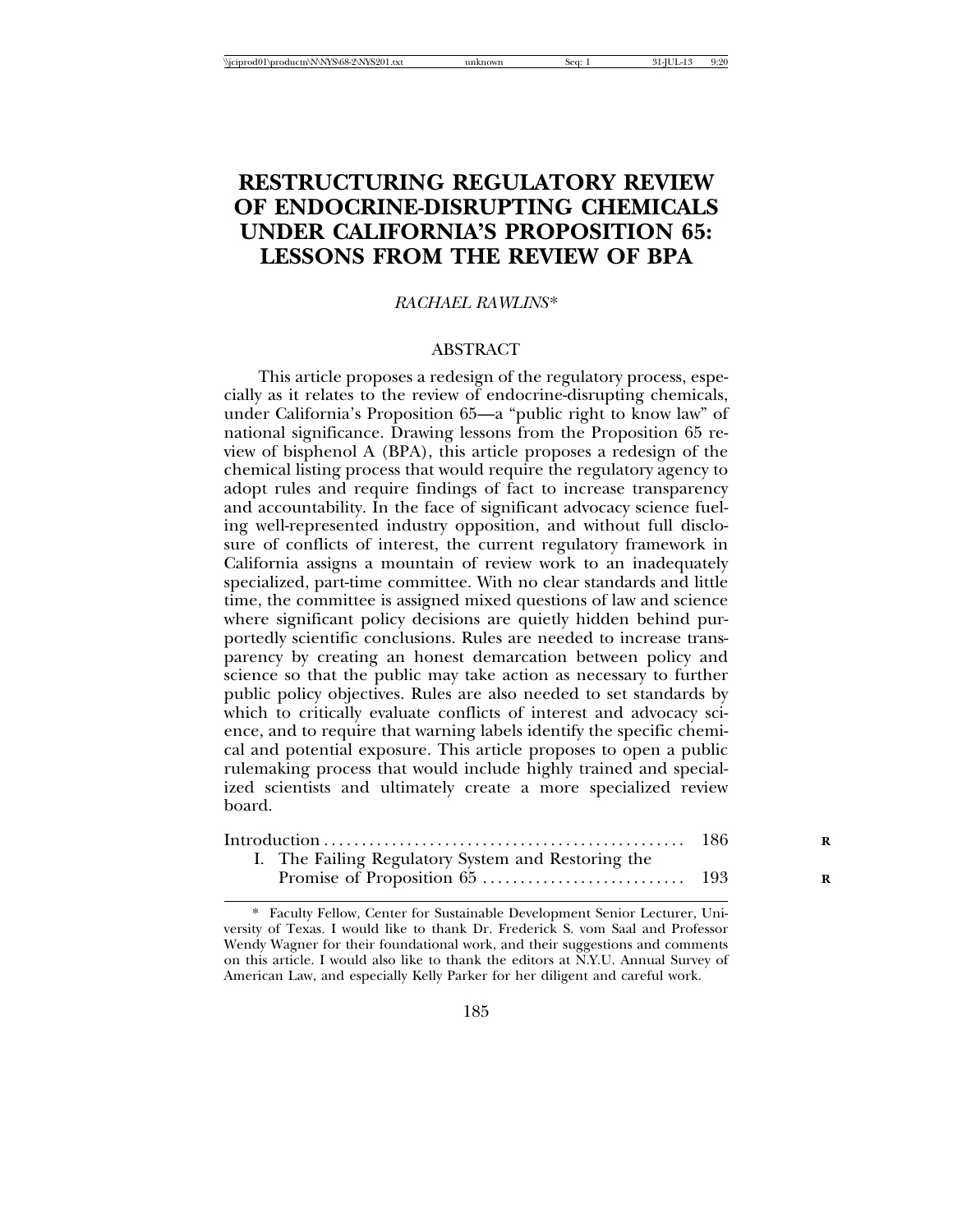| A. Proposition 65's Potential to Unveil Dangerous        |      |             |
|----------------------------------------------------------|------|-------------|
|                                                          | -196 | R           |
| B. The Evolving Role of the DART Identification          |      |             |
| Committee and the Review of Endocrine-                   |      |             |
|                                                          | 198  | R           |
| II. Requirements for Transparency and Accountability     | 203  | R           |
| A. Defining "Clearly Shown" Consistent with              |      |             |
| Scientific Standards and Societal Choices                | 204  | R           |
| B. Defining "Reproductive Toxicity" Consistent with      |      |             |
|                                                          | 209  | R           |
| III. Research Design and Quality Standards to Assess and |      |             |
| Evaluate Advocacy Science                                | 216  | $\mathbf R$ |
| IV. A More Specialized Committee, Extended Review        |      |             |
| Period, and Clear Disclosure of Conflicts of Interest.   | 222  | R           |
| V. Standards and Findings to Avoid Inappropriate         |      |             |
| Reliance on Unverified Claims of Adverse                 |      |             |
|                                                          | 228  | R           |
|                                                          | 233  | R           |
|                                                          |      |             |

## INTRODUCTION

One in eight women will be diagnosed with breast cancer, twelve percent under the age of forty-four.<sup>1</sup> Breast cancer now strikes teens and tweens.2 In 2009 a ten-year-old in California underwent a mastectomy,<sup>3</sup> and in 2010 so did a four-year-old from Toronto.<sup>4</sup> One third of adults<sup>5</sup> and seventeen percent of all U.S.

<sup>1.</sup> *See SEER Stat Fact Sheets: Breast*, *Surveillance Epidemiology and End Results*, NAT'L CANCER INST., http://seer.cancer.gov/statfacts/html/breast.html (last visited Dec. 27, 2012) (based on rates from 2005–2009).

<sup>2.</sup> Madison Park, *Tweens Challenged by Grown-Up Malady: Breast Cancer*, CNN HEALTH (Oct. 26, 2009, 9:38 AM), http://www.cnn.com/2009/HEALTH/10/26/ tweens.breast.cancer/index.html (These cases are "extreme examples of a troubling trend emerging with breast cancer, medical experts say. Younger women are getting a disease that usually strikes around menopause—and no one knows why.").

<sup>3.</sup> *Ten-Year-Old Bravely Battles Breast Cancer*, CBS NEWS (May 19, 2009, 10:32 AM), http://www.cbsnews.com/stories/2009/05/19/earlyshow/health/main5024 777.shtml.

<sup>4.</sup> Greg McArthur, *Four Year Old Battles Breast Cancer*, THE GLOBE & MAIL, http://www.theglobeandmail.com/life/health/four-year-old-battles-breastcancer/article1704895/ (last updated Mar. 16, 2011, 11:43 AM).

<sup>5.</sup> *Overweight and Obesity: Adult Obesity Facts*, CTRS. FOR DISEASE CONTROL & PREVENTION, http://www.cdc.gov/obesity/data/adult.html (last updated Aug. 13,

<sup>2012).</sup>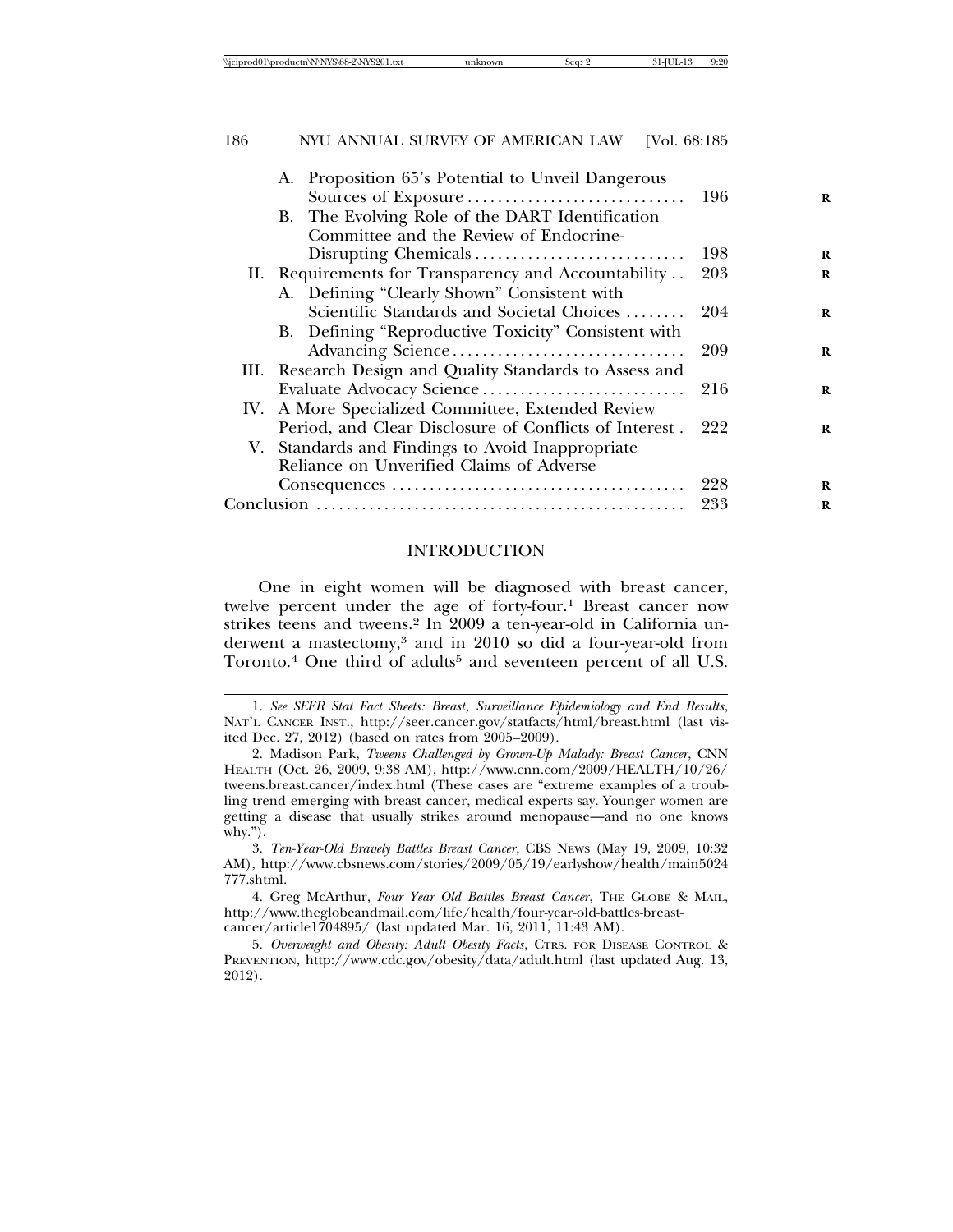| \\iciprod01\productn\N\NYS\68-2\NYS201.txt | Sea: | "ا-تا∪⊢.  | 9.90 |
|--------------------------------------------|------|-----------|------|
| unknown                                    |      | 3 I - I I |      |

children between the ages of two and nineteen are obese.6 One in six men will be diagnosed with prostate cancer in their lifetime.7 More than 30 million people in the United States have some type of thyroid dysfunction.8 Endocrine-disrupting chemicals may be contributing to these stunning statistics. Chemicals that interfere with endocrine function have been found to affect male and female reproduction, neuroendocrinology, thyroid function, metabolism and obesity, breast development, breast cancer, prostate cancer, and cardiovascular endocrinology.9

The Endocrine Society, the world's oldest, largest, and most active organization devoted to research on hormones and the clinical practice of endocrinology, recently issued a statement expressing concern that the public may be at risk because critical information about potential health effects of endocrine-disrupting chemicals is being overlooked in the development of federal health and safety guidelines and regulations.10 The current federal and state regulatory regimes are struggling in their attempts to deal appropriately with these chemicals. One such chemical, the herbicide Atrazine, effectively banned in Europe, is exported to the United States in massive quantities.11 Tyrone Hayes, a professor at UC Berkeley, lecturing on the chemically castrating effects of the Atrazine on frogs, including female eggs growing in male testes, described EPA's stunning response—it was "unclear" as to whether this reproductive mutation qualified as an "adverse effect!"12

8. Marilyn Fuller Delong, *Thyroid Dysfunction (Course # 8431)*, CME RES., 3 (July 11, 2012), http://www.netce.com/582/Course\_8431.pdf.

9. Evanthia Diamanti-Kandarakis et al., *Endocrine–Disrupting Chemicals: An Endocrine Society Scientific Statement*, 30 ENDOCRINE REVS. 293, 293 (2009), *available at* http://www.endo-society.org/journals/scientificstatements/upload/edc\_scientific \_statement.pdf.

10. *See* THE ENDOCRINE SOC'Y, POSITION STATEMENT: ENDOCRINE-DISRUPTING CHEMICALS (2009), *available at* http://www.endo-society.org/advocacy/policy/up load/Endocrine-disrupting-chemicals-position-statement.pdf.

11. *See* Tyrone Hayes, *What is Atrazine? And Why Do We Love It?*, OUR WORLD . . . OUR FUTURE, http://atrazinelovers.com/m1.html (last visited Dec. 27, 2012).

12. Tyrone Hayes, Professor of Integrative Biology at Univ. of Cal., Berkeley, From Silent Spring to Silent Night, Lecture at The Univ. of Tex. at Austin Envtl. Sci. Inst., PowerPoint Slide 17 (Notes) (Jan. 30, 2009), *available at* http://www.

<sup>6.</sup> *Overweight and Obesity: Childhood Obesity Facts Data and Statistics*, CTRS. FOR DISEASE CONTROL & PREVENTION, http://www.cdc.gov/obesity/data/childhood. html (last updated Dec. 21, 2012).

<sup>7.</sup> *What Are the Key Statistics About Prostate Cancer?*, AM. CANCER SOC'Y, http:// www.cancer.org/Cancer/ProstateCancer/DetailedGuide/prostate-cancer-key-statistics (last updated Dec. 14, 2012).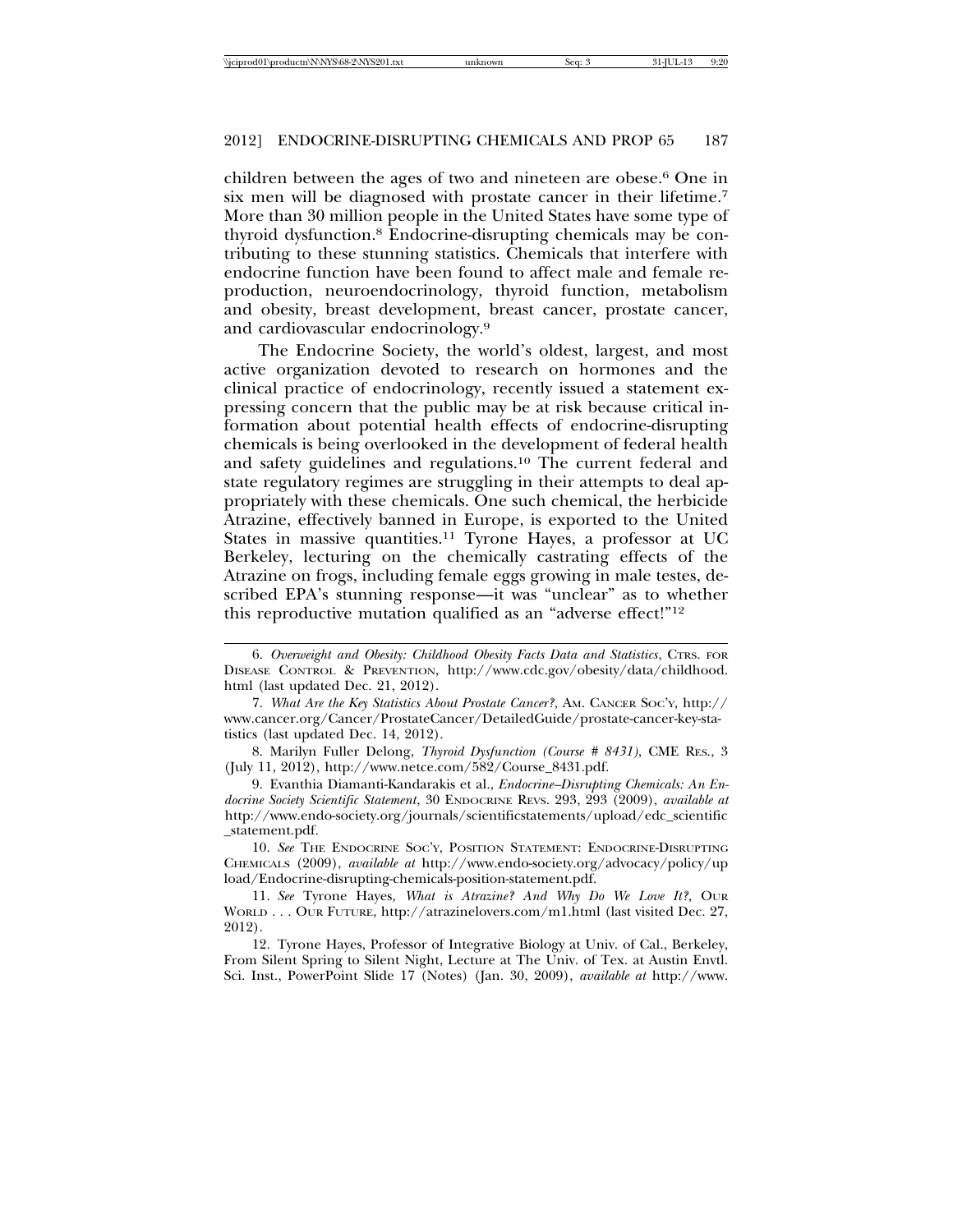Another endocrine-disrupting chemical similarly muddled and mired in politics is bisphenol A (BPA), a synthetic estrogen.13 The alarm bells have been sounding on BPA for quite some time. In 2006, an expert panel sponsored by the National Institutes of Health, the EPA, and Commonweal (a non-profit health and environmental research group) concluded that people are exposed to BPA at levels that cause problems in wildlife and laboratory animals, and that there is "great cause for concern" with regard to the potential for similar adverse effects in humans.14 The panel explained that recent trends in human diseases relate to adverse effects observed in experimental animals exposed to low doses of BPA.15 As specific examples, the panel noted the increase in hormonally mediated cancers, such as prostate and breast cancer; urogenital abnormalities in male babies; a decline in semen quality in men; early onset of puberty in girls; an increase in metabolic disorders, including insulin resistant (type 2) diabetes and obesity; and increases in neurobehavioral problems such as attention deficit hyperactivity disorder (ADHD).<sup>16</sup>

Despite the evidence, the Food and Drug Administration (FDA) has fallen into a state of regulatory malaise. In its review of BPA, the FDA's Science Advisory Board, although operating under a standard where "safety" is defined as "reasonable certainty in the minds of competent scientists that the additive is not harmful to man or animal,"17 ultimately deferred instead to a political decision. The Science Board cautiously concluded:

Coupling together the available qualitative and quantitative information (including application of uncertainty factors) provides a sufficient scientific basis to conclude that the Margins of Safety defined by FDA as "adequate" are, in fact, inadequate.

esi.utexas.edu/k-12-a-the-community/hot-science-cool-talks/lecture-archives/ from-silent-spring-to-silent-night.

<sup>13.</sup> BPA mimics the activity of estradiol and is similar in structure and efficacy to the estrogenic drug diethylstilbestrol (DES). Frederick vom Saal & Wade Welshons, *Large Effects from Small Exposures. II. The Importance of Positive Controls in Low-Dose Research on Bisphenol A*, 100 ENVTL. RES. 50, 50 (2006).

<sup>14.</sup> Frederick vom Saal et al., *Chapel Hill Bisphenol A Expert Panel Consensus Statement: Integration of Mechanisms, Effects in Animals and Potential to Impact Human Health at Current Levels of Exposure*, 24 REPROD. TOXICOLOGY 131, 131, 136 (2007) [hereinafter *Chapel Hill*].

<sup>15.</sup> *Id.* at 131.

<sup>16.</sup> *Id.*

<sup>17.</sup> Food Additives Amendment of 1958, Pub. L. No. 85-929, 72 Stat. 1784; S. REP. NO. 85-2422, at 2–3 (1958), *reprinted in* 1958 U.S.C.C.A.N. 5300, 5301–02 (describing the relevant standard as one of "reasonable certainty in the minds of competent scientists that the additive is not harmful to man or animal").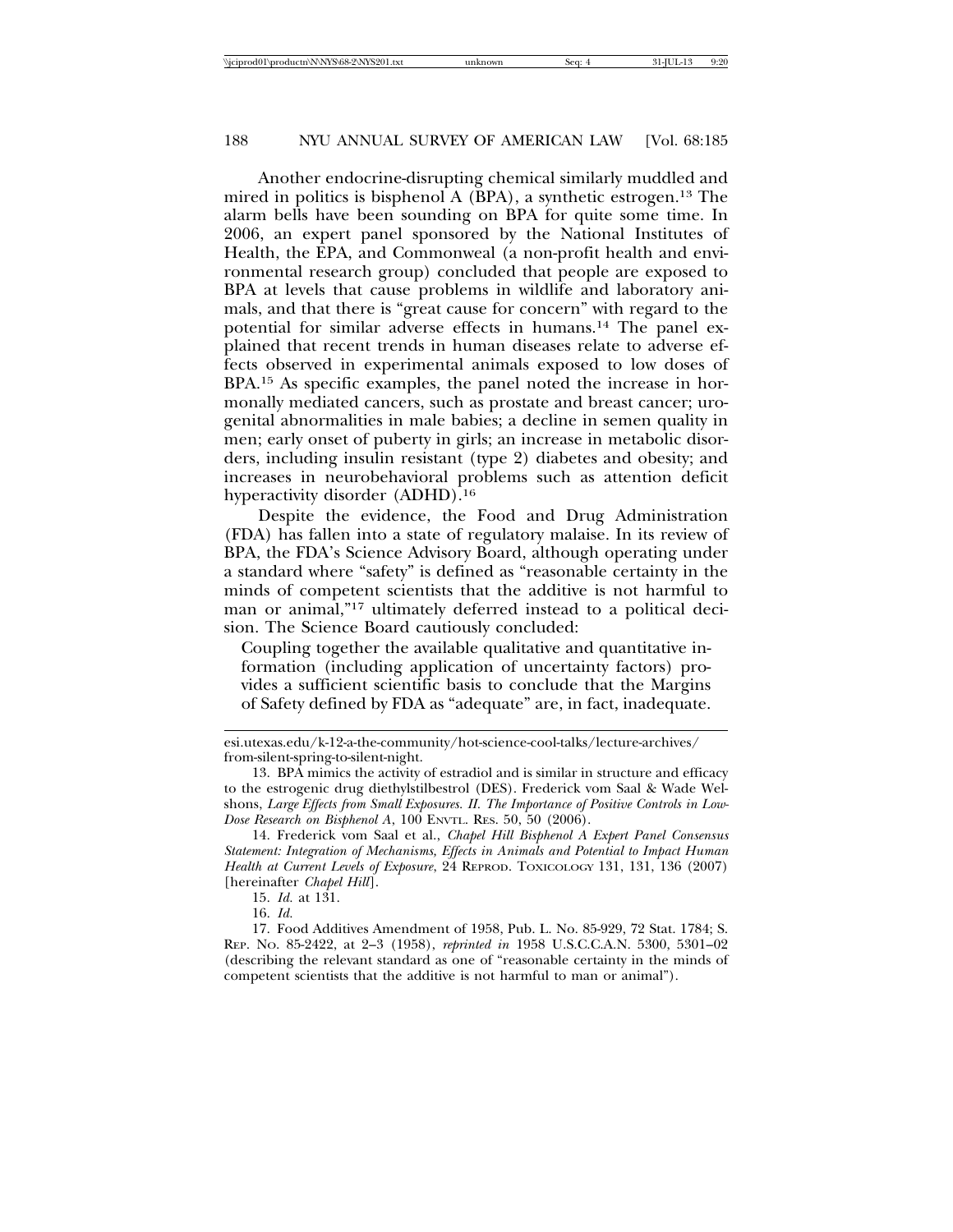This does not mean that the potential exposures are not "*acceptable*". The latter is the subject of policy that appropriately rests with the Commissioner of the FDA.18

The FDA itself, although admitting "some concern" about the potential low-dose effects of BPA on the brain, behavior, and prostate gland in fetuses, infants and young children, has thus far deferred any significant regulatory response.19 Declining a petition by the Natural Resources Defense Council (NRDC) to initiate a rulemaking to prohibit the use of BPA in food and food packaging, the FDA determined, "as a matter of science and regulatory policy," that the best course of action is to continue its review and study of emerging data on BPA.20 In response to a request from the American Chemistry Council, the FDA is amending the food additive regulations to remove authorization for polycarbonate resins<sup>21</sup> in baby bottles and spill-proof cups, but this action is based on abandonment (following movement in the retail market<sup>22</sup>), not any finding concerning safety.23

Although acknowledging that "there are still a lot of outstanding questions," Linda S. Birnbaum, Director of the National Institute of Environmental Health Sciences at the National Institutes of Health recently reported: "Our grantees have published nearly 100 papers [on BPA] since January 2010. Nothing has been published

20. Letter from David Dorsey, Acting Assoc. Comm'r for Policy & Planning, FDA, to Sarah Janssen & Aaron Colangelo, Nat'l Res. Def. Council 15 (Mar. 30, 2010), *available at* http://www.regulations.gov/#!documentDetail;D=FDA-2008-P-0577-0007 (finding the data presented in the petition insufficient to initiate rulemaking).

21. Polycarbonate resins are formed by the condensation of 4,4'-isopropyl enediphenol (i.e., Bisphenol A (BPA)), and carbonyl chloride or diphenyl carbonate. Indirect Food Additives: Polymers, 77 Fed. Reg. 41,899, 41,902 (July 17, 2012) (to be codified at 21 C.F.R. pt. 177), *available at* https://www.federalregister.gov/ articles/2012/07/17/2012-17366/indirect-food-additives-polymers#p-3.

22. Ylan Q. Mui, *Wal-Mart to Pull Bottles Made with Chemical BPA*, WASH. POST, Apr. 18, 2008, http://www.washingtonpost.com/wp-dyn/content/article/2008/ 04/17/AR2008041704205.html.

23. Indirect Food Additives: Polymers, 77 Fed. Reg. at 41,900–01.

<sup>18.</sup> FDA SCI. BD. SUBCOMM. ON BISPHENOL A, SCIENTIFIC PEER-REVIEW OF THE DRAFT ASSESSMENT OF BISPHENOL A FOR USE IN FOOD CONTACT APPLICATIONS 4 (2008) (emphasis in original), *available at* http://www.fda.gov/ohrms/dockets/ ac/08/briefing/2008-4386b1-24.pdf (as modified and submitted from the Science Board to the FDA).

<sup>19.</sup> *Bisphenol A (BPA): Use in Food Contact Application*, FDA, http://www.fda. gov/NewsEvents/PublicHealthFocus/ucm064437.htm (last updated Apr. 2, 2012) ("FDA is continuing to consider the low dose toxicity studies of BPA as well as other recent peer-reviewed studies related to BPA.").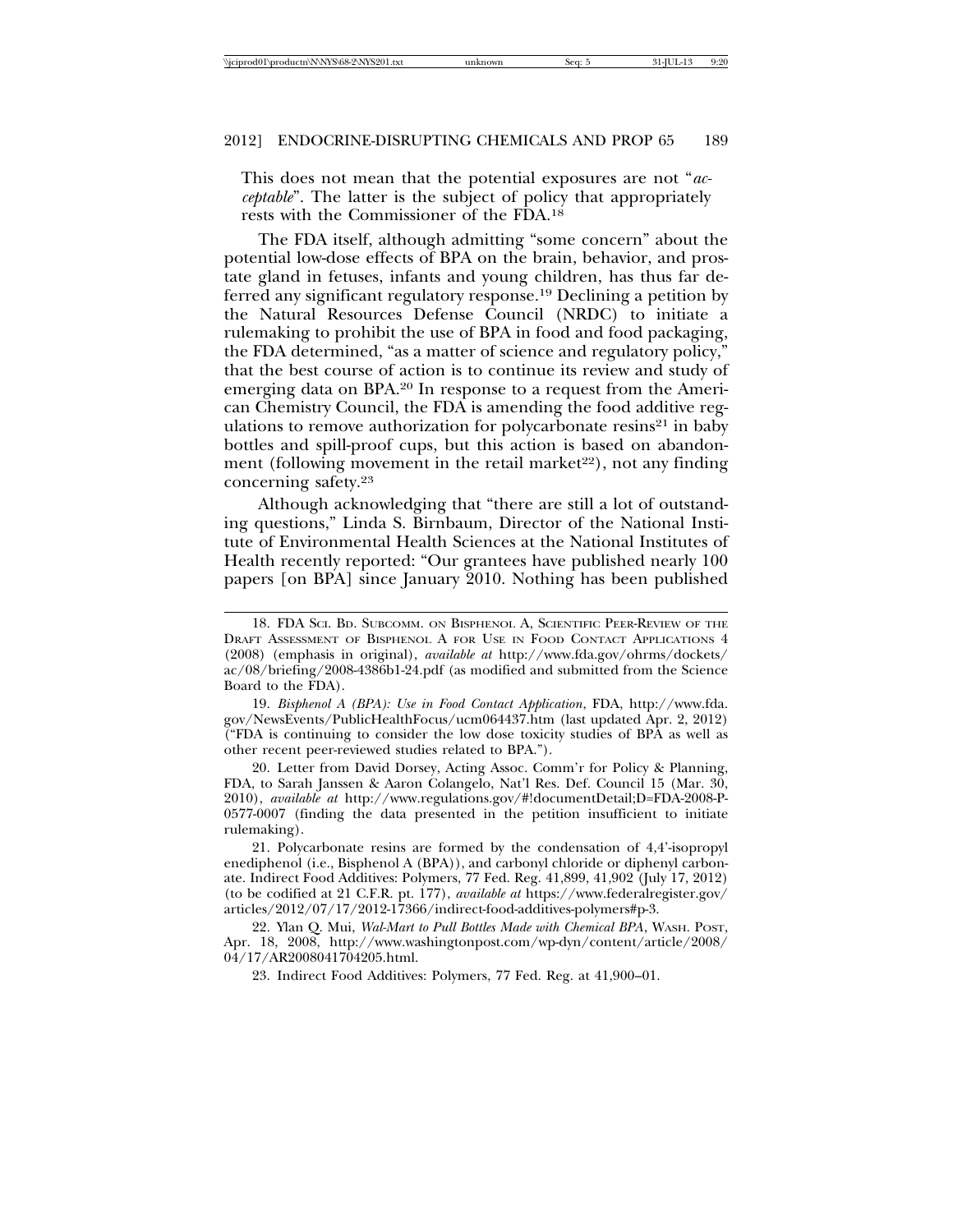that says there isn't any problem here*.*"24 Meanwhile exposure to BPA, already detected in 92.6% of persons in the 2003/2004 U.S. National Health and Nutrition Examination Survey,25 is on the rise. Chemists first created polycarbonate from BPA in 1952.26 It is now a high-volume chemical present in a many products including the interior coating of food cans, wine storage vats, water carboys, milk containers, food storage vessels, baby formula bottles, water pipes, dental materials, automotive lenses, optical lenses, protective window glazing, compact discs, thermal paper, paper coatings, and dyes.27 In the United States, production quantities increased from 521 million kilograms in 1990 to 736 million kilograms in 1995.28 Estimated production in the United States in 2007 was one billion kilograms.29

Several foreign, state, and local governments have taken action on BPA. In October 2008, Canada added BPA to its toxic substance list.<sup>30</sup> Since that time, the European Commission,<sup>31</sup> the French Na-

25. *See* REPROD. & CANCER HAZARD ASSESSMENT BRANCH, OFFICE OF ENVTL. HEALTH HAZARD ASSESSMENT, CAL. ENVTL. PROT. AGENCY, EVIDENCE ON THE DEVTL. AND REPROD. TOXICITY OF BISPHENOL A 21 (2009) [hereinafter CAL. ENVTL. PROT. AGENCY], *available at* http://oehha.ca.gov/prop65/CRNR\_notices/state\_listing/ data\_callin/pdf/BPAd050109.pdf (measured as urinary BPA).

26. Vom Saal & Welshons, *supra* note 13, at 51.

27. Ana M. Sota et al., *Does Breast Cancer Start in the Womb?*, 102 BASIC & CLINICAL PHARMACOLOGY & TOXICOLOGY 125, 127 (2008).

28. ENV'T CAN. & HEALTH CAN., CHEMICAL ABSTRACTS SERVICE REGISTRY NUM-BER 80-05-7, SCREENING ASSESSMENT FOR THE CHALLENGE, PHENOL, 4,4' -(1- METHYLETHYLIDENE)BIS- (BISPHENOL A) at i (2008), *available at* http://www.ec.gc. ca/substances/ese/eng/challenge/batch2/batch2\_80-05-7\_en.pdf.

29. *Id.*

30. *Id.* at 76; *see also Chemical Substances: Bisphenol A*, GOV'T OF CAN., http:// www.chemicalsubstanceschimiques.gc.ca/challenge-defi/batch-lot-2/bisphenol-a/ index-eng.php (last updated Apr. 12, 2012). The *Canadian Environmental Protection Act (CEPA)* defines "toxic" substances as those that enter or may enter the environment at levels or conditions that have or may have a harmful effect on the environment; are or could be dangerous to the environment on which life depends; or are or could be dangerous to human life or health. Before the government can regulate these substances, they have to be added to the List of Toxic Substances. *Chemical Substances: The Canadian Environmental Protection Act,* 1999, GOV'T OF CAN., http://www.chemicalsubstanceschimiques.gc.ca/about-apropos/cepa-lcpe-eng. php (last updated Mar. 20, 2012).

31. Liz Szabo, *Europe Votes to Ban Chemical from Baby Bottles*, USA TODAY, http://www.usatoday.com/news/world/2010-11-29-BPA29\_ST\_N.htm (last updated Nov. 29, 2010).

<sup>24.</sup> Bettina Boxall & Eryn Brown, *FDA Decides Not to Ban BPA in Food Packaging*, L.A. TIMES, Mar. 30, 2012, http://articles.latimes.com/2012/mar/30/nation/ la-na-bpa-fda-20120331.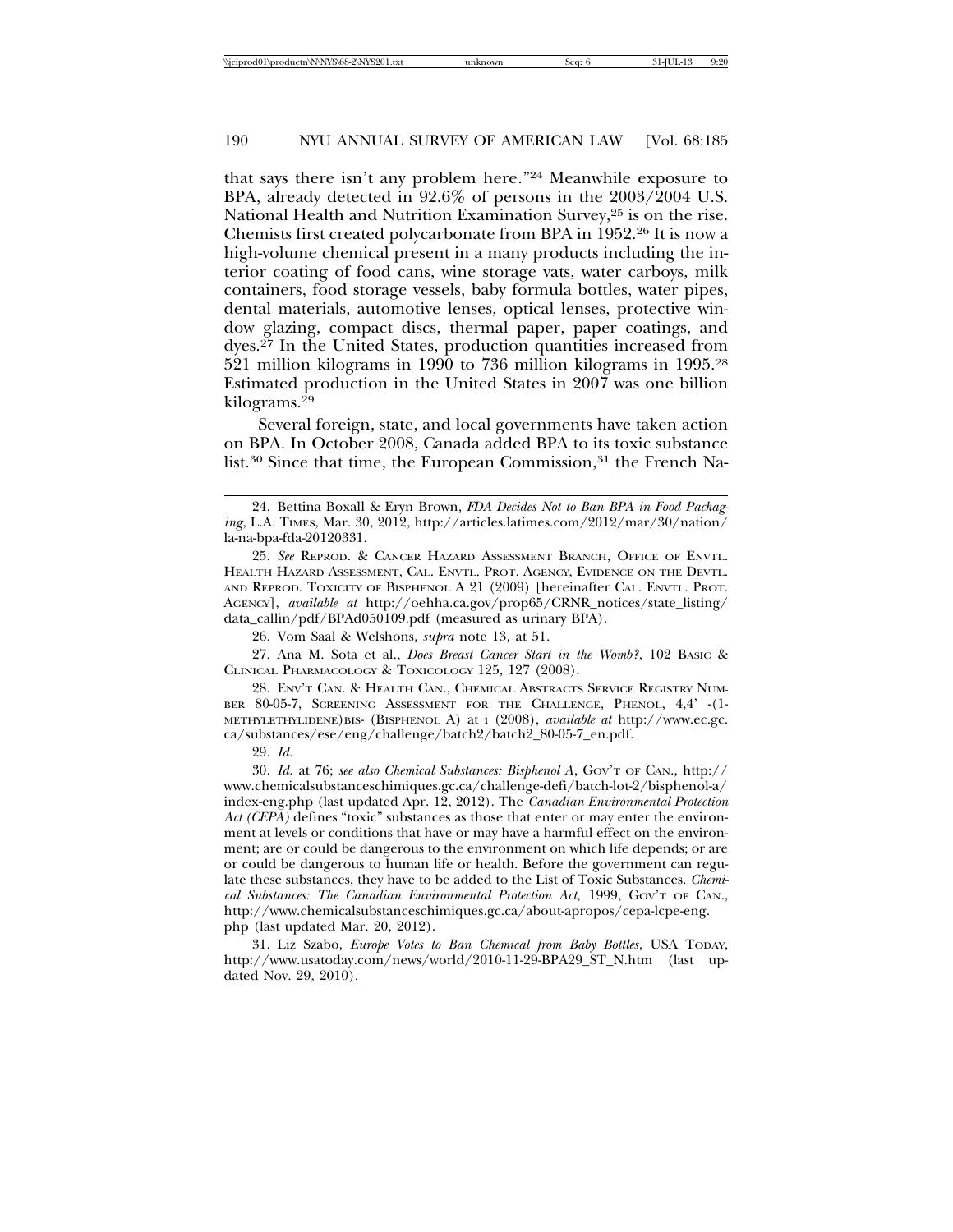tional Assembly,<sup>32</sup> the United Arab Emirates,<sup>33</sup> and China's Ministry of Health34 have all taken action to place restrictions on the use of BPA. In the United States, some state and local governments have passed laws banning BPA in beverage containers for young children.35 Connecticut has gone even further and banned the use of BPA in reusable food and beverage containers.<sup>36</sup> Massachusetts issued an advisory against the use of such products for small children, pregnant women, and breast-feeding mothers, and additional legislation has been under consideration in several states.<sup>37</sup>

In an action that may have significant consequences for the nation as a whole, BPA is currently under review pursuant to Proposition 65 by California's Office of Environmental Health Hazard Assessment (OEHHA).38 Proposition 65, a "pubic right to know law" adopted by California voters in 1986,<sup>39</sup> requires warning labels on consumer products that contain certain chemicals identified as either carcinogens or reproductive toxicants.40 Proposition 65 has

34. Lu Feiran, *China to Ban Plastic Bottles to Feed Babies*, SHANGHAIDAILY.COM (Mar. 5, 2011), http://www.shanghaidaily.com/nsp/National/2011/03/05/China %2Bto%2Bban%2Bplastic%2Bbottles%2Bto%2Bfeed%2Bbabies.

35. Mark N. Duvall & Russell N. Fraker, *Bisphenol A: A Hot Topic at FDA, EPA, States, and the Courts*, CLIENT ALERT (Beveridge & Diamond, P.C., Wash. D.C.), Feb. 19, 2010, *available at* http://www.bdlaw.com/assets/attachments/BD%20Client% 20Alert%20-%20BPA%20A%20Hot%20Topic%20at%20EPA%20FDA%20States% 20and%20Courts.pdf (including Minnesota, Connecticut, the City of Chicago, and Suffolk, Albany and Schenectady Counties in NY).

40. *See* CAL. HEALTH & SAFETY CODE § 25249.6 (West 2006). Warnings are generally required unless the chemical is present in the product below a level that

<sup>32.</sup> Les députés votent l'interdiction du bisphénol A dans les emballages alimentaires, LE MONDE, Oct. 12, 2011, http://www.lemonde.fr/planete/article/2011/10/12/ les-deputes-votent-l-interdiction-du-bisphenol-a-dans-les-emballages-alimentaires\_ 1586413\_3244.html, *translated in* Abdelfattah60, *MEPs Vote to Ban BPA in Food Packaging*, THE PACKAGING SAFETY BLOG (Oct. 12, 2011), http://safepackaging.eu/ france-bans-bisphenol-food-contact-materials.

<sup>33.</sup> *UAE to Ban BPA Baby Bottles*, EMIRATES 24—7 (Nov. 28, 2010), http://www. emirates247.com/news/emirates/uae-to-ban-bpa-baby-bottles-2010-11-28-1.322 183.

<sup>36.</sup> *Id.*

<sup>37.</sup> *Id.*

<sup>38.</sup> Request for Relevant Information on a Chemical Being Considered for Listing by the Authoritative Bodies Mechanism: Bisphenol-A, 7-Z Cal. Regulatory Notice Reg. 252, 252–53 (Feb. 12, 2010), *available at* http://oehha.ca.gov/ prop65/CRNR\_notices/admin\_listing/requests\_info/callinBPA021210.html.

<sup>39.</sup> Clifford Rechtschaffen, *CPR Perspective: The Public Right to Know*, CENTER FOR PROGRESSIVE REFORM, http://www.progressivereform.org/perspright.cfm (last visited Dec. 28, 2012); *Frequently Asked Questions About Proposition 65*, CAL. OFFICE OF ENVTL. HEALTH HAZARD ASSESSMENT (OEHHA), http://oehha.ca.gov/prop65/ p65faq.html (last visited Dec. 28, 2012).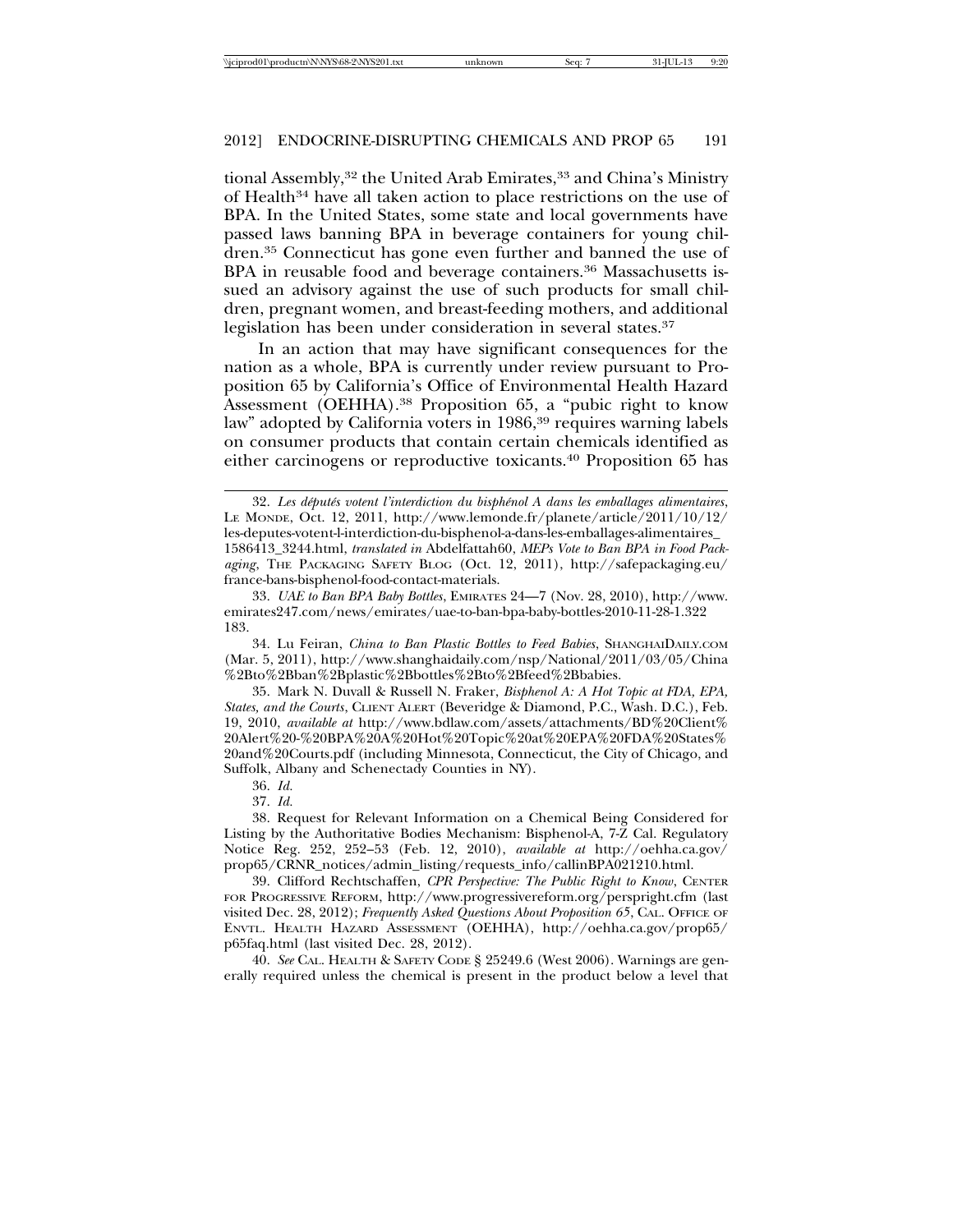been credited with stimulating significant consumer product reformulation, which, in some cases, has been close to industry-wide with a nationwide effect.41 For those products that remain on the market, current regulatory standards fall short of requiring full disclosure by allowing generic warning statements that fail to identify the chemical.42 With some regulatory adjustment, however, Proposition 65 has the potential to publicly expose products containing BPA that the federal government has thus far been unwilling or unable to identify.

Although known as the most ambitious attempt by any state to regulate hazardous chemical exposure through information dissemination,<sup>43</sup> as it stands today, Proposition 65 is failing to live up to its full regulatory potential. As previously proposed by Clifford Rechtschaffen, OEHHA should require labels to specifically expose the chemical and the source of exposure.44 Reform is also needed in other areas. Difficulties have emerged in determining, defining, and communicating appropriate standards against which to access research, in dealing with conflicts of interest, in working across different regulatory regimes, in handling inappropriate and inadequate back-door cost benefits analysis, as well as responding to a proliferation of industry-sponsored studies creating an overwhelming environment of uncertainty. There are questions as to the role of scientists and advisory boards, appropriate standard setting, communication and implementation of those standards, and how to appropriately inform public opinion.

This article takes a close look at Proposition 65 in relation to the regulation of BPA and proposes a redesign of the regulatory process, especially as it relates to endocrine-disrupting chemicals. In the face of significant advocacy science fueling well-represented industry opposition, and without full disclosure of conflicts of inter-

41. Clifford Rechtschaffen, *The Warning Game: Evaluating Warnings Under California's Proposition 65*, 23 ECOLOGY L.Q. 303, 341 (1996).

44. *Id.* at 363–64.

poses "no significant risk," that is, a level that causes no more than one excess lifetime case of cancer per 100,000 exposed individuals and, for reproductive toxicants, 1/1000th of the highest level at which the chemical has been shown to have no observable reproductive effect. CAL. HEALTH & SAFETY CODE § 25249.10(c) (West 2006); 27 CAL.CODE REGS. tit. 27, § 25703(b) (2012); *Proposition 65 in Plain Language!*, CAL. OFFICE OF ENVTL. HEALTH HAZARD ASSESSMENT (OEHHA), http:// oehha.ca.gov/prop65/background/p65plain.html (last updated Mar. 2010). If a chemical is present in a product, the burden is on industry to show that it does not exceed the allowable level. *See* CAL. HEALTH & SAFETY CODE § 25249.10(c) (West 2006).

<sup>42.</sup> *See id.* at 363–64.

<sup>43.</sup> *See id.* at 305.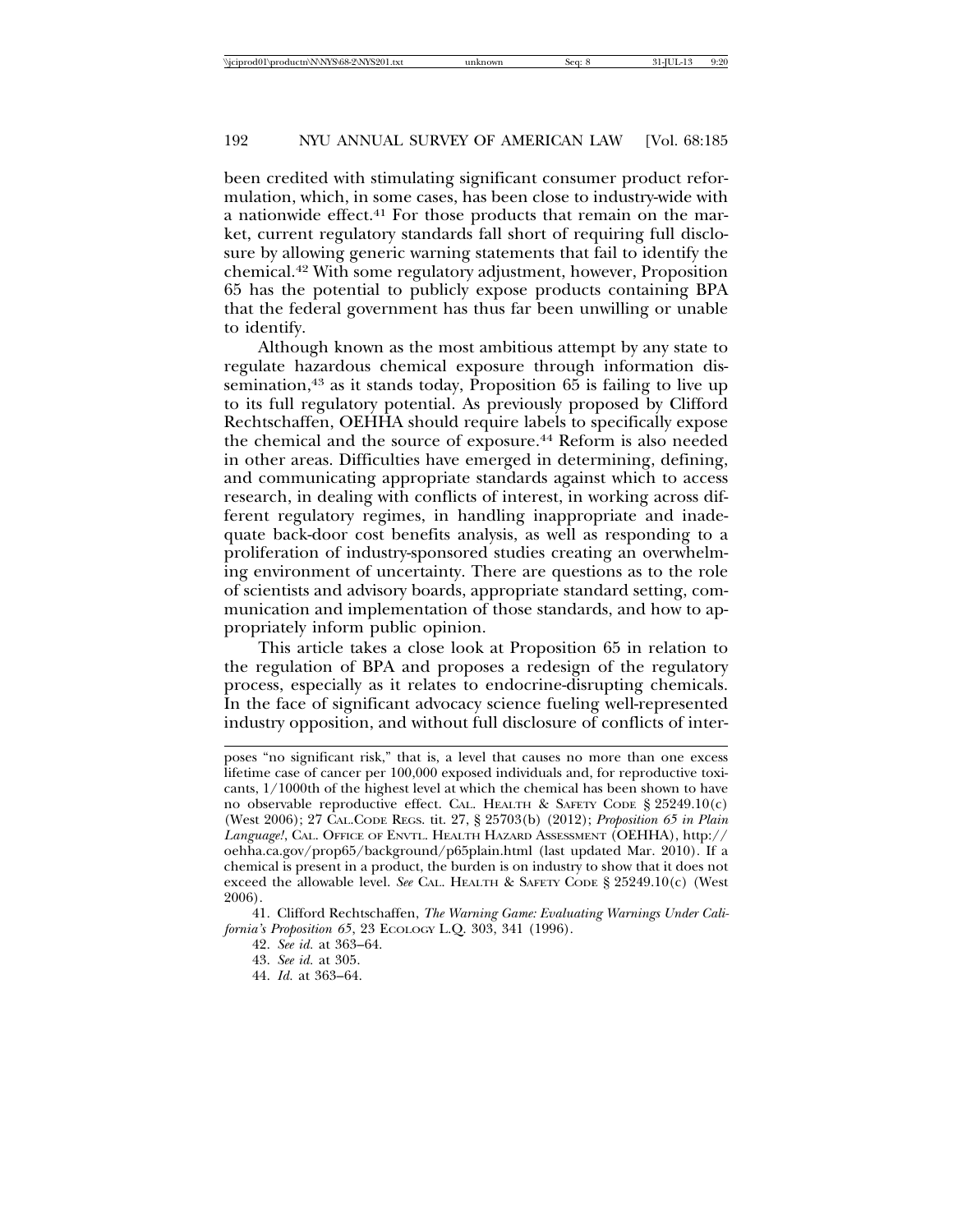|  | \\iciprod01\productn\N\NYS\68-2\NYS201.txt | unknown | Sea: | 31-JUL-13 | 9.90<br>, <u>.</u> |
|--|--------------------------------------------|---------|------|-----------|--------------------|
|--|--------------------------------------------|---------|------|-----------|--------------------|

est, the current regulatory framework assigns a mountain of review work to an inadequately trained part-time committee. With no clear standards and little time, the committee is assigned mixed questions of law and science where significant policy decisions are quietly hidden behind purportedly scientific conclusions. Standards are particularly important in the context of endocrine-disrupting chemicals, where the science is rapidly evolving with increasing levels of complexity. Given the complexity of the science, a public rulemaking process should open discussion and allow for input from specialized scientists, as well as public consideration of the evolving policy issues. OEHHA should adopt standards to increase transparency and accountability, to expose conflicts of interest, and to require critical evaluation of research design.

The first section of this article discusses the nationwide importance of Proposition 65 in the context of our failing federal regulatory system. This section discusses the separate mechanisms for listing endocrine-disrupting chemicals under Proposition 65 and the increasing importance of review by the Developmental and Reproductive Toxicant (DART) Identification Committee. It also discusses the importance of regulatory reform to keep pace with our evolving understanding of endocrine-disrupting chemicals. The second section identifies the need for clear rules and mandatory fact findings to increase scientific transparency and accountability. This section discusses issues related to the "clear evidence" standard of review and the meaning of "reproductive toxicity" in the context of the evolving science. The third section identifies the need for research design and quality standards to weigh and effectively evaluate advocacy science. The fourth section identifies the need for a more specialized science review committee, an extended review period, and clear disclosure of conflicts of interest. Finally, the fifth section discusses the importance of standards to focus decisionmaking on appropriate scientific criteria, especially in the face of unsubstantiated claims of adverse consequences that may otherwise quietly threaten to disrupt the process.

#### I.

## THE FAILING REGULATORY SYSTEM AND RESTORING THE PROMISE OF PROPOSITION 65

It is clear that BPA is leaching from many products, including food and beverage packaging and containers, but the full range of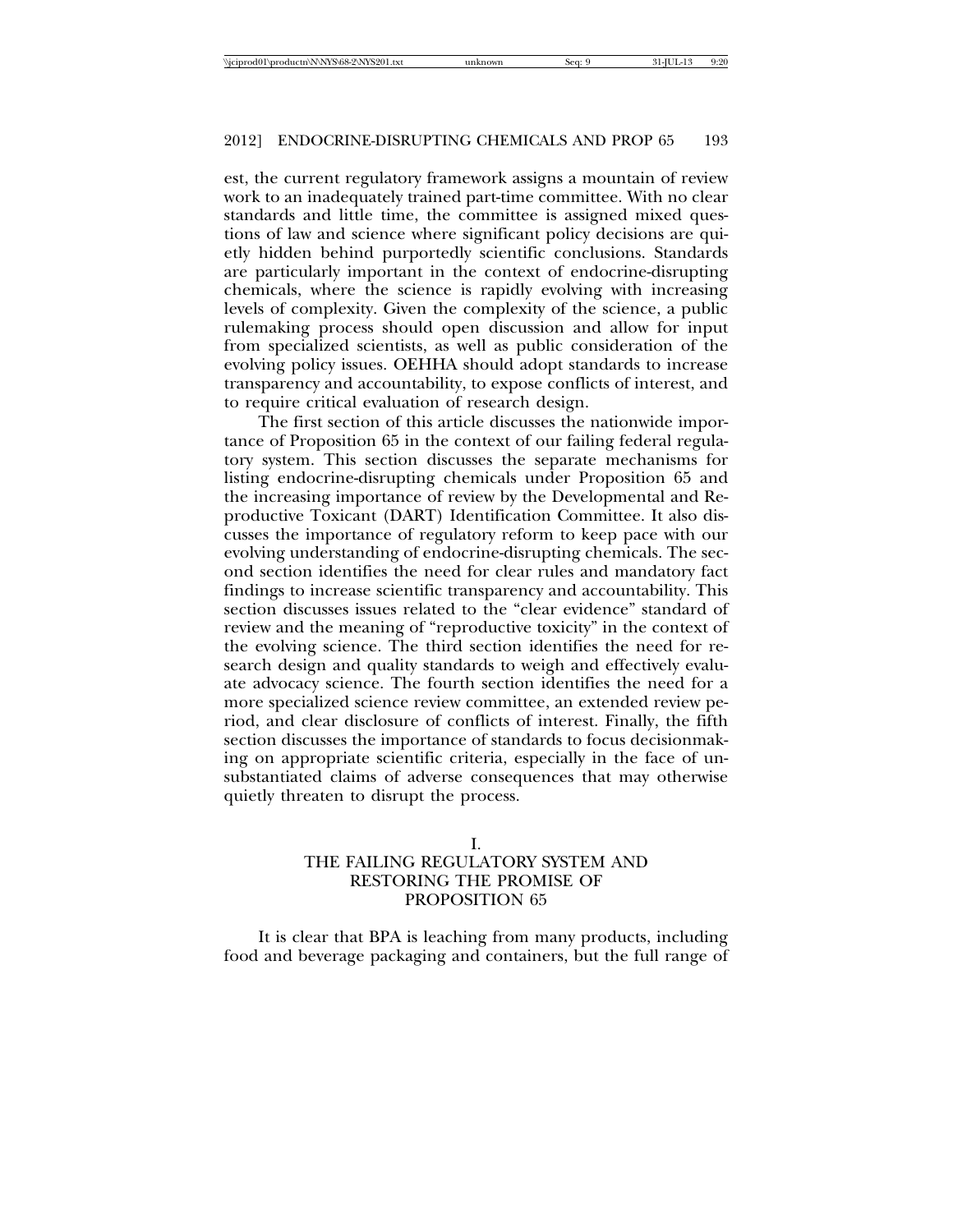sources is unknown.45 BPA is used in the production of epoxy resins and polycarbonate plastic, food and drink packaging, and resins used as lacquers to coat metal products such as food cans, bottle tops, and water supply pipes.46 The European Union has identified wine as a significant source of exposure due to an epoxy resin used to line wine vats.47 The coating on metal lids for glass jars and bottles has also been identified as a source of exposure.48 BPA is used in commercial polyvinyl chloride (PVC) cling films and plastic sheeting bags,<sup>49</sup> certain "microwave-safe" containers, and frozen food packaging.50 Other potentially important sources include sports and office cooler polycarbonate water bottles,<sup>51</sup> credit card receipts (which reportedly have enormously high levels in an unbound form that may be transferred from fingers to food),<sup>52</sup> and even building materials. One study reported significantly higher urinary levels of total BPA, along with significantly higher levels of

48. EUROPEAN FOOD SAFETY AUTH., OPINION OF THE SCIENTIFIC PANEL ON FOOD ADDITIVES, FLAVOURINGS, PROCESSING AIDS AND MATERIALS IN CONTACT WITH FOOD ON A REQUEST FROM THE COMMISSION RELATED TO 2,2-BIS(4-HYDROX-YPHENYL)PROPANE (BISPHENOL A), QUESTION NO. EFSA-Q-2005-100, 428 E.F.S.A. J. 1, 1 (Nov. 29, 2006), *available at* http://www.efsa.europa.eu/en/scdocs/ doc/s428.pdf.

49. *Id.* at 10.

50. Siel Ju, *Plastic in the Microwave: Is BPA in Your Frozen Dinner?*, MOTHER NA-TURE NETWORK (Feb. 8, 2010, 3:14 PM), http://www.mnn.com/health/fitness-wellbeing/blogs/plastic-in-the-microwave-is-bpa-in-your-frozen-dinner (citing a test done by the Milwaukee Journal Sentinal finding that BPA leached from "microwave-safe" plastics, ranging from frozen food trays to plastic baby food packaging, *available at* http://media.jsonline.com/documents/BPAstudy.pdf).

51. Hoa Le et al., *Bisphenol A is Released from Polycarbonate Drinking Bottles and Mimics the Neurotoxic Actions of Estrogen in Developing Cerebellar Neurons*, 176 TOXICOL-OGY LETTERS 149 (2008); Jennifer Grayson, *How to Avoid the Sneakiest Sources of BPA*, WebMD (Feb. 9, 2010), http://blogs.webmd.com/health-ehome/2010/02/howto-avoid-the-sneakiest-sources-of-bpa.html.

52. Janet Raloff, *Concerned About BPA: Check Your Receipts*, SCIENCENEWS (Oct. 7, 2009), http://www.sciencenews.org/view/generic/id/48084/description/Concerned\_about\_BPA\_Check\_your\_receipts (interviewing John Warner, a former professor of Green Chemistry at the University of Massachusetts, who compared the nanogram quantities of BPA leaching out of polycarbonate water bottles to that of the average cash register receipt, which is not bound into a polymer like the BPA in polycarbonates, but is instead "individual molecules loose and ready for uptake").

<sup>45.</sup> See *infra* text accompanying notes 49–52, 54–55.

<sup>46.</sup> CAL. ENVTL. PROT. AGENCY, *supra* note 25, at 10.

<sup>47.</sup> U.S. DEP'T OF HEALTH AND HUMAN SERVS. NAT'L TOXICOLOGY PROGRAM CTR. FOR THE EVALUATION OF RISKS TO HUMAN REPROD., NIH PUBL'N NO. 08-5994, NTP-CERHR MONOGRAPH ON THE POTENTIAL HUMAN REPRODUCTIVE AND DEVELOP-MENTAL EFFECTS OF BISPHENOL A 4 (2008), *available at* http://ntp.niehs.nih.gov/ ntp/ohat/bisphenol/bisphenol.pdf.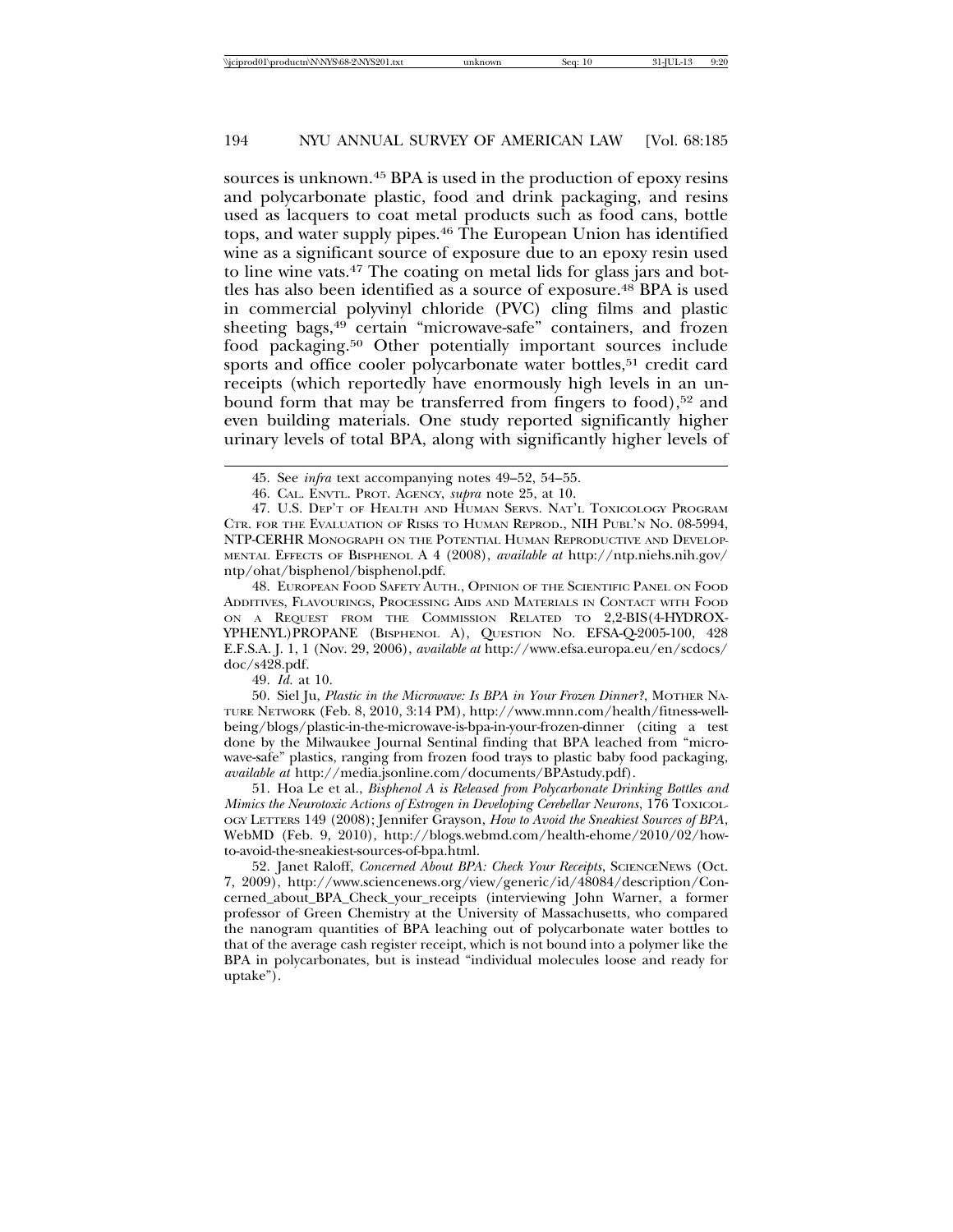follicle stimulating hormones and significantly lower levels of testosterone, in workers applying paint consisting of ten to thirty percent epoxy resins.53

Although BPA has been approved for multiple uses as a food contact substance,<sup>54</sup> the FDA has not attempted to identify all of the different types of food products that may be contaminated with BPA.55 The FDA has made some attempt to evaluate BPA for use in food contact applications, but it looked only at a small sample of canned products as a source of adult exposure and only at canned formula and polycarbonate baby bottles as a source of infant exposure.56 Under the circumstances, perhaps the job was just too difficult. Interpreting its regulatory authority, the FDA explains:

Current BPA food contact uses were approved under food additive regulations issued more than 40 years ago. . . . Once a food additive is approved, any manufacturer of food or food packaging may use the food additive in accordance with the regulation. There is no requirement to notify FDA of that use. For example, today there exist hundreds of different formulations for BPA-containing epoxy linings, which have varying characteristics. As currently regulated, manufacturers are not required to disclose to FDA the existence or nature of these formulations. Furthermore, if FDA were to decide to revoke one or more approved uses, FDA would need to undertake what could be a lengthy process of rulemaking to accomplish this goal.<sup>57</sup>

57. *Bisphenol A (BPA): Use in Food Contact Application*, *supra* note 19.

<sup>53.</sup> The painters had "'follicle stimulating hormone levels of 7.68 international units, which was significantly higher than the non-painter mean of 5.53 international units,'" and the painters had a "'testosterone level of 3.5 nanograms per milliliter, which was . . . 'significantly lower' than the non-painter level of 5.818 nanograms per milliliter.'" Meeting on Proposition 65 Before the Devtl. & Reprod. Toxi*cant Identification Comm. of the Office of Envtl. Health Hazard Assessment of the State of Cal.*, 150–51 (July 15, 2009) [hereinafter *DART Meeting on Proposition 65* (July 15, 2009)], *available at* http://oehha.ca.gov/prop65/public\_meetings/pdf/DARTIC-Transcript71509.pdf (statement of Julie Silas, Director of Healthcare Projects for the Healthy Building Network, quoting the authors of the study); CAL. ENVTL. PROT. AGENCY, *supra* note 25, at A1-17 to -18.

<sup>54.</sup> *E.g.*, 21 C.F.R. § 177.1555 (2012); 21 C.F.R. § 177.1595 (2012).

<sup>55.</sup> FDA, DRAFT ASSESSMENT OF BISPHENOL A FOR USE IN FOOD CONTACT APPLI-CATIONS 6 (2008), *available at* http://www.fda.gov/ohrms/dockets/AC/08/briefing/2008-0038b1\_01\_02\_FDA%20BPA%20Draft%20Assessment.pdf ("FDA does not maintain a list of all the specific product manufactured from BPA nor does it maintain a list of the various processors for the BPA-containing products . . .").

<sup>56.</sup> The FDA relied on sixteen samples of canned food for adults and fourteen samples of canned formula for infants. *Id.* at 7–10.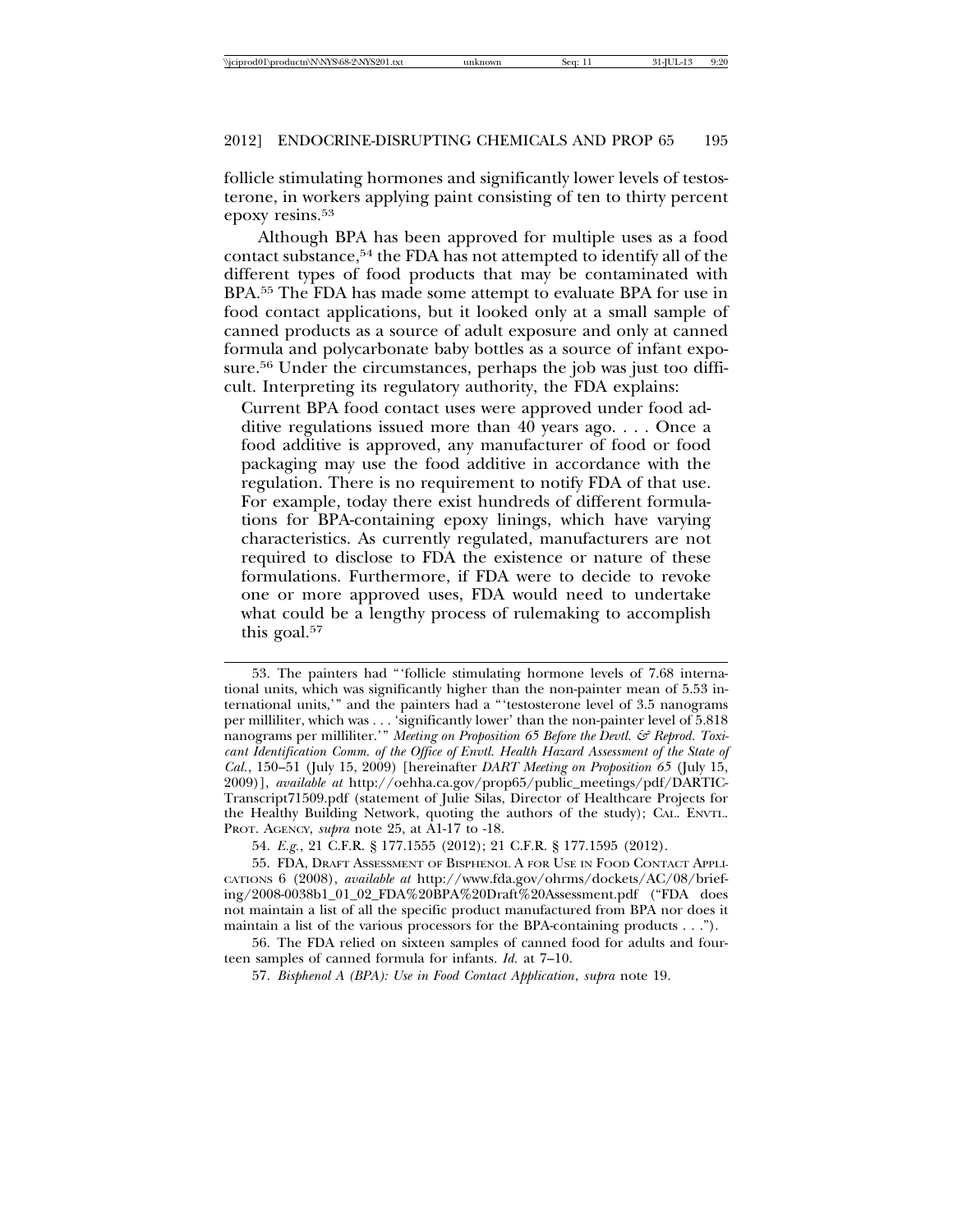### *A. Proposition 65's Potential to Unveil Dangerous Sources of Exposure*

Proposition 65 has the potential to unveil not only contaminated food products, but also other potentially dangerous sources of BPA nationwide. Given the importance of the California market and the cost of selling different forms of the same product, businesses often choose to include informational warnings mandated by California law on products sold throughout the United States.<sup>58</sup> However, under the current rules, even if the listing of BPA as a reproductive toxin is finalized under Proposition 65, warnings may do little to lift the curtain on BPA. Proposition 65 requires "clear and reasonable" warnings before exposing consumers to listed chemicals.59 However, Proposition 65 regulations establish the following "safe harbor" warning messages that have been used on virtually all consumer product warnings: "Warning: This product contains a chemical known to the State of California to cause cancer" or "Warning: This product contains a chemical known to the State of California to cause birth defects or other reproductive harm*.*"60 The warning statement informs individuals only that the product contains a chemical, not whether the product will expose them to the chemical, not the identity of the chemical, nor the source of the exposure.<sup>61</sup> Allowing such a generic warning statement falls short of Proposition 65's goal of allowing for informed consent.62 The statutory preamble declares the people's right "to be informed about exposures to chemicals that cause cancer, birth defects or other reproductive harm."63 The intent of voters was to "receive warnings which will enable them to make informed

<sup>58.</sup> ZYGMUNT J.B. PLATER ET. AL., ENVIRONMENTAL LAW AND POLICY: NATURE, LAW AND SOCIETY 539–40 (3d ed. 2004).

<sup>59.</sup> CAL. HEALTH & SAFETY CODE § 25249.6 (West 2006) ("No person in the course of doing business shall knowingly and intentionally expose any individual to a chemical known to the state to cause cancer or reproductive toxicity without first giving clear and reasonable warning to such individual . . . .").

<sup>60.</sup> *See* CAL. CODE REGS. tit. 27, § 25603.2 (2012).

<sup>61.</sup> *See* Rechtschaffen, *The Warning Game: Evaluating Warnings Under California's Proposition 65*, *supra* note 41, at 326 (identifying these issues and concluding that the rules should be reformed to improve disclosure).

<sup>62.</sup> *See id.* at 307, 318, 319 n.78, 363.

<sup>63.</sup> CAL. HEALTH & SAFETY CODE § 25249.5 hist. n. § 1(a) (West 2006); *see also* CAL. HEALTH & WELFARE AGENCY, REVISED FINAL STATEMENT OF REASONS FOR CAL. CODE REGS. tit. 22, § 12601 at 22 (1988) [hereinafter CAL. HEALTH & WELFARE AGENCY], *available at* http://www.oehha.org/prop65/law/pdf\_zip/12601FSORNov 1988.pdf (official filing accompanying regulatory amendment) (analogizing purpose of warning requirement to purpose of informed consent doctrine).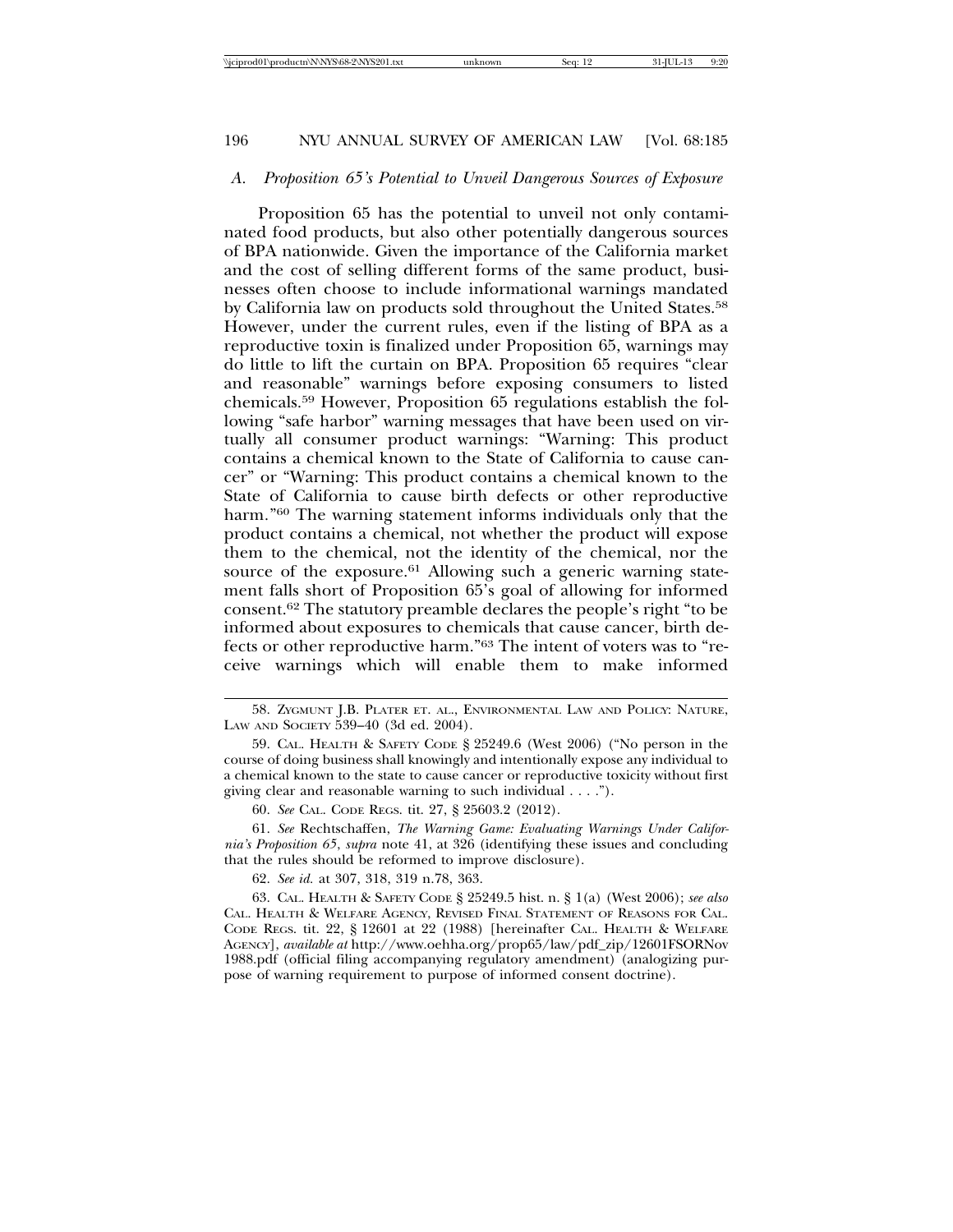choices."64 The ballot argument read: "Proposition 65 also tells businesses: Don't expose us to any [listed] chemicals without first giving us a clear warning. We each have a right to know, and to make our own choices about being exposed to these chemicals."65 For individuals particularly concerned about BPA, a generic warning statement that fails to disclose the specific chemical or the potential for exposure does not allow for that choice.

This issue is especially important to pregnant mothers, parents of young children, and other population groups who may be particularly vulnerable to BPA. As acknowledged by the FDA, infants are particularly sensitive to exposure to BPA because their neurological and endocrine systems are developing, and because their hepatic system for detoxification and elimination of such substances as BPA is immature.<sup>66</sup> Although not officially announced by the FDA, its Science Board also discussed the possibility that sensitive populations may include patients with hormone sensitive cancers, including breast cancer.67 According to the Endocrine Society, the significant increase in the incidence of breast cancer in the industrialized world in the last fifty years may be due to exposure to hormonally active chemicals like BPA that have been released into the environment from industrial and commercial sources.68 Evidence is also emerging that BPA may also pose a serious risk to the now 2.9 million breast cancer survivors in the United States<sup>69</sup> by interfering with tamoxifen and chemotherapy treatment.<sup>70</sup>

67. *See Meeting Before Science Board Advisory Committee to the FDA* 291 (2008) [hereinafter *Meeting Before Science Board Advisory Committee*], *available at* http:// www.fda.gov/ohrms/dockets/ac/08/transcripts/2008-4386t1-03.pdf (statement of Dr. David Parkinson, Member, Science Board Advisory Comm., FDA); *see, e.g.*, Shanaz H. Dairkee et al., *Bisphenol A Induces a Profile of Tumor Aggressiveness in High-Risk Cells from Breast Cancer Patients*, 68 CANCER RES. 2076 (2008); *see also* Martin Mittelstaedt, *Bisphenol A Can Alter Genes, Study Finds*, THE GLOBE & MAIL, http:// www.theglobeandmail.com/life/bisphenol-a-can-alter-genes-study-finds/article671 016/ (last updated Mar. 13, 2009, 11:45 AM).

68. *See* Diamanti-Kandarakis et al., *supra* note 9, at 305.

69. *Breast Cancer Overview*, AM. CANCER SOC'Y, http://www.cancer.org/Cancer/BreastCancer/OverviewGuide/breast-cancer-overview-key-statistics (last updated Dec. 5, 2012) (reflecting 2012 estimates).

70. William H. Goodson III et al., *Activation of the mTOR Pathway by Low Levels of Xenoestrogens in Breast Epithelial Cells from High-Risk Women*, 32 CARCINOGENESIS 1724, 1724 (2011); Elizabeth W. LaPensee et al., *Bisphenol A at Low Nanomolar Doses Confers Chemoresistance in Estrogen Receptor-a–Positive and –Negative Breast Cancer Cells*,

<sup>64.</sup> CAL. HEALTH & WELFARE AGENCY, supra note 63, at 3–4, 43 ("The apparent purpose of any warning under the Act is to permit the persons exposed to make choices about the exposure.").

<sup>65.</sup> *Id.* at 43 (emphasis omitted).

<sup>66.</sup> *See Bisphenol A (BPA): Use in Food Contact Application*, *supra* note 19.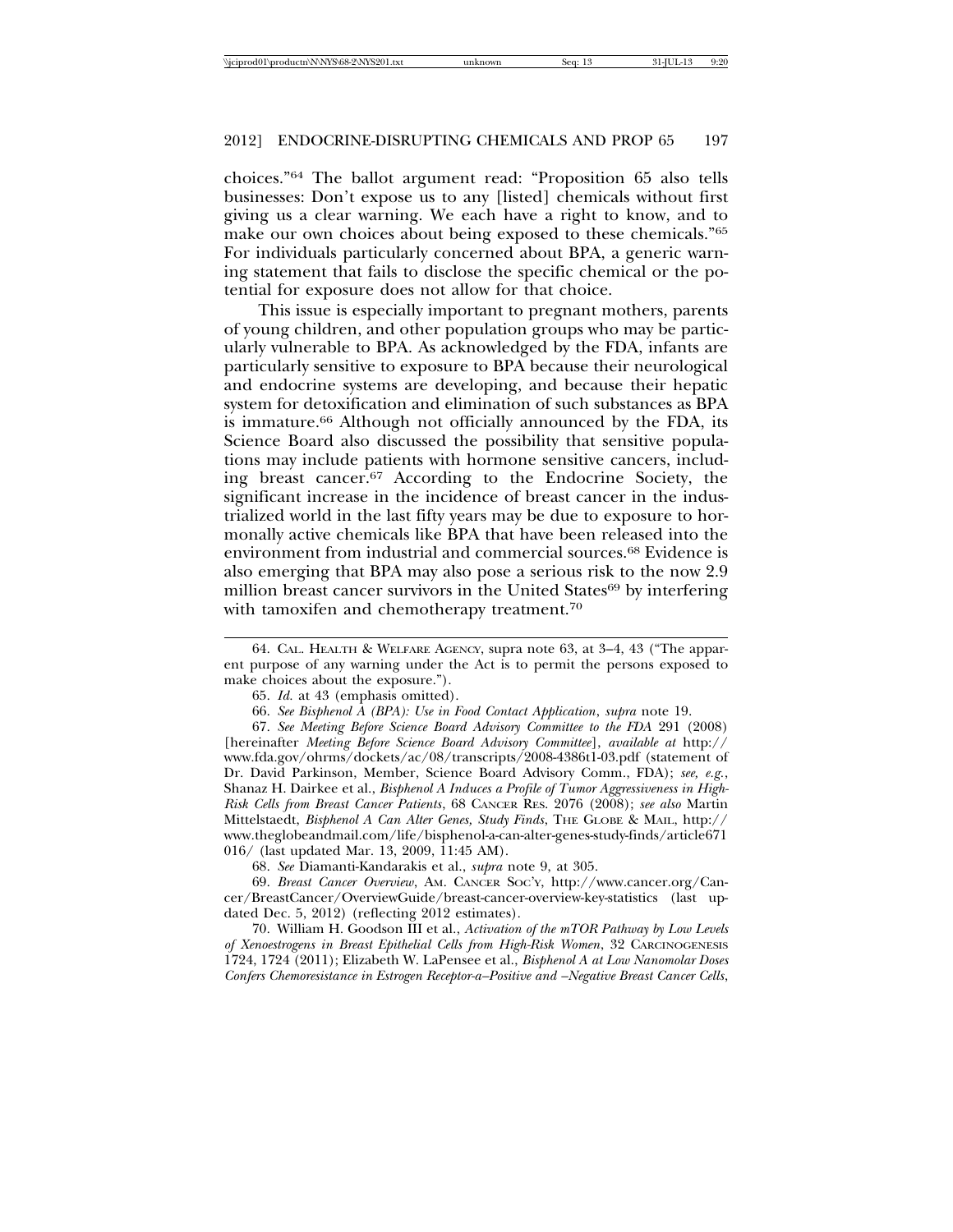The FDA has acknowledged that it "supports reasonable steps to reduce exposure of infants to BPA in the food supply," has promised that it "will work with industry to support and evaluate manufacturing practices and alternative substances," and has stated that it will support "the industry's actions to stop producing BPA-containing bottles and infant feeding cups for the U.S. market."71 Instead of just waiting and hoping for industry to change course, if Proposition 65 were reformed to truly allow for informed consent, consumers could choose to take more decisive precautionary action and encourage change through their own purchase decisions. Environmental and public health organizations are already starting to specifically identify products leaching BPA,72 but the task is overwhelming.

## *B. The Evolving Role of the DART Identification Committee and the Review of Endocrine-Disrupting Chemicals*

There are four different mechanisms for listing chemicals under Proposition 65.73 One option is through the state's qualified experts: a chemical can be listed if either the Carcinogen Identifica-

71. *Bisphenol A (BPA): Use in Food Contact Application*, *supra* note 19.

72. *See, e.g.*, BREAST CANCER FUND, BPA IN KIDS' CANNED FOOD: A PRODUCT TESTING REPORT BY THE BREAST CANCER FUND (2011), *available at* http://www. breastcancerfund.org/assets/pdfs/publications/bpa-in-kids-canned-food.pdf; *BPA-*Free Canned Food Options, THE SOFT LANDING, http://guide.thesoftlanding.com/ bpa-free-canned-food-options/ (last updated Oct. 25, 2012) (identifying BPA free options); *Chemicals and Points of Concern*, THE ALLIANCE FOR A HEALTHY TOMORROW (Oct. 31, 2007), http://www.healthytomorrow.org/2007/10/chemicals.html (posting information on studies identifying sources of BPA).

73. *Mechanisms for Listing and Delisting Chemicals Under Proposition 65*, CAL. OF-FICE OF ENVTL. HEALTH HAZARD ASSESSMENT (OEHHA) (May 15, 2007), http:// oehha.ca.gov/prop65/policy\_procedure/listde051007.html ("The statute defines four mechanisms by which carcinogens and reproductive toxicants are listed. First, a chemical must be listed if one of the State's Qualified Expert committees decides that a chemical has been clearly shown to cause cancer or reproductive toxicity through scientifically valid testing according to generally accepted principles. Second, a chemical must be listed if it is formally identified as a carcinogen or reproductive toxicant by a body considered authoritative under Proposition 65. Third, a chemical must be listed if a State or federal agency formally requires it to be identified or labeled as a carcinogen or reproductive toxicant. Fourth, a chemical must be listed if it is identified by reference in Labor Code section  $6382(b)(1)$  or (d)."); *see also* CAL. HEALTH & SAFETY CODE § 25249.8 (West 2006).

<sup>117</sup> ENVTL. HEALTH PERSP. 175, 176 (2009) (the chemotherapy drugs studied were doxorubicin, cisplatin, and vinblastine); Victoria Colliver, S*tudy: BPA, Methylparaben Block Breast Cancer Drugs*, S.F. CHRON., Sept. 13, 2011, http://articles.sfgate.com/2011-09-13/news/30147741\_1\_cancer-cells-breast-cells-bpa; *see also Meeting Before Science Board Advisory Committee*, *supra* note 67, at 291–92.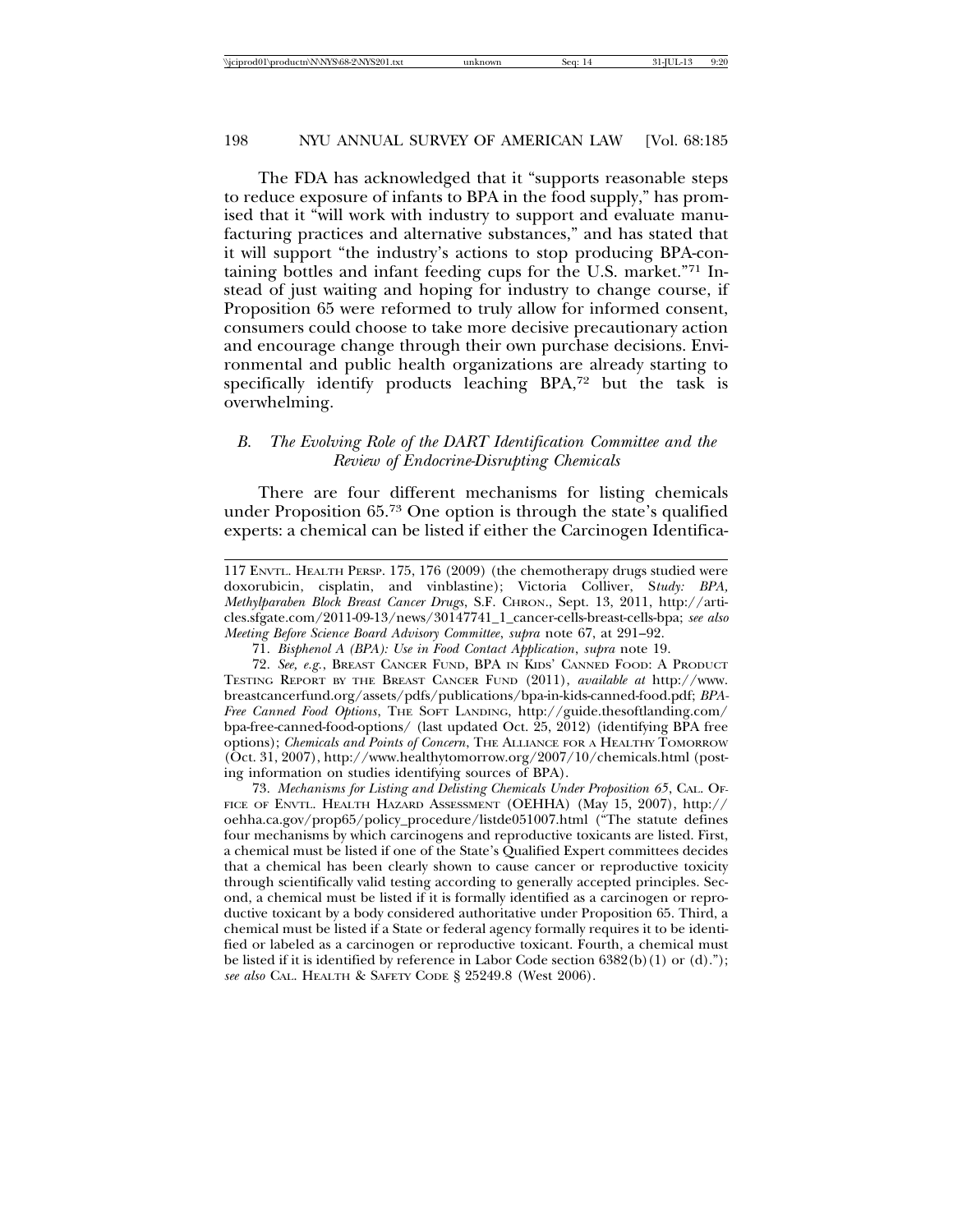tion Committee (CIC) or the Developmental and Reproductive Toxicant (DART) Identification Committee finds that the chemical has been "clearly shown to cause cancer or reproductive toxicity."<sup>74</sup> On July 15, 2009, pursuant to procedures very much in need of reform as discussed below, the Proposition 65 DART Identification Committee voted not to list BPA as a reproductive toxicant.75 However, BPA is still under review<sup>76</sup> through another mechanism for listing. A chemical may also be listed when an organization that has been designated as an "authoritative body" by the CIC or DART Identification Committee has already identified a chemical as causing cancer or birth defects or other reproductive harm.77 Relevant here is the finding of the National Toxicology Program Center for Risks to Human Reproduction (NTP-CERHR)78 that there is clear evidence of adverse developmental effects in laboratory animals at high levels of exposure to BPA.79 Through the authoritative bodies mechanism, once the NTP-CERHR concludes that there is clear evidence of reproductive toxicity, the chemical must be listed unless scientifically valid data that were not considered by the authoritative body clearly establish that the sufficiency of evidence criteria were not met.80 Based on the NTP-CERHR report and the references cited in that report, the OEHHA staff announced in February 2010 that the evidence appears sufficient for listing BPA and initi-

75. *DART Meeting on Proposition 65* (July 15, 2009), *supra* note 53, at 253–55.

77. *See* CAL. HEALTH & SAFETY CODE § 25249.8(b) (West 2006); CAL. CODE REGS. tit. 27, § 25102(c) (2009); *Mechanisms for Listing and Delisting Chemicals Under Proposition 65*, *supra* note 73.

<sup>74.</sup> CAL. HEALTH & SAFETY CODE § 25249.8 (West 2006); CAL. CODE REGS. tit. 27, §§ 25102(c), 25302(a)–(c) (2009); CAL. CODE REGS. tit. 27, § 25305 (2012); *see also Mechanisms for Listing and Delisting Chemicals Under Proposition 65*, *supra* note 73.

<sup>76.</sup> The process was initiated following a petition from the Natural Resources Defense Council. *See* Request for Relevant Information on a Chemical Being Considered for Listing by the Authoritative Bodies Mechanism: Bisphenol-A, 7-Z Cal. Regulatory Notice Reg. 252, 252 (Feb. 12, 2010), *available at* http://oehha.ca.gov/ prop65/CRNR\_notices/admin\_listing/requests\_info/callinBPA021210.html.

<sup>78.</sup> Designated as an authoritative body by the DART Board in 2002. *Meeting on Proposition 65 Before the Devtl. & Reprod. Toxicant Identification Comm. of the Office of Envtl. Health Hazard Assessment of the State of Cal.*188 (July 12, 2010), *available at* http://oehha.ca.gov/prop65/public\_meetings/pdf/DARTIC071211trans.pdf (statement of Caroline Cox, Center for Environmental Health).

<sup>79.</sup> Request for Relevant Information on a Chemical Being Considered for Listing by the Authoritative Bodies Mechanism: Bisphenol-A, 7-Z Cal. Regulatory Notice Reg. at 253.

<sup>80.</sup> CAL. CODE REGS. tit. 27, § 25306(a), (g), (h), (l)(3) (2012).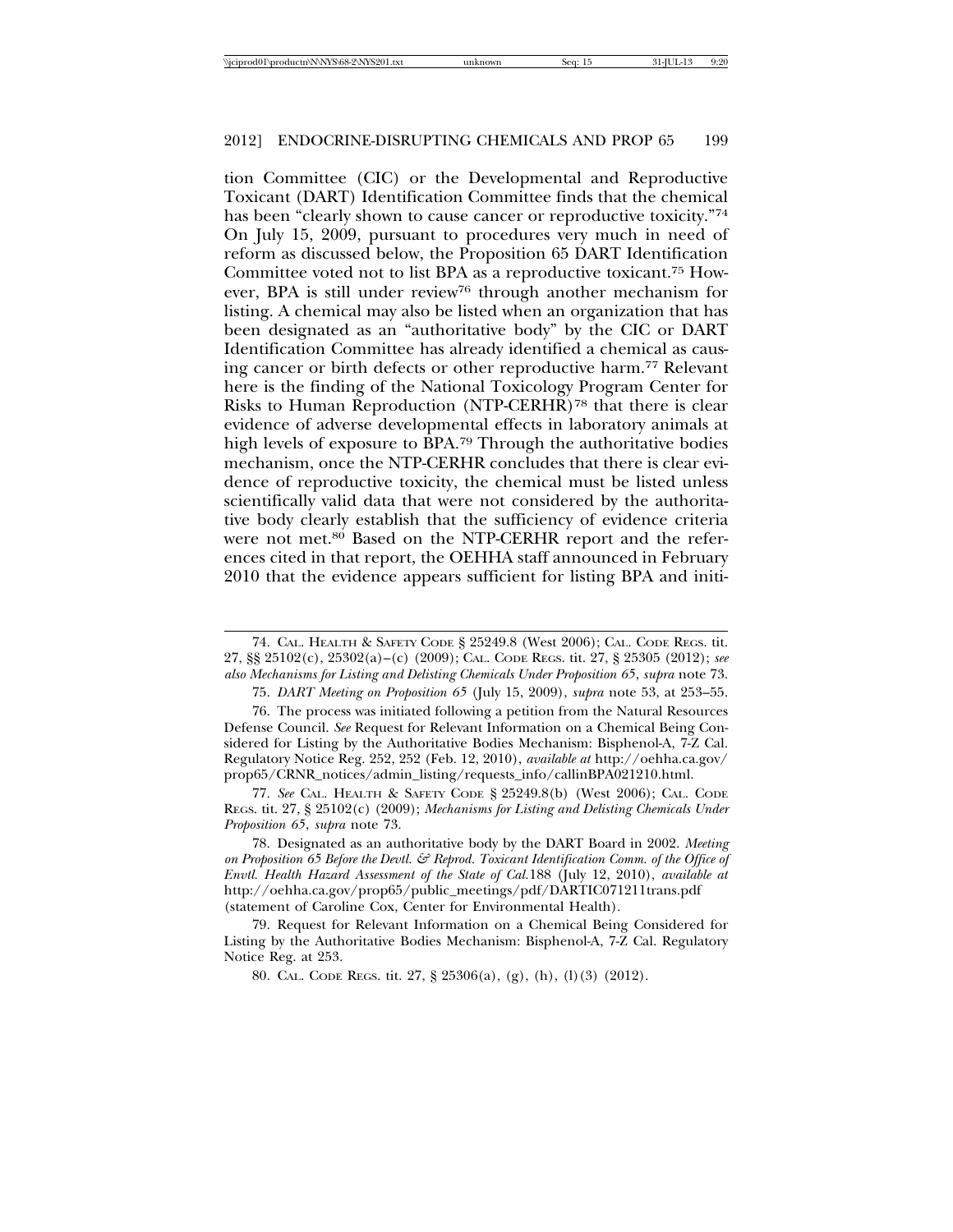ated the listing process, which will include a review of public comments.81

BPA may ultimately be successfully listed through the authoritative bodies mechanism; however, NTP-CERHR decisions may no longer be available for listing other endocrine-disrupting chemicals in the future. Although the DART Identification Committee declined a 2011 request from the American Chemistry Council  $(ACC)^{82}$  to rescind the designation of the NTP-CERHR,  $83$  at least insofar as it concerns the listing of future chemicals, the NTP-CERHR has nevertheless ceased to be an authoritative body. Recognizing the need for a more holistic approach, the National Toxicology Program Center for the Evaluation of Risks to Human Reproduction recently changed its regulatory structure and its name; it is now called the National Toxicology Program's Office of Health Assessment and Translation.<sup>84</sup> NTP representatives explain:

A strict focus on reproductive and developmental end points evaluated in the context of current human exposures may not result in the most health protective levels of concern, and could be confusing to the public. From a public health perspective, understanding the implications of current human ex-

84. *See* John R. Bucher et al., *The Office of Health Assessment and Translation: A Problem-Solving Resource for the National Toxicology Program*, 119 ENVTL. HEALTH PERSP. A 196, A 196 (2011).

<sup>81.</sup> *Request for Relevant Information on a Chemical Being Considered for Listing by the Authoritative Bodies Mechanism: Bisphenol-A*, CAL. OFFICE OF ENVTL. HEALTH HAZ-ARD ASSESSMENT (Feb. 2, 2010), http://oehha.ca.gov/prop65/CRNR\_notices/admin\_listing/requests\_info/callinBPA021210.html.

<sup>82.</sup> *See* Letter from Stanley W. Landfair, Counsel for the Polycarbonate/ Global Grp. of the Am. Chemistry Council, et al., to Dorothy Burk, Chairperson, Cal. Devtl. & Reprod. Toxicant Identification Comm. (Oct. 14, 2010), *available at* http://oehha.ca.gov/prop65/public\_meetings/pdf/101810accletter.pdf; Letter from Caroline Silveira, Dir., State Affairs, Grocery Mfrs. Ass'n, to Dorothy Burk, Chairperson, Cal. Devtl. & Reprod. Toxicant Identification Comm., & Joan Denton, Dir., Cal. Office of Envtl. Health Hazard Assessment (Oct. 20, 2010), *available at* http://oehha.ca.gov/prop65/public\_meetings/pdf/GMA\_CEHR110110. pdf.

<sup>83.</sup> *Meeting on Proposition 65 Before the Devtl. & Reprod. Toxicant Identification Comm. of the Office of Envtl. Health Hazard Assessment of the State of Cal.* 200 (July 12, 2011) [hereinafter *DART Meeting on Proposition 65* (July 12, 2011)], *available at* http://oehha.ca.gov/prop65/public\_meetings/pdf/DARTIC071211trans.pdf; *Meeting Synopsis and Slide Presentations: Developmental and Reproductive Toxicant Identification Committee Meeting Held on July 12 and 13, 2011*, CAL. OFFICE OF ENVTL. HEALTH HAZARD ASSESSMENT (OEHHA) (Aug. 8, 2011), http://oehha.ca.gov/prop 65/public\_meetings/2011DARTsynop.html.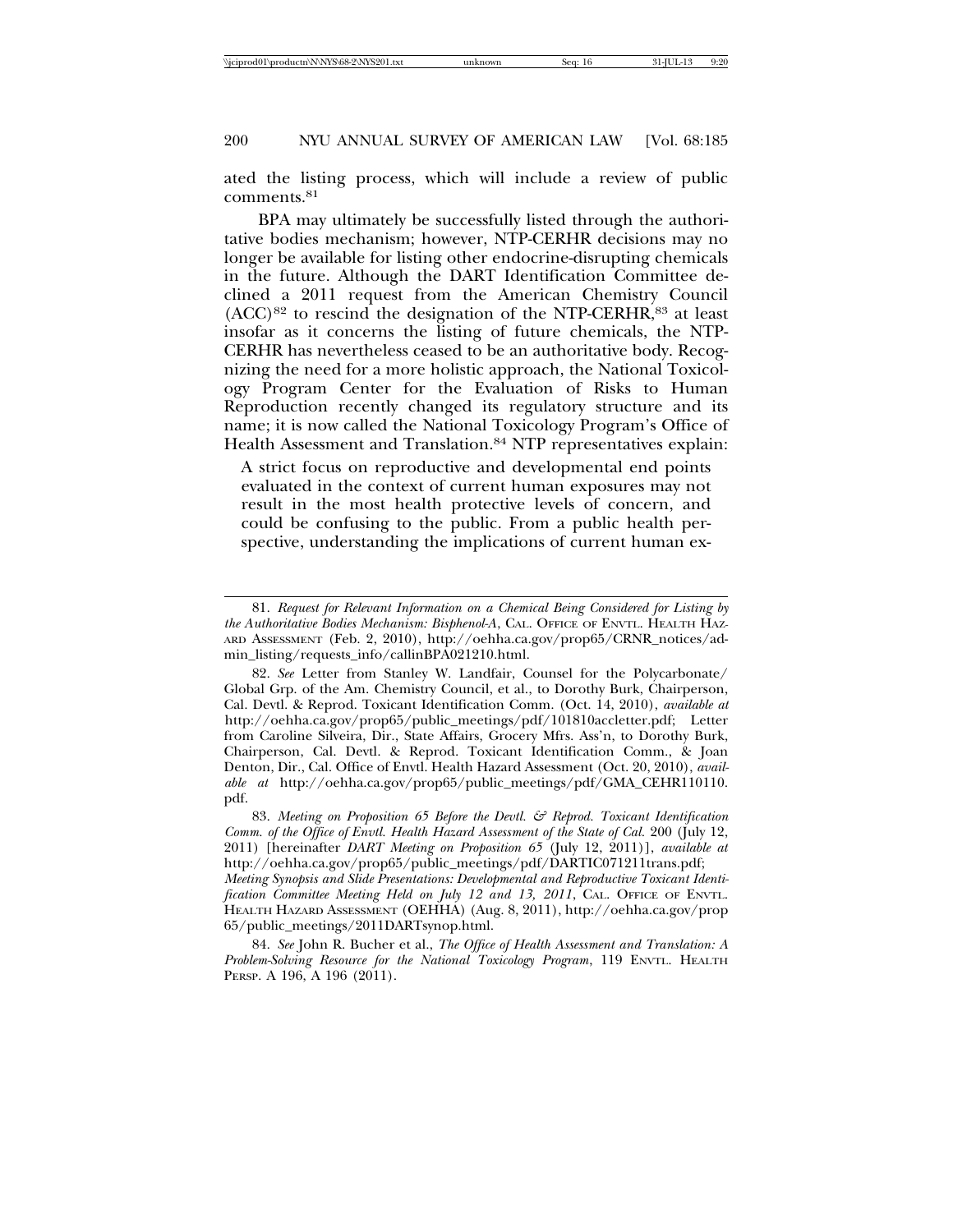| \\iciprod01\productn\N\NYS\68-2\NYS201.txt<br>31-IUL-13<br>Sea:<br>unknown |
|----------------------------------------------------------------------------|
|----------------------------------------------------------------------------|

posures should include consideration of all relevant health effects.85

Concerned that their regulatory interests may no longer be sufficiently aligned, on July 12, 2011, the DART Identification Committee deferred consideration as to whether to identify the new Office of Health Assessment and Translation as an authoritative body.86

The regulatory jurisdiction of DART Identification Committee is limited to "reproductive toxicity,"87 which OEHHA guidelines define to include "developmental toxicity" (including "adverse effects *on the products of conception*"),<sup>88</sup> "female reproductive toxicity," and "male reproductive toxicity."89 The guidelines broadly define female and male "reproductive toxicity" to include "impaired or altered endocrine function;"90 however, as discussed in the following section, it is not clear that the guidelines are being understood or interpreted to include consideration of the full breadth of possible detrimental effects on the endocrine system. Historically, relatively few chemicals have been listed under Proposition 65 in the absence of developmental toxicity.91

Given new scientific information as to the breadth of action of endocrine-disrupting chemicals, the DART Identification Committee should consider following the approach of the NTP-CERHR and adopt the broadest possible interpretation of "reproductive toxicity." Although the data is still limited, according to the Endo-

89. *Id.* at 1.

91. Of the 302 chemicals that have been listed as "reproductive toxins" through all the listing processes under Proposition 65, only 32 are associated with reproductive effects alone; the overwhelming majority, 208, have been listed for developmental toxicity alone. Cal. Office of Envtl. Health Hazard Assessment, Proposition 65 Listing Mechanisms (Informational Agenda Item), Staff Presentation at the Meeting on Proposition 65 Before the Devtl. & Reprod. Toxicant Identification Comm. of the Office of Envtl. Health Hazard Assessment of the State of Cal., PowerPoint Slides 3–4 (July 12–13, 2011) [hereinafter OEHHA Staff Presentation], *available at* http://oehha.ca.gov/prop65/public\_meetings/pdf/071211 DARTIClisting.pdf.

<sup>85.</sup> *Id.*

<sup>86.</sup> *See DART Meeting on Proposition 65* (July 12, 2011), *supra* note 83, at 203–04.

<sup>87.</sup> CAL. CODE REGS. tit. 27, § 25305(b) (2012).

<sup>88.</sup> CAL. OFFICE OF ENVTL. HEALTH HAZARD ASSESSMENT, CRITERIA FOR RECOM-MENDING CHEMICALS FOR LISTING AS "KNOWN TO THE STATE TO CAUSE REPRODUCTIVE TOXICITY" 1–2 (1993) [hereinafter OEHHA CRITERIA FOR RECOMMENDING CHEMI-CALS FOR LISTING] (emphasis added), *available at* http://oehha.ca.gov/prop65/ policy\_procedure/pdf\_zip/dartCriteriaNov1993.pdf.

<sup>90.</sup> *Id.* at 2–3.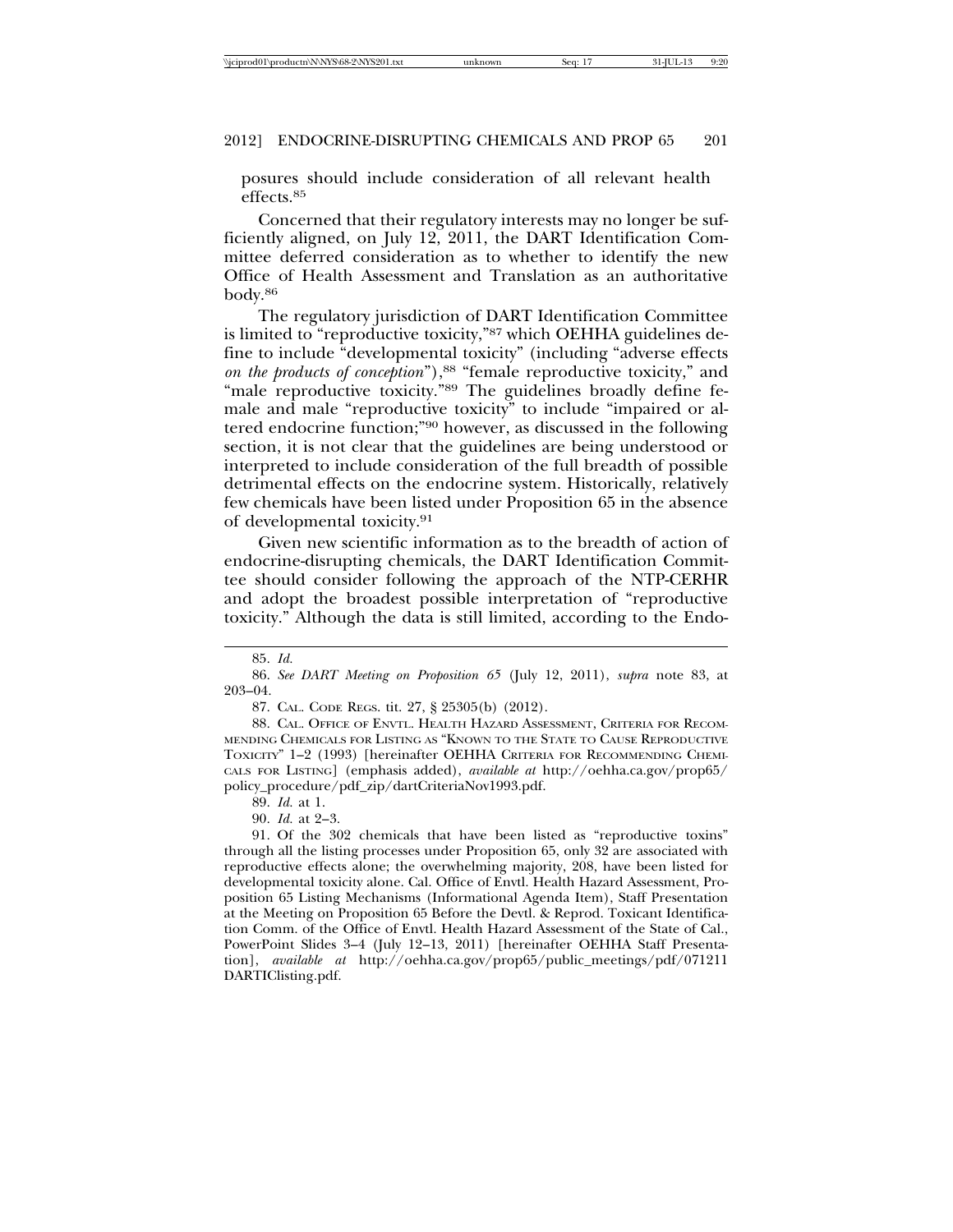crine Society, the increased incidence of testicular cancer and malformations of the male genital tract and the decrease in quantity and quality of human sperm may be linked to the introduction of endocrine-disrupting chemicals into the environment.92 The increase in breast cancer also correlates with increased exposure to endocrine-disrupting chemicals,93 and these chemicals have been linked through laboratory studies to many female reproductive disorders, including polycystic ovarian syndrome, aneuploidy, premature ovarian failure, reproductive tract anomalies, uterine fibroids, endometriosis, and ectopic gestation.<sup>94</sup>

Considering just one of these disorders, endometriosis (an estrogen-dependent gynecological disorder associated with pelvic pain and infertility), the estimated health care costs for diagnosis and treatment totaled approximately \$22 billion in 2002, and there has been only limited success in achieving successful treatment of endometriosis-related pain.95 In addition to reproductive tract disorders, new research suggests that exposure to endocrine-disrupting chemicals may play a role in both the diabetes and the obesity epidemics in the United States.96 In 2008, the medical care costs of obesity in the United States totaled about \$147 billion.97

Given these staggering costs, even while recognizing the possibility of other causal and contributing factors, California should consider a broad focus on all health effects related to endocrine disruption. Such reform may also bring harmony between the practice and interests of the DART Identification Committee and the National Toxicology Program's new Office of Health Assessment and Translation and encourage continued designation of the Na-

96. Jennifer Lee, *Child Obesity Is Linked to Chemicals in Plastics*, N.Y. TIMES, (Apr. 17, 2009, 1:31 PM), http://cityroom.blogs.nytimes.com/2009/04/17/childobesity-is-linked-to-chemicals-in-plastics/; Thaddeus Schug, *NTP Workshop Investigates Links Between Chemicals and Obesity*, ENVTL. FACTOR (Feb. 2011), http://www. niehs.nih.gov/news/newsletter/2011/february/science-ntp-workshop.

97. *Adult Overweight and Obesity: Causes and Consequences*, CTRS. FOR DISEASE CONTROL & PREVENTION, http://www.cdc.gov/obesity/causes/economics.html (last updated Apr. 27, 2012) (citing Eric A. Finkelstein et al., *Annual Medical Spending Attributable to Obesity: Payer- and Service-Specific Estimates*, 28 HEALTH AFF. w822, w822 (2009)).

<sup>92.</sup> Diamanti-Kandarakis et al., *supra* note 9, at 305.

<sup>93.</sup> *See id.*

<sup>94.</sup> *See id.* at 300–01 (discussing laboratory studies with rodents, ungulates, and nonhuman primates and explaining that many of the mechanisms by which the disorders are caused by endocrine-disrupting chemicals are understood and, moreover, are conserved between animals and humans).

<sup>95.</sup> *See id.* at 304–05 (citing S. Simoens et al., *Endometriosis: Cost Estimates and Methodological Perspective*, 13 HUM. REPROD. UPDATE 395, 401 (2007)).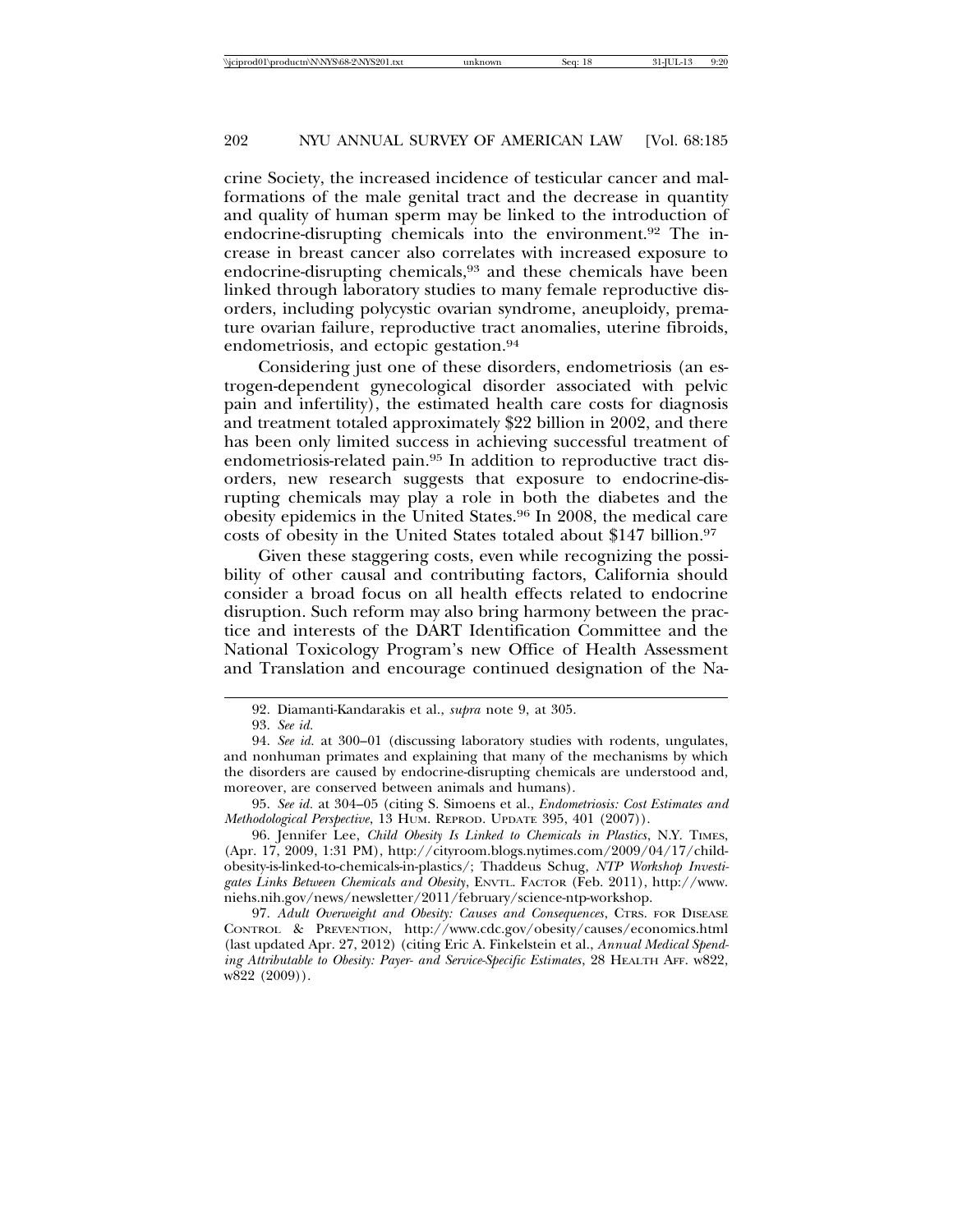tional Toxicity Program as an authoritative body, reopening this important mechanism as a vehicle for listing. Historically many more chemicals have been listed as reproductive toxins through the authoritative bodies mechanism than through the state's qualified experts.98 Failing designation of the new office of the NTP as an authoritative body, more responsibility will fall to the DART Identification Committee to list endocrine-disrupting chemicals.99 Reform of the DART Identification Committee review process may thus assume increasing importance. There is a need for new rules to increase the availability and reliability of this vehicle for listing. Regulatory reform is needed to increase transparency and accountability as well as allow for consideration of a broader spectrum of health effects.

#### II.

## REQUIREMENTS FOR TRANSPARENCY AND ACCOUNTABILITY

As discussed in detail in the following sections, the 2009 Proposition 65 DART Identification Meeting on BPA100 encountered serious difficulties due to vague definitions and a dearth of interpretive guidance. Proposition 65 regulates chemicals "clearly shown" to cause cancer or "reproductive toxicity."<sup>101</sup> However, there are only very limited guidelines (the "Criteria for Recommending Chemicals for Listing as 'Known to the State to Cause Reproductive Toxicity'" (Guidelines))<sup>102</sup> and no regulations defining these statutory standards. There was considerable debate at the public hearing as to the scope of adverse effects that fall within the realm of "reproductive toxicity."103 However, the OEHHA staff, although present and participating at the hearing,104 did not discuss the Guidelines or take a position as to whether there was sufficient evidence of relevant adverse effects. At the conclusion of the hearing, it was unclear whether the DART Identification Committee's decision was influenced by industry's arguments in favor of a nar-

<sup>98.</sup> *See* OEHHA Staff Presentation, *supra* note 91, at 5, 7.

<sup>99.</sup> NTP-CERHR is one of four Authoritative Bodies for Reproductive Toxicity. *Id.* at 5, 17.

<sup>100.</sup> *DART Meeting on Proposition 65* (July 15, 2009), *supra* note 53.

<sup>101.</sup> CAL. HEALTH & SAFETY CODE § 25249.8(b) (West 2006).

<sup>102.</sup> OEHHA CRITERIA FOR RECOMMENDING CHEMICALS FOR LISTING, *supra* note 88.

<sup>103.</sup> *See, e.g.*, *DART Meeting on Proposition 65* (July 15, 2009), *supra* note 53, at 222–24.

<sup>104.</sup> *Id.* at i.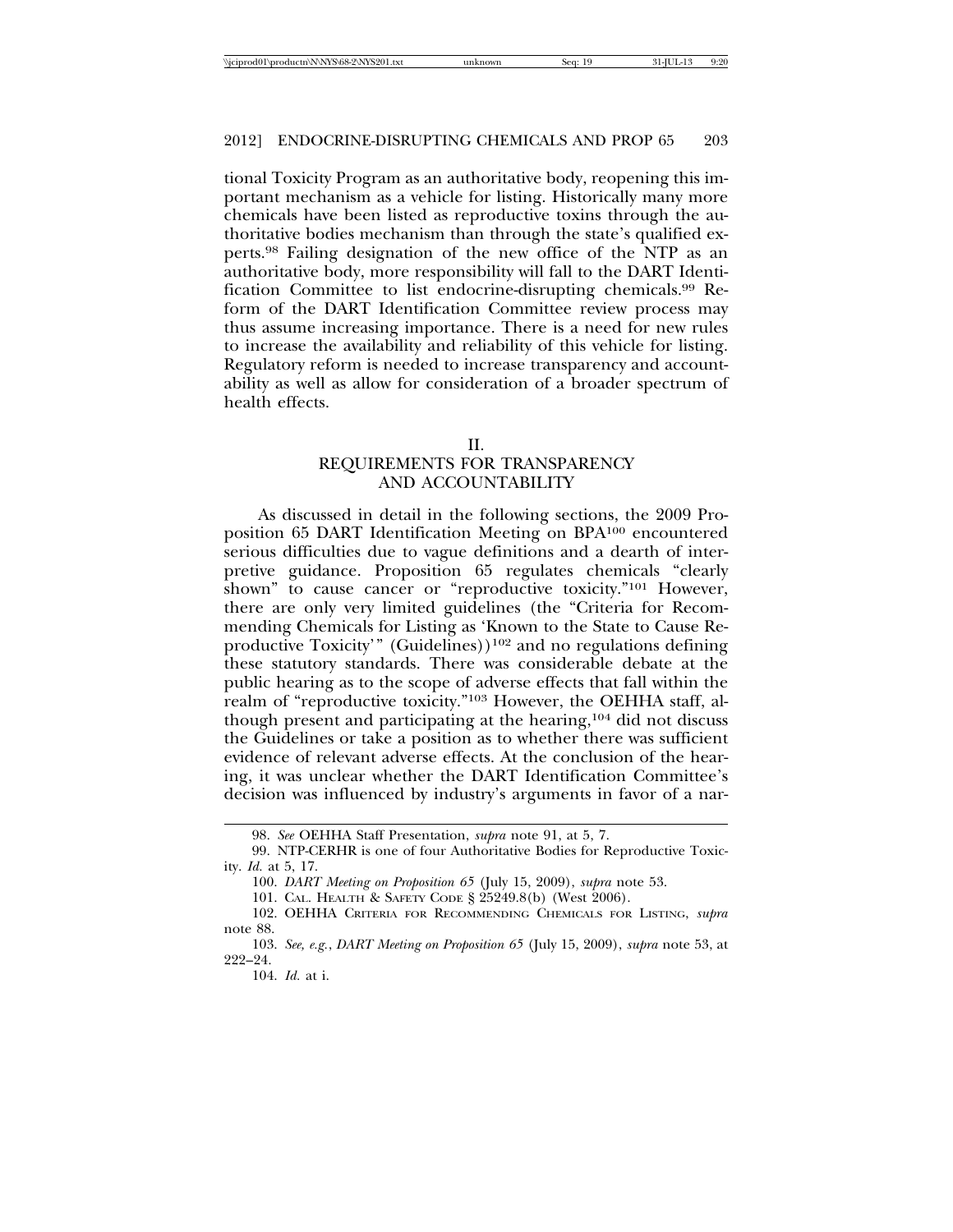row focus as to what qualifies as "reproductive toxicity" or if it was based instead entirely on the question of the adequacy of the evidence.

As reflected in the discussion below, the Guidelines were not clearly referenced at the hearing in a way that would suggest that they were consistently guiding the process. Moreover the Guidelines were "not intended to limit the scope of the committee's consideration"105 and the Guidelines themselves may need revision to conform to the evolving science. In the absence of clear regulatory standards, the Committee members were left to come up with their own varying interpretations of critical terms. The hearing transcript reflects a need for a discussion that involves both the public and the scientific community to consider appropriate and transparent definitions of both "clearly shown" and "reproductive toxicity." OEHHA should open a rulemaking process.

## *A. Defining "Clearly Shown" Consistent with Scientific Standards and Societal Choices*

One DART Identification Committee member interpreted the statutory requirement that reproductive toxicity be "clearly shown" to require conclusive evidence, an especially difficult standard here, where there have been serious reports of advocacy science.<sup>106</sup> Committee Member Roberts reasoned, "At least, in my perspective, there are not clear effects on the low-dose levels, because we have seen situations where some studies are positive and some studies are negative."107 Committee Member White explained, "I didn't quite feel like there was conclusive and clear evidence . . . . "<sup>108</sup> Chairperson Burk noted, "[W]e all have . . . probably our own definition of clear."109

An interpretation of "clearly shown" that would require conclusive evidence is discordant with the precautionary public policy disclosure objectives of Proposition 65. Regardless of any safety determination, Proposition 65 aimed to allow consumers to make

<sup>105.</sup> OEHHA CRITERIA FOR RECOMMENDING CHEMICALS FOR LISTING, *supra* note 88, at 1.

<sup>106.</sup> Jane Houlihan et al., *Timeline: BPA from Invention to Phase-Out*, ENVTL. WORKING GRP., http://www.ewg.org/reports/bpatimeline (last updated Mar. 2011).

<sup>107.</sup> *DART Meeting on Proposition 65* (July 15, 2009), *supra* note 53, at 238.

<sup>108.</sup> *Id.* at 229.

<sup>109.</sup> *Id.* at 230.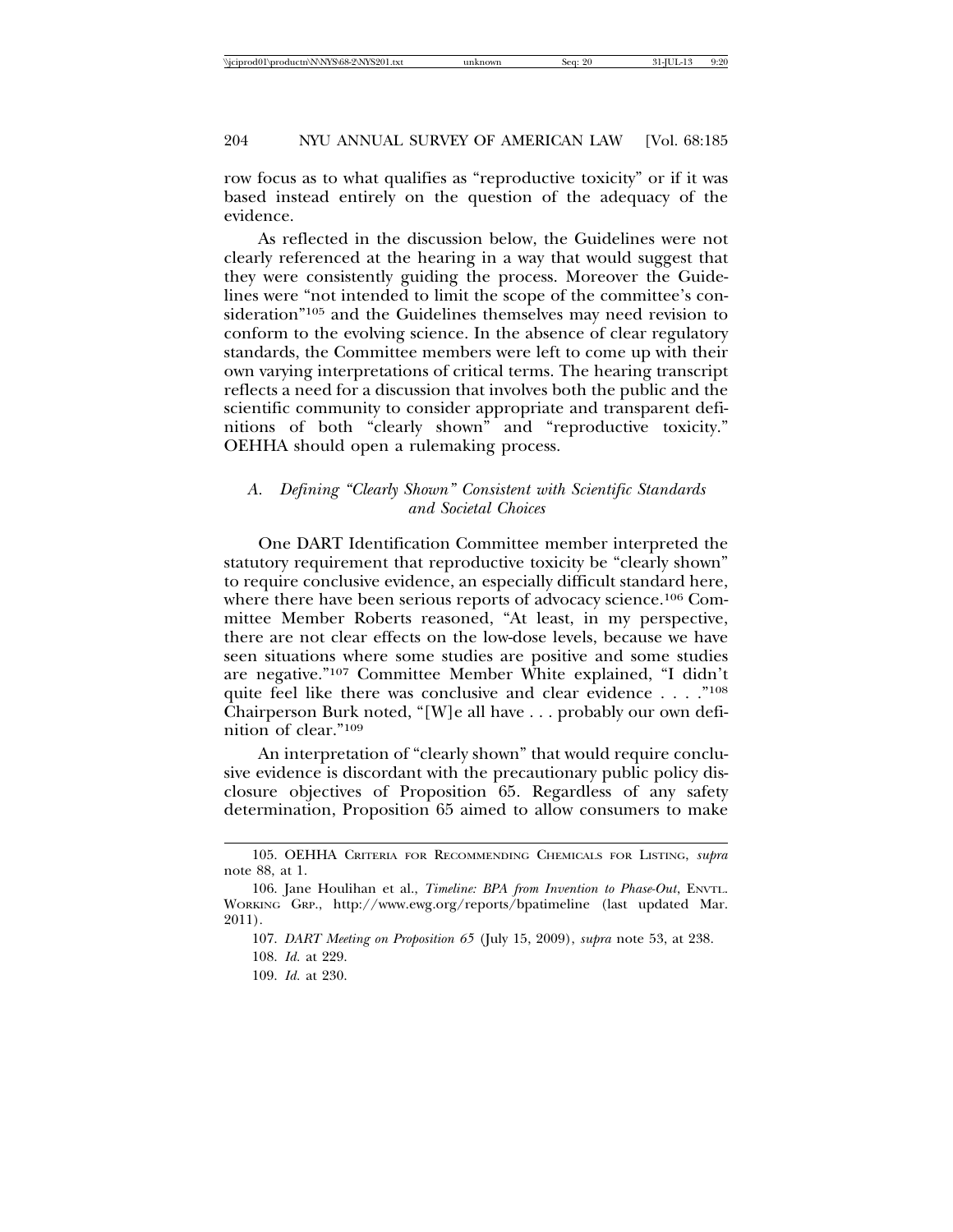their own choices about chemical exposure.110 Moreover asking a group of scientists to find that a chemical has been conclusively shown to cause reproductive toxicity is inconsistent with modern scientific theory.111 Science is based on "generating hypotheses and testing them to see if they can be falsified."112 Certainty is elusive if not impossible to establish. Reducing one type of error, inevitably increases another—"'Type I' errors are created by accepting hypotheses that are ultimately shown to be wrong, whereas 'Type II' errors are created by rejecting hypotheses that are ultimately shown to be true."113 Regulatory agencies protecting the public interest should logically be most concerned with false negatives (Type II) errors, whereas industry is generally most concerned with false positives (Type I errors).114 As William R. Freudenburg et al. explain in their article, *Scientific Certainty Argumentation Methods (SCAMs): Science and the Politics of Doubt*:

In environmental and technological controversies, a Type II error is not merely an abstract possibility, but a risk that innocent people will get sick or die. In light of this reality, it is difficult to believe that anyone who believes in truly balanced or "sound science"—or for that matter, any well-informed person of good will—could seriously contend that the "proper" balance involves a decision to focus exclusively on Type I errors while deciding to ignore Type II errors completely. That, however, is nevertheless the net effect of successful efforts to argue for full "scientific certainty" before a regulation can be said to be "justified"—and that, in short is a SCAM.115

In the context of science, the most we could possibly ask for would be clear *evidence* of reproductive toxicity. Even then, we would still have to consider what is meant by "clear" and what is meant by "reproductive toxicity;" that is, how much certainty and

<sup>110.</sup> CAL. HEALTH & WELFARE AGENCY, *supra* note 63, at 43 ("The apparent purpose of any warning under the Act is to permit the persons exposed to make choices about the exposure.").

<sup>111.</sup> Vom Saal & Welshons, *supra* note 13, at 69 ("In experimental research scientists test whether the hypothesis that the observed results come from the same distribution (the null hypothesis) can be rejected with a specific level of confidence. . . . The hypothesis that results all come from the same distribution (or the same population) can be disproved or falsified only at some specified level of confidence, it can never be proven to be correct.").

<sup>112.</sup> Daubert v. Merrell Dow Pharm., Inc., 509 U.S. 579, 593 (1993).

<sup>113.</sup> William R. Freudenburg et al., *Scientific Certainty Argumentation Methods (SCAMs): Science and the Politics of Doubt, 78 Soc. Inquiry 2, 7 (2008).* 

<sup>114.</sup> Vom Saal & Welshons, *supra* note 13, at 69–70.

<sup>115.</sup> Freudenburg et al., *supra* note 113, at 31.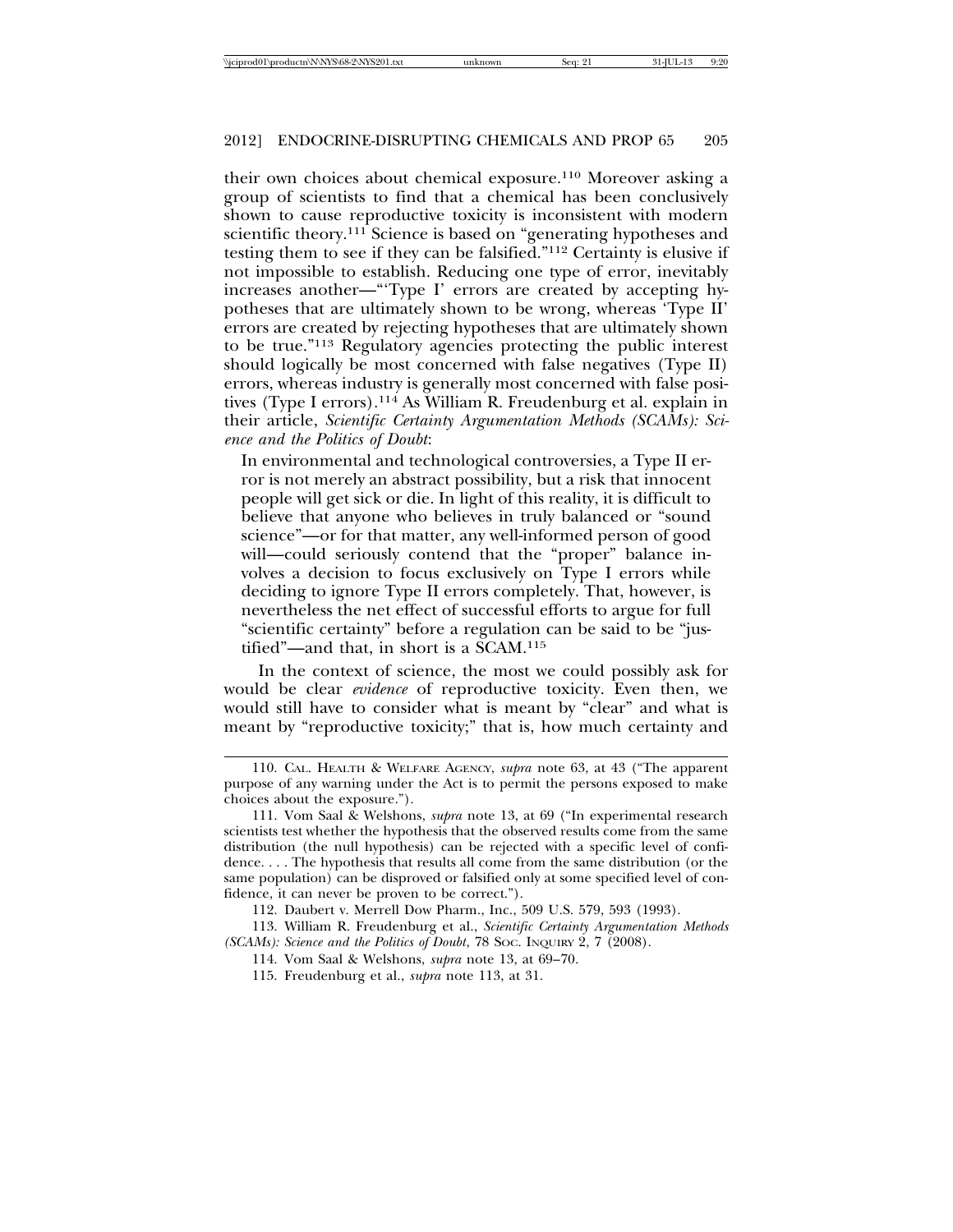what type of evidence is sufficient. These questions are not purely questions of science. OEHHA's staff, however, failed to acknowledge the complexity. Responding to a complaint about OEHHA's failure to provide any clarification to correct confusion about the charge,116 OEHHA staff explained:

We agree that the 'clearly shown" [sic] standard in the statute and regulations has become the subject of much debate in public comments in recent years. This standard is not a legal determination; it is instead a scientific judgment in which the state's qualified experts are expected to apply their own knowledge and expertise to determine if a chemical has been "clearly shown by scientifically valid testing according to generally accepted principals to cause reproductive toxicity."<sup>117</sup>

Yet there must be more than only "scientific judgment" at play. Carefully dissecting this issue in *The Myth of Science as a "Neutral Arbiter" for Triggering Precautions,* Vern Walker explains:

Numerous non-scientific decisions are necessarily involved in both making and warranting findings that a triggering risk exists. Making a finding of risk involves decisions about the meaning of "risk of harm," about the meaning of any qualitative or quantitative modifiers, and about the truth modality of (or degree of confidence in) the finding as a whole. Moreover, every determination that the available scientific evidence warrants a finding of risk involves decisions about the acceptable degree of various types of uncertainty: conceptual uncertainty, measurement uncertainty, sampling uncertainty, modeling uncertainty, and causal uncertainty.118

The lack of rules defining a more articulate standard allows the DART Identification Committee members to create a decisionmaking process that lacks transparency, allows policy decisions to hide behind the cloak of "science," and encourages deferred decisionmaking. In her article, *The Science Charade in Toxic Risk Regulation*,

118. Vern R. Walker, *The Myth of Science as a "Neutral Arbiter" for Triggering Precautions*, 26 B.C. INT'L & COMP. L. REV. 197, 228 (2003).

<sup>116.</sup> Letter from Dr. Sarah Janssen, Staff Scientist, Natural Res. Def. Council, et al., to Joan Denton, Dir., Cal. Office of Envtl. Health Hazard Assessment 2–3 (July 22, 2009) [hereinafter Letter from Dr. Sarah Janssen et al.], *available at* http:/ /oehha.ca.gov/prop65/public\_meetings/pdf/DARTIC072209.pdf (letter joined by Breast Cancer Fund, Clean Water Action, Environment California, Healthy Building Network, and Science & Environmental Health Network).

<sup>117.</sup> Letter from Joan Denton, Dir., Cal. Office of Envtl. Health Hazard Assessment, to Dr. Sarah Janssen, Staff Scientist, Natural Res. Def. Council, et al. 2–3 (Sept. 1, 2010) [hereinafter Letter from Joan Denton], *available at* http://oehha. ca.gov/prop65/public\_meetings/pdf/090110OEHHA.pdf.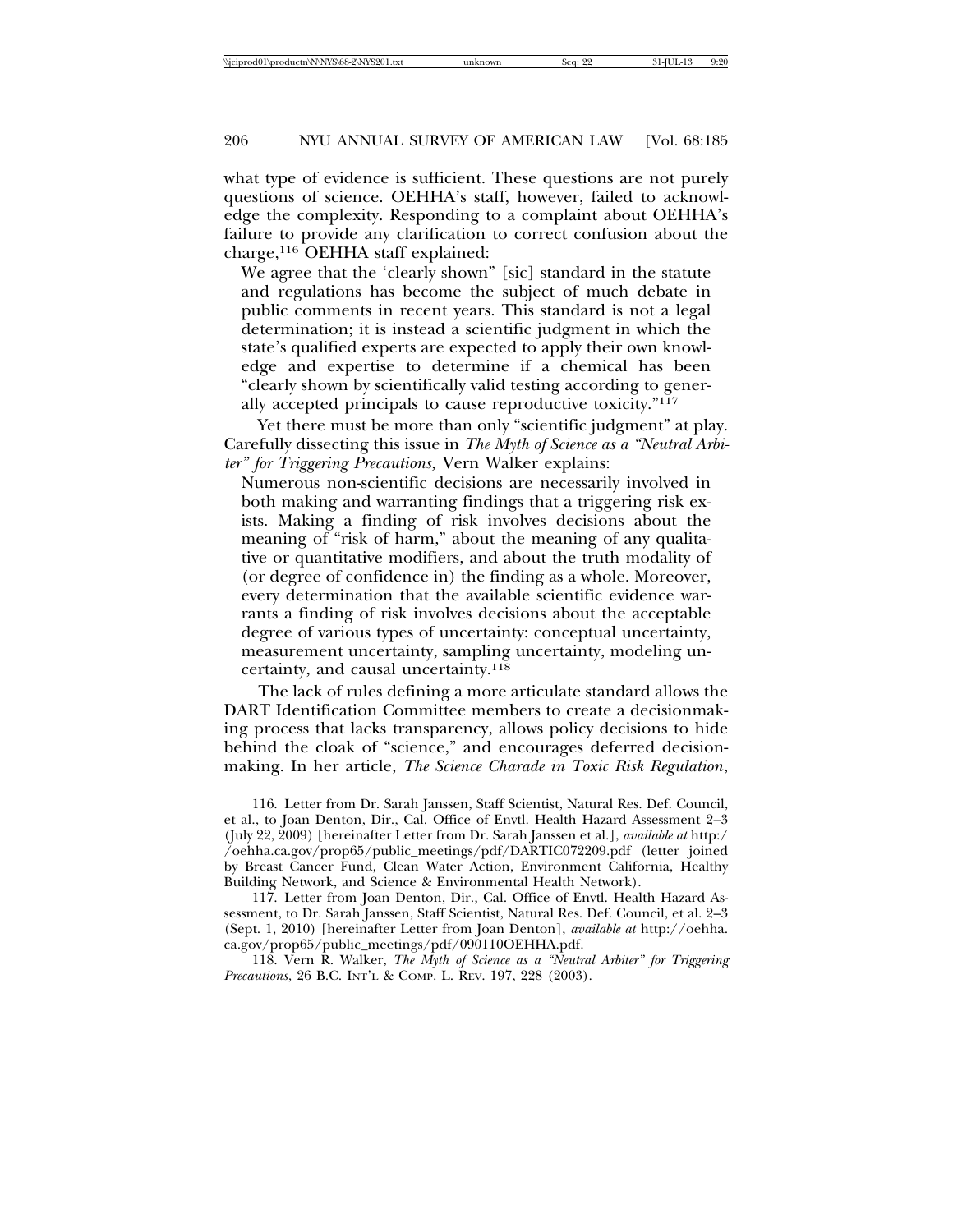Wendy Wagner captures this, apparently common, situation when there is a "statutory mandate that appears to require protective standards to be based at least in part on science, coupled with a deficient understanding of the science-policy nature of risk assessment."119 She explains:

Once given responsibility for setting a single, quantitative standard, agency scientists generally take one of two approaches: 1) they continue indefinitely to look to science to resolve the trans-scientific questions; or 2) they substitute their own values for the policy choices needed at the trans-scientific junctures and characterize the final science-policy decisions as the result of scientific experimentation and scientific judgment. In either case, the results are disturbing.120

Without publicly accessible standards to guide the process, there is also a lack of transparency that interferes with the proper functioning of our political system. The public must be able to discover and understand the policy decisions hidden within the science in order for the political process to work. In *Using Science in a Political World: The Importance of Transparency in Natural Resource Regulation*, Holley Doremus explains:

[T]he technical complexities of science must not be allowed to obscure the political judgments that are ultimately at the heart of regulatory decisions. . . . Ultimately, where the burden of proof should lie and how strong that burden should be are societal choices that will depend upon societal judgments about the costs of different types of error. In a democracy, the public must be the final arbiters of the relative importance of goals that may be in tension with one another.<sup>121</sup>

To the extent that the basis for the DART Identification Committee decisions, both scientific and policy decisions, can be separated and made accessible to the public, the public would then have the opportunity to respond as necessary to encourage corrective action through the political and legal system.

No findings of fact were issued at the end of the DART Identification Committee hearings on BPA, and the Committee's decisionmaking process lacked transparency. In a response to a letter

<sup>119.</sup> Wendy E. Wagner, *The Science Charade in Toxic Risk Regulation*, 95 COLUM. L. REV. 1613, 1632 (1995) (footnotes omitted).

<sup>120.</sup> *Id.* (footnotes omitted).

<sup>121.</sup> Holly Doremus, *Using Science in a Political World: The Importance of Transparency in Natural Resource Regulation*, *in* RESCUING SCIENCE FROM POLITICS: REGULA-TION AND THE DISTORTION OF SCIENTIFIC RESEARCH 143, 153 (Wendy Wagner & Rena Steinzor eds., 2006).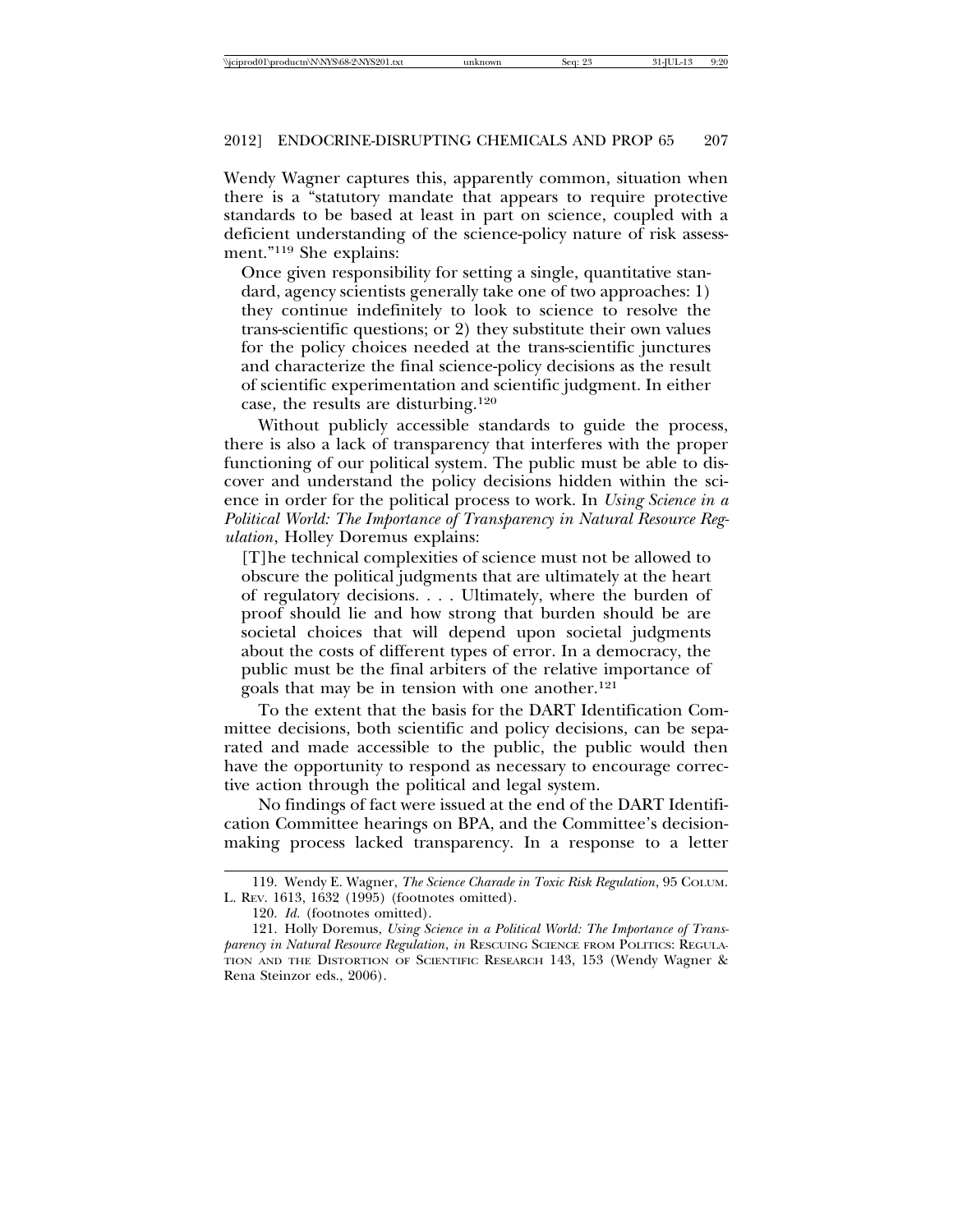submitted by several advocacy organizations,<sup>122</sup> the OEHHA staff indicated that they would, in the future, provide a copy of the Guidelines to each Committee member prior to meetings, organize written and oral presentations with the goal of focusing Committee members on each endpoint of concern, and identify the studies that OEHHA staff feels are most important to the Committee's evaluation of the chemical.<sup>123</sup> Although undoubtedly helpful, these actions alone are not enough to resolve problems with the review process. A stronger approach would be to use the rulemaking process to open a public discussion with the scientific community concerning the appropriate scope of the Guidelines given contemporary understanding of the breadth of action of endocrine-disrupting chemicals, and the necessary level of detail to guide the decisionmaking process as to the sufficiency of the evidence.

Resolving issues through a rulemaking proceeding would also create an opportunity to add requirements for findings of fact that could help to focus the Committee's attention on relevant parameters of defensible and unbiased science and encourage the staff to propose findings and conclusions for Committee review. This technique forces the regulatory agency to reflect carefully on what should be the appropriate basis for its decision. As described by the California Supreme Court: "Among other functions, a findings requirement serves to conduce the administrative body to draw legally relevant subconclusions supportive of its ultimate decision; the intended effect is to facilitate orderly analysis and minimize the likelihood that the agency will randomly leap from evidence to conclusions."124

A more transparent process with findings of fact may also help inform the public in the face of the inevitably misleading spin presented by opponents to a listing. When the DART Identification Committee declined to list BPA as a reproductive toxicant, it was concluding only that it felt that the evidence fell short of the standard, "clearly shown to cause reproductive toxicity;" it was not concluding that BPA is proven "safe." However, that did not stop blogger Kerri Toloczko from declaring that the DART Committee had indeed made such a finding of safety.125 Nor did it prevent

<sup>122.</sup> Letter from Dr. Sarah Janssen et al., *supra* note 116.

<sup>123.</sup> Letter from Joan Denton, *supra* note 117, at 2–3.

<sup>124.</sup> Topanga Ass'n for a Scenic Cmty. v. Cnty. of L.A., 522 P.2d 12, 18 (Cal. 1974).

<sup>125.</sup> Kerri Toloczko, *Junk Science Has Consequences: Environmental Lobby Shows No Concern for California's Financial Woes*, BREITBART (Apr. 29, 2010), http://www.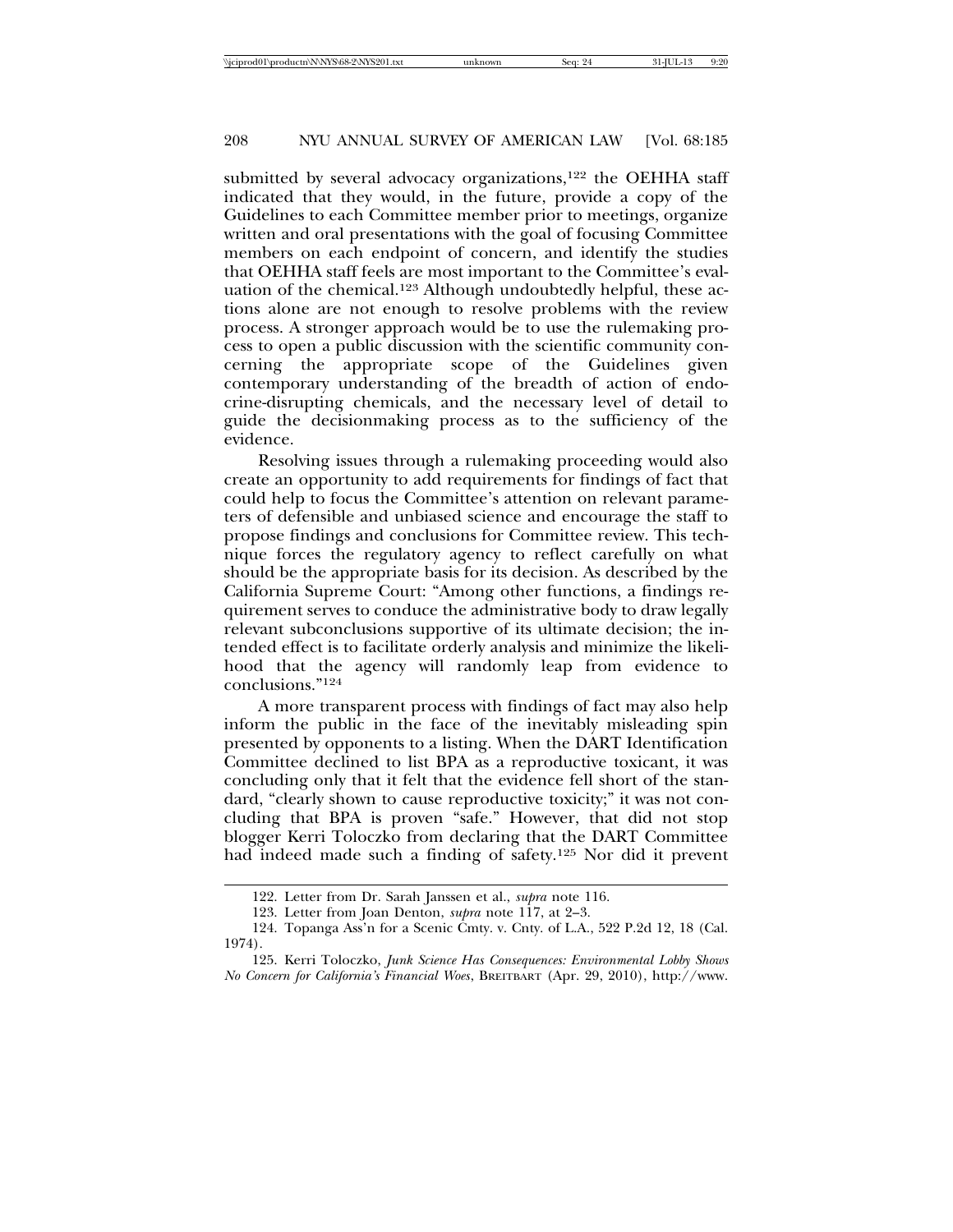Nick Kump of Elmets Communications from reporting that the "state's top panel of independent experts found no particular risk in BPA" and referring to a "mountain of evidence showing BPA's benign safety profile.<sup>"126</sup> More of the same was reported in a blog of the National Association of Manufacturers (NAM):

"We can now add California to the growing list of agencies that have concluded that BPA does not pose a risk to the general public," said Dr. John M. Rost, NAMPA [North American Metal Packaging Alliance] Chairman. "It's important to note that when politics and media interference are taken out of the process, and safety decisions are made by qualified, independent scientific experts, we see the same conclusion time and time again—that BPA is safe."127

## *B. Defining "Reproductive Toxicity" Consistent with Advancing Science*

There was significant discussion and confusion in the hearing as to the scope of adverse effects within the realm of "reproductive toxicity." Industry took the position that many of the adverse effects identified by the opposition at the hearing are not within the realm of "reproductive toxicity" and thus fall outside regulatory jurisdiction.128 According to an article authored by thirty-six sponsoring scientists, the effects of BPA excluded from consideration in industry-sponsored studies include: altered metabolism related to metabolic syndrome; altered adiponectin secretion (a condition predicting heart disease and type 2 diabetes); altered epigenetic programming leading to precancerous lesions of the prostate; differential growth patterns in the developing prostate; abnormal growth, gene expression, and precancerous lesions of the mammary glands; adverse effects on the female reproductive system, in-

126. Nick Kump, *Unsuspecting Californians Footing Bill for NRDC Scare Campaign*, ELMETS COMMC'NS (July 12, 2011, 12:18 PM), http://www.elmets.com/blog/ unsuspecting-californians-footing-bill-for-nrdc-scare-campaign.

127. Carter Wood, *Scientific Integrity: Calif. Board Dismisses BPA as Health Threat*, SHOPFLOOR (July 17, 2009), http://shopfloor.org/tag/proposition-65. Shopfloor is a blog of the National Association of Manufacturers. *About*, SHOPFLOOR, http:// www.shopfloor.org/about-nam (last visited Dec. 30, 2012).

128. *See DART Meeting on Proposition 65* (July 15, 2009), *supra* note 53, at ii, 135–38 (statement of Dr. Jay Murray, Murray & Associates).

breitbart.com/Big-Government/2010/04/29/Junk-Science-Has-Consequences—- Environmental-Lobby-Shows-No-Concern-for-California—-s-Financial-Woes. Kerri Toloczko is a Senior Fellow at Let Freedom Ring specializing in policy analysis, issue advocacy, and coalition building for the public policy community. *Kerri Toloczko*, THE HUFFINGTON POST, http://www.huffingtonpost.com/kerri-toloczko (last visited Dec. 30, 2012).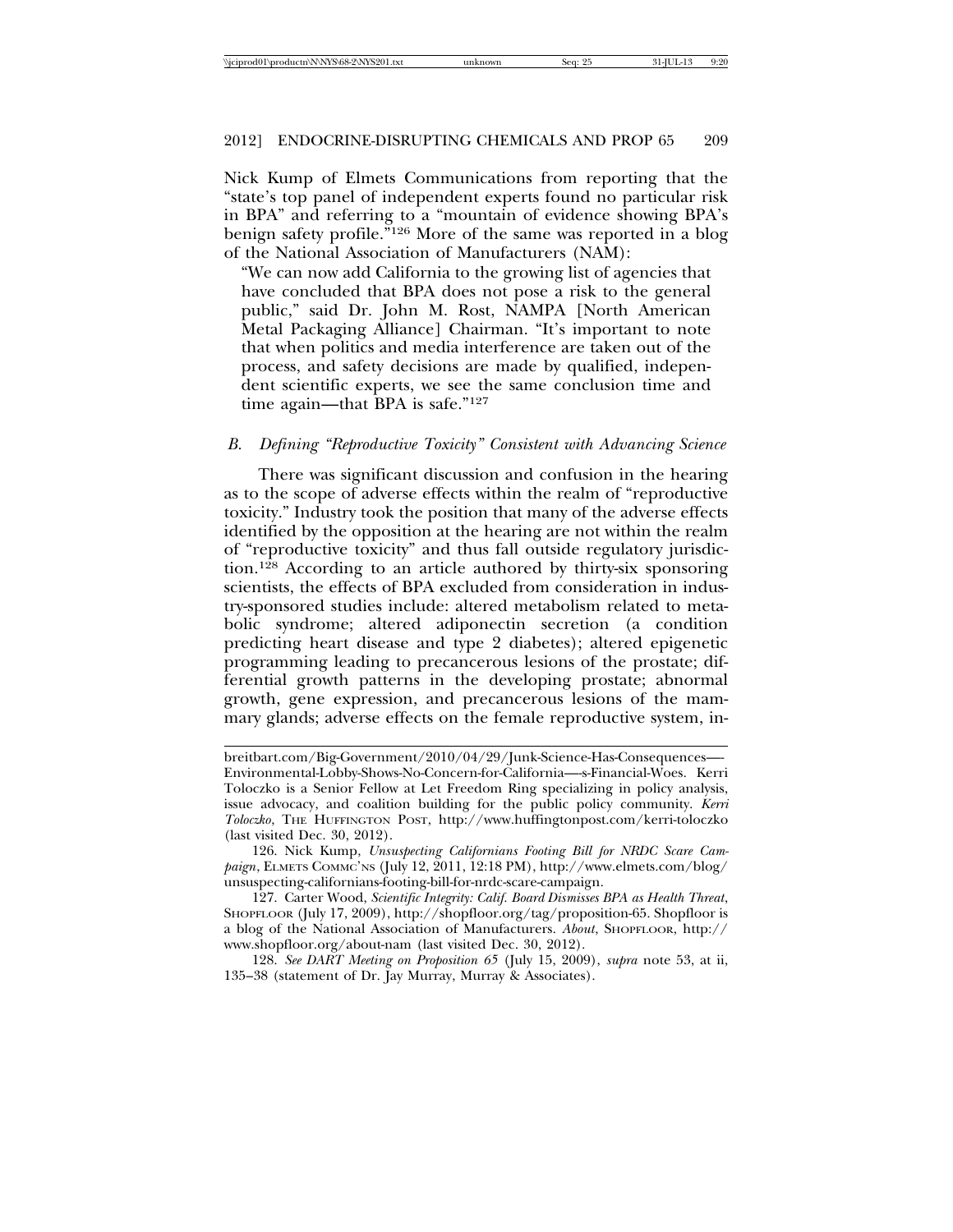cluding uterine fibroids, paraovarian cysts, and chromosomal abnormalities in oocytes; and neurochemical and behavioral abnormalities.129

One difficulty during the hearing involved the division of responsibility between the Developmental and Reproductive Toxicant (DART) Identification Committee and the Carcinogen Identification Committee (CIC). Although Proposition 65 simply requires the "opinion of the state's qualified experts,"130 regulations divide the task: review of toxicity as a carcinogen is completed by the CIC, whereas review of toxicity as a reproductive toxin is completed by the DART Identification Committee.131 It is evident from the hearing that existing procedures and Guidelines are inadequate to prevent critical issues from falling between the DART Identification Committee and the CIC, and others from potentially being excluded entirely from the review process.

In the Guidelines, the DART Identification Committee reserved for itself the question of "transplacental carcinogenesis."<sup>132</sup> However, in the hearing on BPA, the Committee clearly had difficulty parsing out that issue. The Committee specifically asked its chief counsel whether neoplastic lesions that are attributed to exposure neonatally would be under the DART Identification Committee or under the CIC, and whether it was necessary that the lesion impact the reproductive potential of the animals.133 She responded by simply turning the question back on the Committee: "[I]t's probably not as clear as it could be, but it is somewhat in your area of expertise whether you think that is an effect or not."134

Although there was significant discussion concerning carcinogenicity, in the end, this issue was largely ignored by the DART Identification Committee members. Dr. vom Saal, a leading BPA

134. *DART Meeting on Proposition 65* (July 15, 2009), *supra* note 53, at 224.

<sup>129.</sup> John Peterson Myers et al., *Why Public Health Agencies Cannot Depend on Good Laboratory Practices as a Criterion for Selecting Data: The Case of Bisphenol A*, 117 ENVTL. HEALTH PERSP. 309, 309, 310 (2009).

<sup>130.</sup> CAL. HEALTH & SAFETY CODE § 25249.8(b) (West 2006).

<sup>131.</sup> CAL. CODE REGS. tit. 27, § 25102(c) (2009); CAL. CODE REGS. tit. 27, § 25305(a), (b) (2012).

<sup>132.</sup> OEHHA CRITERIA FOR RECOMMENDING CHEMICALS FOR LISTING, *supra* note 88, at 2.

<sup>133.</sup> *DART Meeting on Proposition 65* (July 15, 2009), *supra* note 53, at 222–24; *see also* Letter from Dr. Sarah Janssen et al., *supra* note 116, at 3 (expressing concern that the Committee, in its confusion, inappropriately avoided the question as to whether BPA was a "transplacental" carcinogen).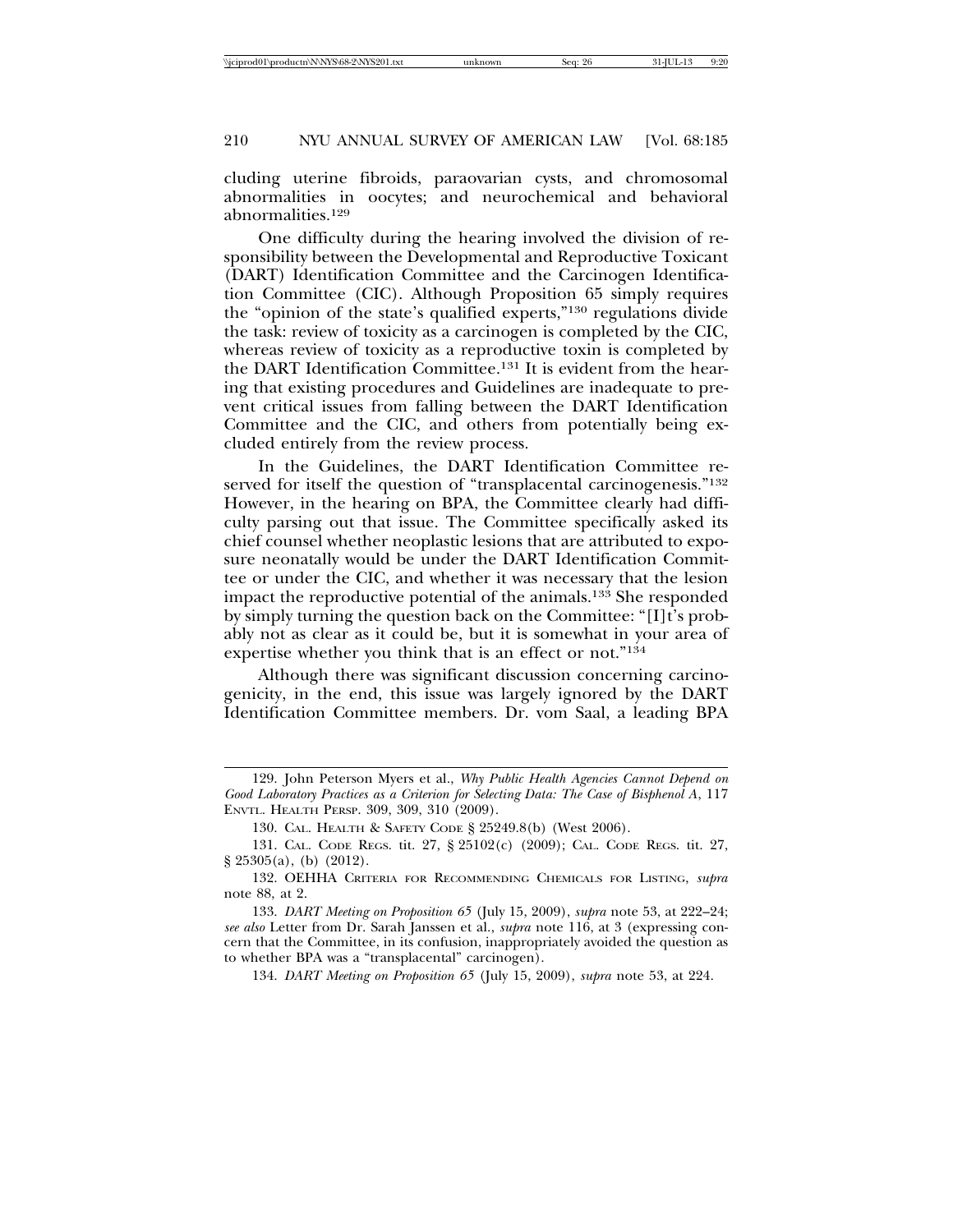university research scientist<sup>135</sup> testifying in favor of the listing, mentioned that Dr. Huff from the National Cancer Institute wrote an article drawing the conclusion that if BPA were evaluated using current standards,136 it would be deemed a carcinogen.137 Also addressing the issue of carcinogens, Dr. Wu of the OEHHA staff reported on effects of BPA in mice that are "typically associated with carcinogenesis," including significant increases in "the number of terminal end buds," "maturation of cells comprising the fat pad," "altered localization of collagen," and "cell cycle alteration" in the mammary gland.138

During the final DART Identification Committee discussion, OEHHA staff member Dr. Zeise noted that although they "didn't look in detail at the cancer endpoint, there are a number of earlyin-life studies and in utero studies that show precursor lesions."139 Committee Member White also noted "the possibility of mammary gland alterations and lesions," which he considered "very significant" in relation to "breast cancer lesions."140 However, Dr. Zeise reiterated that the Committee "didn't evaluate the carcinogenicity studies."141

"Developmental effects" that result entirely or predominantly from postnatal exposure were also excluded from consideration.142 According to OEHHA Chief Counsel Monahan-Cummings, this narrow interpretation was based on the Preamble to Proposition 65, which identifies the chemicals of concern as those that "cause cancer, *birth defects*, or other reproductive harm."143 She explained, "So our interpretation of that has been that we are looking at prenatal exposures that may cause, you know, developmental effects after birth, but we're not looking at exposures after birth that may cause [developmental] effects later."<sup>144</sup> "Transplacental carcinogenesis,"

<sup>135.</sup> *Id.* at ii, 56 (Dr. vom Saal is from the University of Missouri and has been conducting BPA research funded by the National Institute of Environmental Health Sciences for 13 years).

<sup>136.</sup> *Id*. at 234 (based on the studies discussed by an industry representative, Dr. Hentges from the American Chemistry Council).

<sup>137.</sup> *Id.*

<sup>138.</sup> *Id.* at i, 26.

<sup>139.</sup> *Id.* at 251.

<sup>140.</sup> *DART Meeting on Proposition 65* (July 15, 2009), *supra* note 53, at 233.

<sup>141.</sup> *Id.* at 234.

<sup>142.</sup> *DART Meeting on Proposition 65* (July 12, 2011), *supra* note 83, at i, 117 (statement of Dr. Jim Donald, Chief, Reproductive Toxicology & Epidemiology Section, California Office of Environmental Health Hazard Assessment).

<sup>143.</sup> *Id.* at 126 (emphasis added) (citing to page 53 of the preamble to Proposition 65).

<sup>144.</sup> *Id.* at 126–27.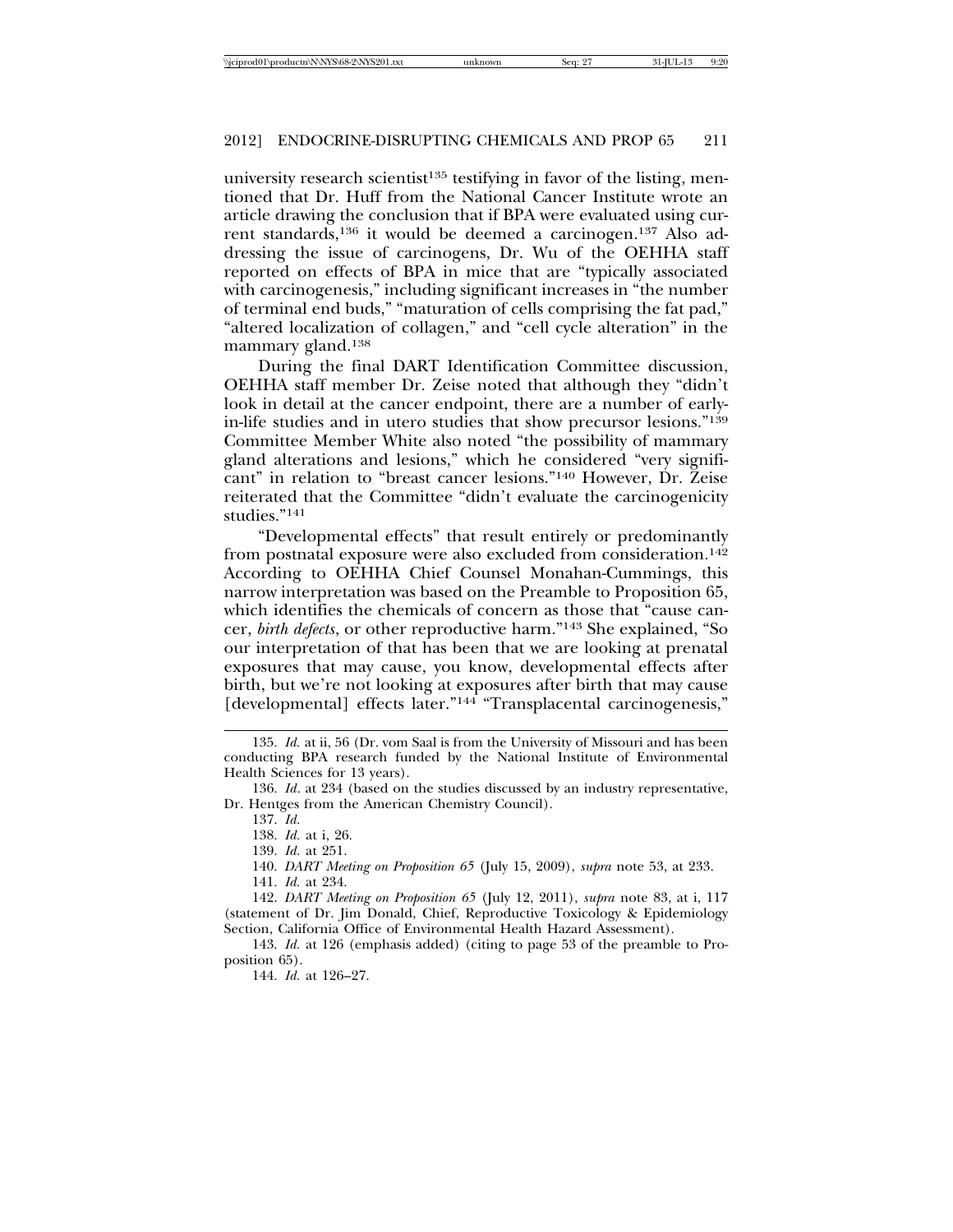for example, is listed only under "developmental toxicity" (one component of "reproductive toxicity"),145 and not under the other components, "female reproductive toxicity," or "male reproductive toxicity."146 "Developmental toxicity" concerns "adverse effects *on the products of conception,*"147 in other words, effects due to prenatal exposure.

This fragmentation of the review process that excludes consideration of postnatal exposure in evaluating "developmental toxicity," complicates the review of rodent studies. In order to evaluate the period of prenatal exposure in humans, the corresponding time period for analysis of exposure in rodents includes a period of postnatal exposures. As Dr. Woodruff explained in her testimony:

[W]hile most of the studies on BPA are from rodents or mice . . . the period of development of mice is somewhat different than the period of development for humans in terms of the actual timing of birth. So human gestation goes up to about 40 weeks. This is equivalent to both prenatal gestation for the mice and also postnatal growth up to about Day 50. So any experiments done in mice from prenatal or *up to postnatal day 50* is equivalent to prenatal experiments in humans.148

Confusion clearly reigned on this issue. Committee Member Roberts noted, "[W]hat I tried to limit myself to are where the exposure in the animal studies occurred in what would be considered equivalent to prenatal exposure in the human, which is pretty much the gestational period in a rodent, plus maybe *a few days* afterwards."149 According to Dr. vom Saal, this narrowing of the scope of relevant studies is significant. Many studies have been done on the neonatal rodent, where the researcher can directly control ex-

149. *Id.* at 235 (emphasis added).

<sup>145.</sup> OEHHA CRITERIA FOR RECOMMENDING CHEMICALS FOR LISTING, *supra* note 88, at 1 ("For purposes of these criteria, 'reproductive toxicity' includes 'developmental toxicity', 'female reproductive toxicity', and 'male reproductive toxicity'.").

<sup>146.</sup> *Id.* at 2–3.

<sup>147.</sup> *Id.* at 1–2 (emphasis added) (including but not limited to: "(1) Embryo/ fetal mortality (including resorption, miscarriage/spontaneous abortion, or stillbirth), malformations, structural abnormalities and variations, altered fetal growth, and change in gestational age at delivery. (2) Postnatal parameters including growth and development, physiological deficits and delay, neurological, neurobehavioral and psychological deficits, altered sex ratio, abnormal sexual development or function, and morbidity or mortality. (3) Transplacental carcinogenesis. (4) Somatic or genetic (germ cell) mutations in the conceptus.").

<sup>148.</sup> *DART Meeting on Proposition 65* (July 15, 2009), *supra* note 53, at 81–82 (emphasis added) (statement of Dr. Tracey Woodruff, University of California, San Francisco) (partially reiterating earlier statements by Dr. vom Saal).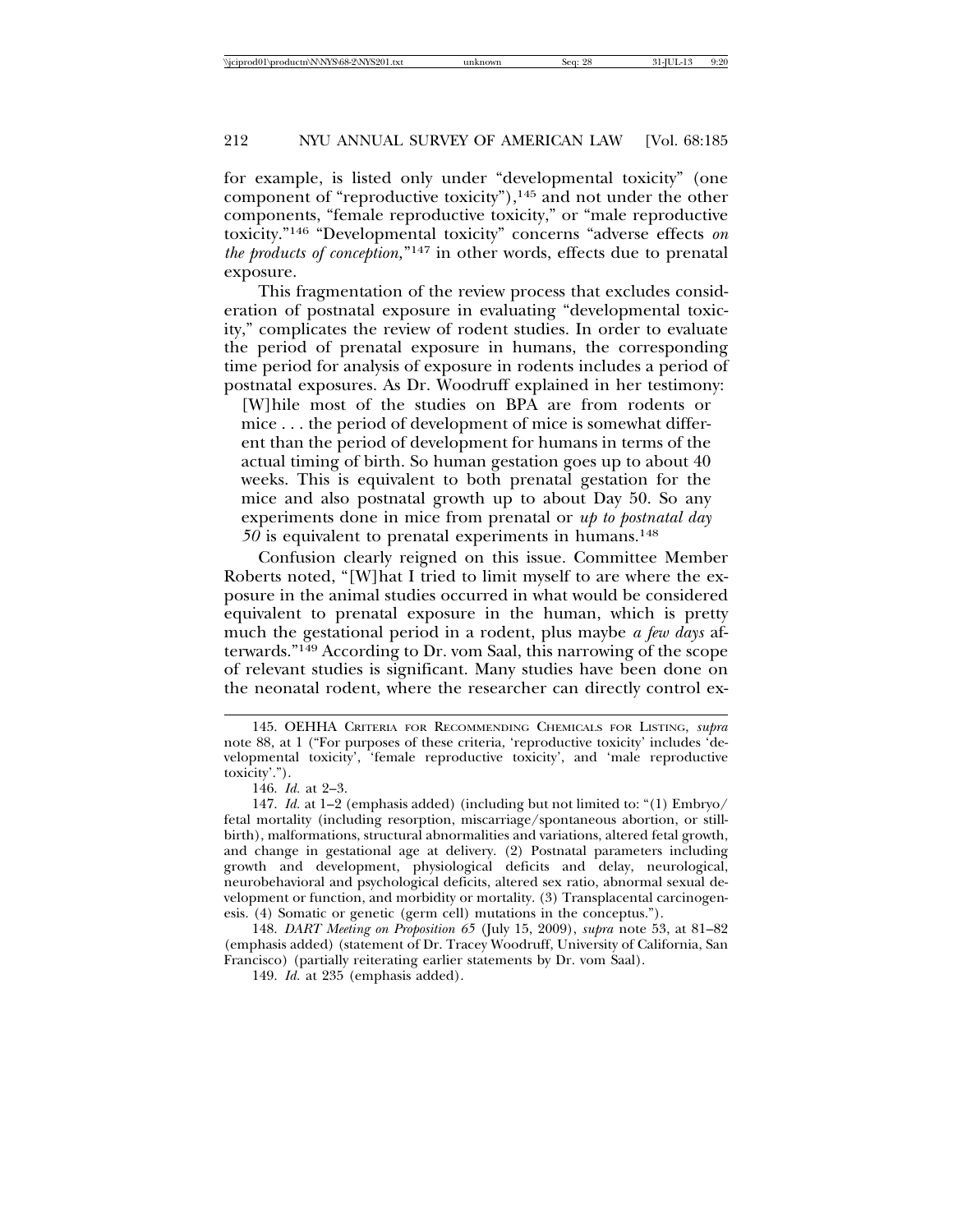posure instead of trying to control exposure to the fetus through exposure to the mother.150 By evaluating exposures to the neonatal rodent, researchers can use biomonitoring of chemical blood levels to compare exposure to that of the human fetus.151

To simplify matters and align Committee deliberations with the intent of the voters, the issue of "transplacental" carcinogenesis should be included not only under the definition of "developmental toxicity," but also under a broad regulatory interpretation of "reproductive toxicity." "Reproductive toxicity" could be defined to include both prenatal and postnatal exposures that seriously and adversely affect the endocrine system and reproductive organs. The voters broadly stated that they were interested not only in cancer and birth defects, but also "other reproductive harm," which may be understood to include cancer and precancerous conditions in the reproductive organs, regardless of whether those effects were due to prenatal or postnatal exposure. Moreover, treatment for cancer in reproductive organs, both breast and prostate cancer, may include chemotherapy and hormone suppression, the effects of which include "chemical castration" and infertility.152 Broadly defining "reproductive toxicity" to include consideration of carcinogenicity to the extent that it is related to endocrine disruption would allow for more holistic consideration of endocrine disrupting chemicals and avoid the possibility of significant issues falling between the DART Identification Committee and the CIC.

Even aside from the question of carcinogenicity, there was also considerable confusion in the discourse as to the realm of "repro-

151. Telephone Interview with Dr. Frederick S. vom Saal, *supra* note 150; email from Dr. Frederick S. vom Saal (Sept. 22, 2011, 10:22 AM), *supra* note 150.

152. *See, e.g.*, Tiina Saarto et al., *Chemical Castration Induced by Adjuvant Cyclophosphamide, Methotrexate, and Fluorouracil Chemotherapy Causes Rapid Bone Loss that Is Reduced by Clodronate: A Randomized Study in Premenopausal Breast Cancer Patients*, 15 J. CLINICAL ONCOLOGY 1341, 1341 (1997); *Living with Prostate Cancer: Loss of Fertility*, PROSTATE CANCER FOUND., http://www.pcf.org/site/c.leJRIROrEpH/ b.5837043/k.B194/Loss\_of\_Fertility.htm (last visited Jan. 13, 2013); *cf. Hormone Blockade Makes Radiation Therapy More Effective for Medium and High-Risk Localized Prostate Cancer*, PSA RISING MAGAZINE (Sept. 13, 2000), http://psa-rising.com/ medicalpike/ebr/plus-hormone-df-0900.shtml (reporting that radiation in combination with androgen suppression therapy helps block the production or action of male hormones that have been shown to fuel prostate cancer).

<sup>150.</sup> Telephone Interview with Dr. Frederick S. vom Saal, Curators' Professor, Div. of Biological Sci., Coll. of Arts & Sci., Univ. of Mo.-Columbia (Sept. 22, 2011); *see* e-mail from Dr. Frederick S. vom Saal, Curators' Professor, Div. of Biological Sci., Coll. of Arts & Sci., Univ. of Mo.-Columbia, to author (Sept. 22, 2011, 10:22 AM) [hereinafter e-mail from Dr. Frederick S. vom Saal (Sept. 22, 2011, 10:22 AM)] (on file with author).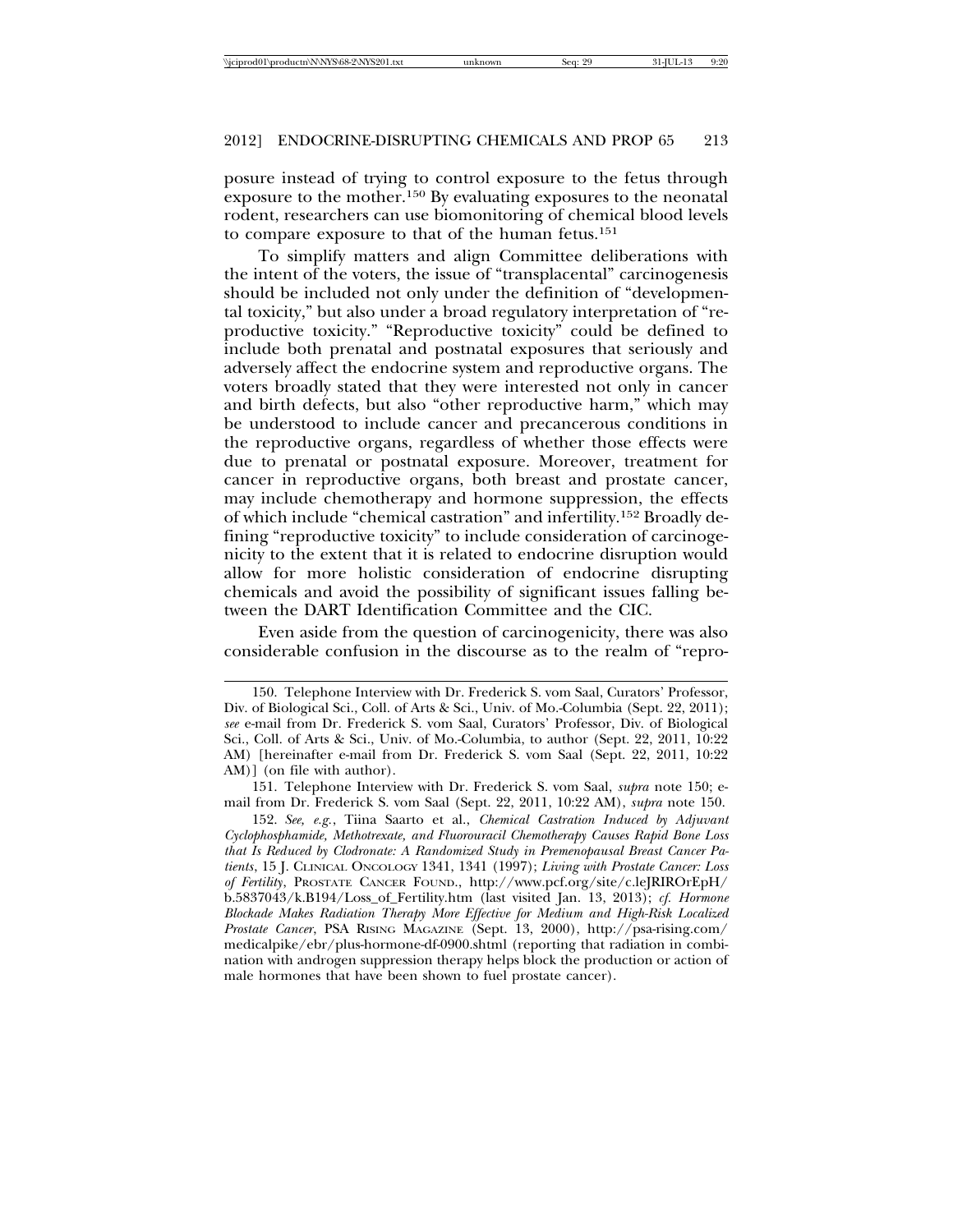ductive toxicity" generally. Industry representatives repeatedly attempted to dismiss studies that revealed negative effects of BPA by arguing that those effects were outside regulatory purview. Dr. Murray (a former DART Identification Committee member introduced by the lawyer representing the American Chemistry Council)153 explained in his testimony: "most of these studies do not take it out to a reproductive endpoint. A lot of them focus on unique endpoints. Some of them look at molecular approaches and there's nothing wrong with that, but they're not tied to an adverse effect."154 Dr. Tyl, also speaking on the side of industry, focused the Committee's attention on the most obvious of endpoints:

So we're looking at endpoints that indicate adverse outcome, okay. We're not looking at the early molecular biochemical kinds of markers. Not that they're not interesting and fascinating and not that they shouldn't be pursued, but we're looking at endpoints. What is the—is there an adverse consequence to these early changes?155

Remarking on one study, she noted, "[T]he animals bred. They got pregnant. They had babies. They developed the babies. They went through puberty. They grew up. They had babies."156

The OEHHA staff presentation, although evading any conclusions as to whether the regulatory standard had been satisfied, discussed more sophisticated studies and appeared to support reliance on more subtle endpoints as the foundation for a conclusion as to reproductive toxicity. Dr. Moran, a staff toxicologist reporting on the endocrine activity of BPA, explained that BPA interferes with reproductive hormones as well as glucose and insulin in a way that can both increase or decrease production, and that BPA interferes with metabolism.<sup>157</sup> As to female reproductive toxicity, another staff toxicologist, Dr. Wu, concluded that there were "limited data on reproductive effects of Bisphenol A in women*,*" that "recurrence of miscarriage in women is possibly consistent with the perturbation of the meiotic cell cycle and the chromosome misalignment in oocytes noted in laboratory animals*,*" that "[n]umerous female animal studies showed effects on the female reproductive system from Bisphe-

<sup>153.</sup> *DART Meeting on Proposition 65* (July 15, 2009), *supra* note 53, at ii, 94 (statement of Stanley Landfair, American Chemistry Council).

<sup>154.</sup> *Id.* at ii, 135–36 (statement of Dr. Jay Murray, Murray & Associates).

<sup>155.</sup> *Id.* at ii, 126 (statement of Dr. Rochelle W. Tyl, RTI International).

<sup>156.</sup> *Id.* at ii, 121–22 (statement of Dr. Rochelle W. Tyl, RTI International).

<sup>157.</sup> *See id.* at i, 44 (statement of Dr. Francisco Moran-Messen, Staff Toxicologist, Reproductive Toxicology and Epidemiology Section, California Office of Environmental Health Hazard Assessment).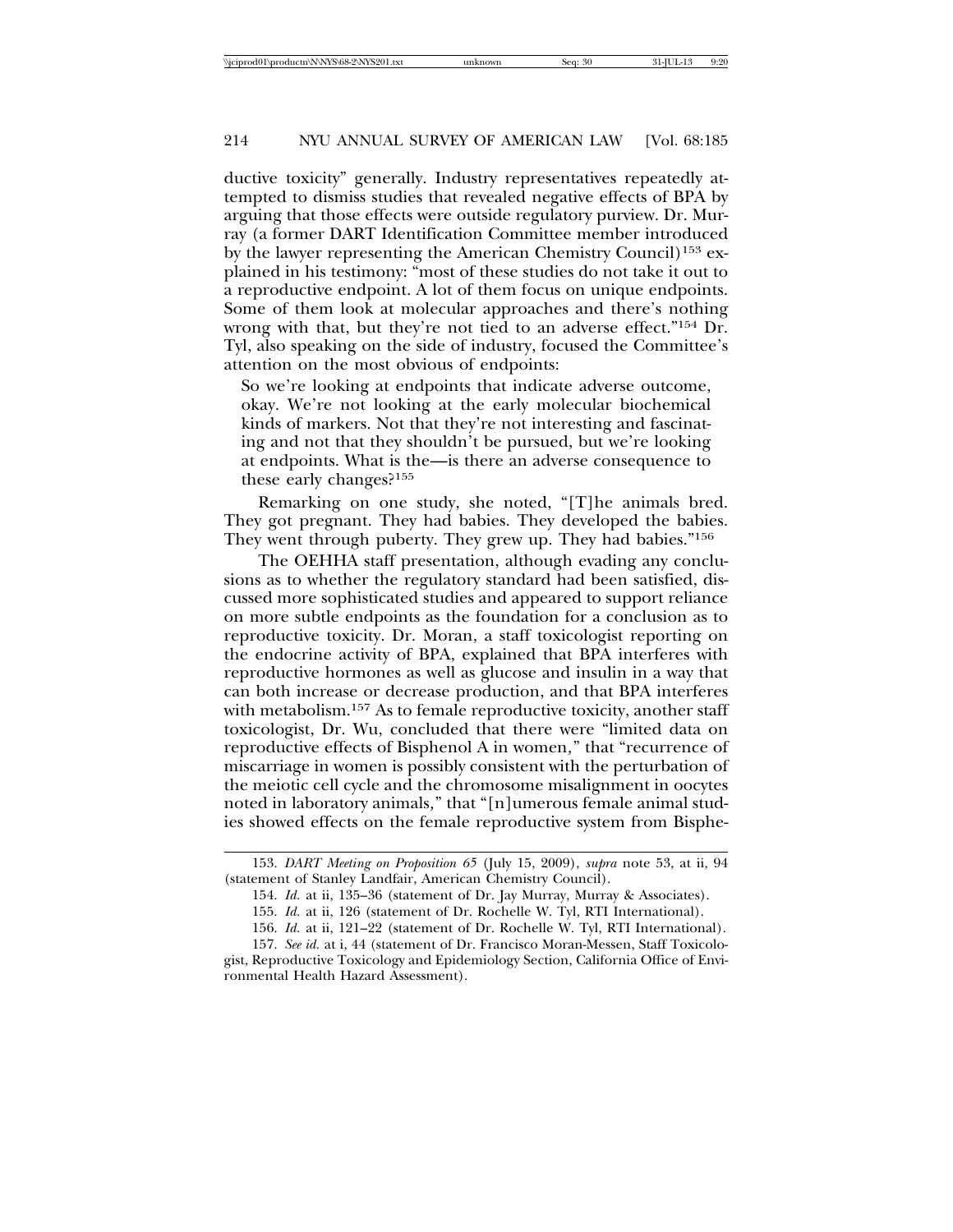nol A," and that "[a]lterations to the uterus, ovary, follicles and oocytes, estrous cycle, vagina and mammary gland were notable."158 Assuming the relevance of these endpoints, limited evidence of the negative effects of BPA in humans, supported by sufficient experimental animal data, would fall within the criteria for a finding of "reproductive toxicity" under the Guidelines.159

The Guidelines broadly define female and male "reproductive toxicity" to include "genetic damage to the ovum [or spermatozoon] or its precursors" and "impaired or altered endocrine function."160 However, it is not clear that they were understood or interpreted so as to allow for consistency with modern science. As Dr. vom Saal explains, if understood in the context of modern science, "endocrine function" includes not only effects on hormones transmitted in the blood, but all methods of signaling between and within cells, including neurotransmitters that act as endocrine signals.161 According to the Endocrine Society, although endocrinedisrupting chemicals were originally thought to exert actions primarily through nuclear hormone receptors,<sup>162</sup> it is now understood that the mechanisms are much broader than originally recognized: endocrine disruptors act via nuclear receptors, nonnuclear steroid hormone receptors,<sup>163</sup> nonsteroid receptors,<sup>164</sup> enzymatic pathways involved in steroid biosynthesis and/or metabolism, and numerous other mechanisms that involve both the endocrine and the reproductive systems.165

Given advances in science, OEHHA should follow the National Toxicology Program's new, more holistic approach and pursue the broadest possible regulatory interpretation consistent with the language of Proposition 65. "Reproductive toxicity" should be clearly defined and interpreted so as to include all serious adverse effects

163. *Id.* (e.g., membrane ERs).

165. *Id.*

<sup>158.</sup> *Id.* at i, 27–28 (statement of Dr. Lily Wu, Staff Toxicologist, Reproductive Toxicology and Epidemiology Section, California Office of Environmental Health Hazard Assessment).

<sup>159.</sup> OEHHA CRITERIA FOR RECOMMENDING CHEMICALS FOR LISTING, *supra* note 88, at 4.

<sup>160.</sup> *Id.* at 2–3.

<sup>161.</sup> *See* e-mail from Dr. Frederick S. vom Saal (Sept. 22, 2011, 10:22 AM), *supra* note 150.

<sup>162.</sup> Diamanti-Kandarakis et al., *supra* note 9, at 294 (including estrogen receptors, androgen receptors, progesterone receptors, thyroid receptors, and retinoid receptors).

<sup>164.</sup> *Id.* (e.g., neurotransmitter receptors, such as the serotonin receptor, dopamine receptor, and norepinephrine receptor, and orphan receptors, such as the aryl hydrocarbon receptor (AhR)).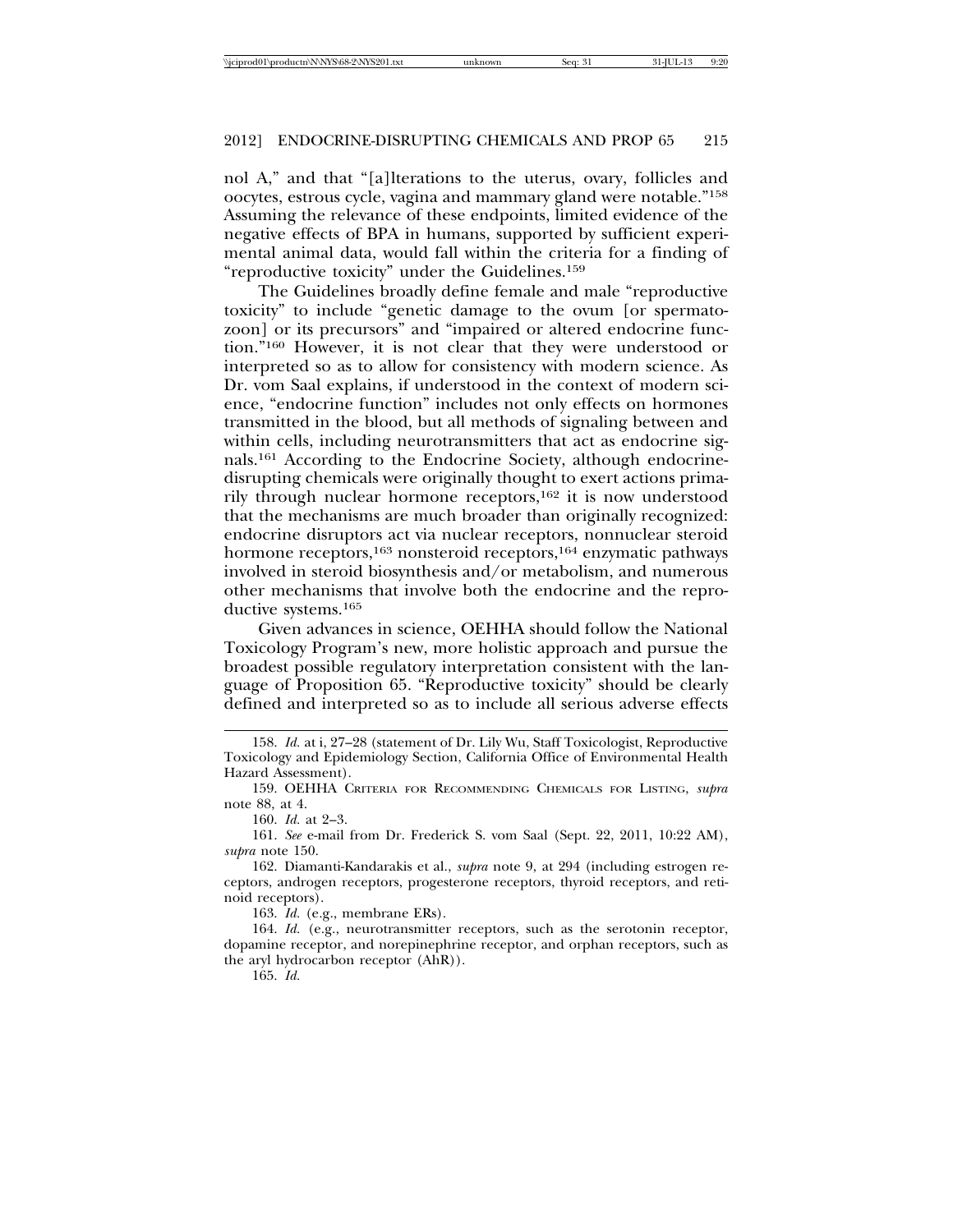related to the functioning of the endocrine system, including all effects that cause people pain, cost society money, and lead to other serious health conditions, like precancerous conditions and obesity. As explained above, expanding the realm of relevant endpoints would also allow the DART Identification Committee to remain aligned with the new National Toxicology Program Office of Health Assessment and Translation and may encourage the designation of this reincarnation of the NTP-CERHR as an authoritative body. California's OEHHA should open a rulemaking proceeding and encourage the participation of scientists highly specialized in the effects of endocrine chemicals. According to Dr. vom Saal, the concept of "reproductive toxicity" should include all adverse developmental effects where there is permanent adverse change caused by a chemical at the genetic, epigenetic, molecular, cellular, tissue, organ, organism, or population level.166 Such a definition would necessarily also include endocrine disruption that leads to precancerous conditions and allow for more holistic review of endocrine-disrupting chemicals.167

III.

## RESEARCH DESIGN AND QUALITY STANDARDS TO ASSESS AND EVALUATE ADVOCACY SCIENCE

Another difficulty that arose in the DART hearing on BPA was the question of how to weigh and evaluate conflicting studies. The only mention of any standard came from Stanley Landfair, the lawyer representing industry, who urged the Committee to use the "weight-of-the-evidence approach."<sup>168</sup> He clarified that the Committee knew better than he what that meant, but that it did not mean "simply to count up the studies."<sup>169</sup> The Guidelines state the following as "weight of evidence" considerations:

(1) Data on a single species from a well conducted developmental or reproduction study may be sufficient to classify an agent as a reproductive toxicant provided there are not *equally well conducted studies* which do not show an effect and which

<sup>166.</sup> *See* e-mail from Dr. Frederick S. vom Saal, Curators' Professor, Div. of Biological Sci., Coll. of Arts & Sci., Univ. of Mo.-Columbia, to author (Sept. 22, 2011, 9:58 AM) (on file with author) (noting that considerations at the "population level" should include, for example, changes such as those seen in fish, where populations are found to have fifty percent intersex members).

<sup>167.</sup> *Id.*

<sup>168.</sup> *DART Meeting on Proposition 65* (July 15, 2009), *supra* note 53, at ii, 95 (statement of Stanley Landfair, American Chemistry Council).

<sup>169.</sup> *Id.* (statement of Stanley Landfair, American Chemistry Council).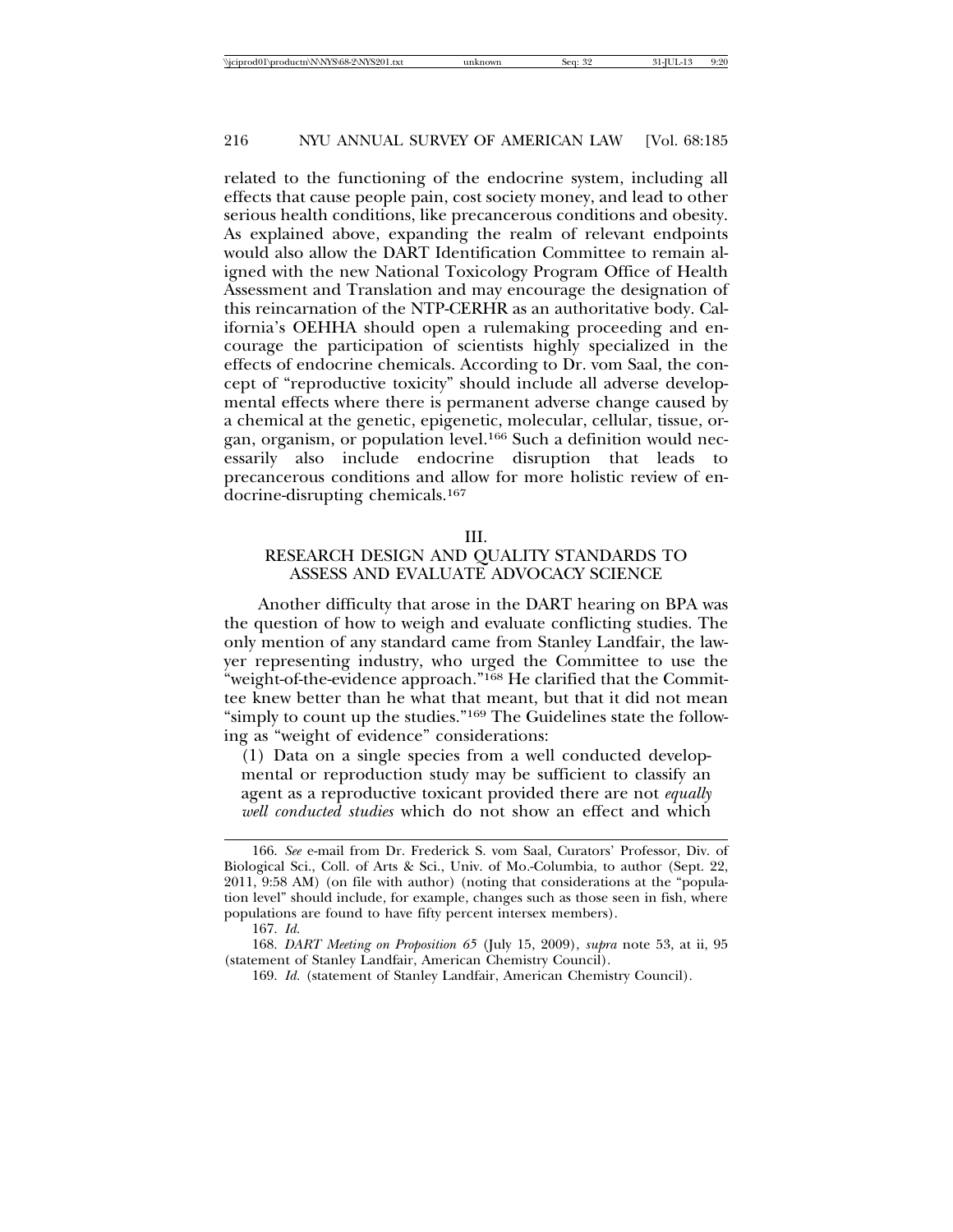have sufficient power to call into questions [sic] the repeatability of the observation in the positive study.

(2) Data on more than one species or from more than a single study increase the confidence for classification of an agent as a reproductive toxicant.170

Missing are any detailed criteria by which to evaluate conflicting studies or to consider issues of appropriate research design or conflicts of interest. The lack of such criteria was particularly important in the review of BPA, where, as may be expected when significant economic interests are involved,171 there have been serious allegations of advocacy science.172 A 2005 analysis of BPA literature revealed that the funding source correlated perfectly with the findings.173 Of the 115 studies on health effects of BPA, 94 were government-funded studies conducted in domestic and international academic laboratories.174 All of these government-funded studies found adverse effects at low-dose exposure, yet not a single industry-funded study reported adverse effects.175

Industry involvement with the regulatory review of BPA has been persistent and extensive. In 2006, the National Toxicology Program's Center for the Evaluation of Risks to Human Reproduction (NTP-CERHR) published a draft advisory panel report that was allegedly written largely by an outside consultant who was fired the next year after public disclosure of its conflicts of interest with the regulated industry.176 Still building on this report as its foundation document,177 the FDA relied on only two studies, both sponsored by the American Plastics Council, as the basis of its initial decision

177. Susanne Rust et al., *Plastics Industry Behind FDA Research on Bisphenol A, Study Finds*, JOURNAL SENTINEL (Oct. 23, 2008), http://www.jsonline.com/watchdog/watchdogreports/34469194.html.

<sup>170.</sup> OEHHA CRITERIA FOR RECOMMENDING CHEMICALS FOR LISTING, *supra* note 88, at 5 (emphasis added).

<sup>171.</sup> See generally THOMAS O. McGARITY & WENDY E. WAGNER, BENDING SCI-ENCE: HOW SPECIAL INTERESTS CORRUPT PUBLIC HEALTH RESEARCH (2008).

<sup>172.</sup> *See* Frederick S. vom Saal & Claude Hughes, *An Extensive New Literature Concerning Low-Dose Effects of Bisphenol A Shows the Need for a New Risk Assessment*, 113 ENVTL. HEALTH PERSP. 926, 926 (2005).

<sup>173.</sup> *See id.*

<sup>174.</sup> *Id.*

<sup>175.</sup> *See id.* at 928.

<sup>176.</sup> Houlihan et al., *supra* note 106 (citing CTR. FOR THE EVALUATION OF RISKS TO HUMAN REPROD., NAT'L TOXICOLOGY PROGRAM, U.S. DEP'T OF HEALTH & HUMAN SERVS., DRAFT NTP-CERHR REPORT ON THE REPRODUCTIVE AND DEVELOP-MENTAL TOXICITY OF BISPHENOL A (2006), *available at* http://ntp.niehs.nih.gov/ ntp/ohat/bisphenol/Bispehnol\_A\_Draft\_Report.pdf).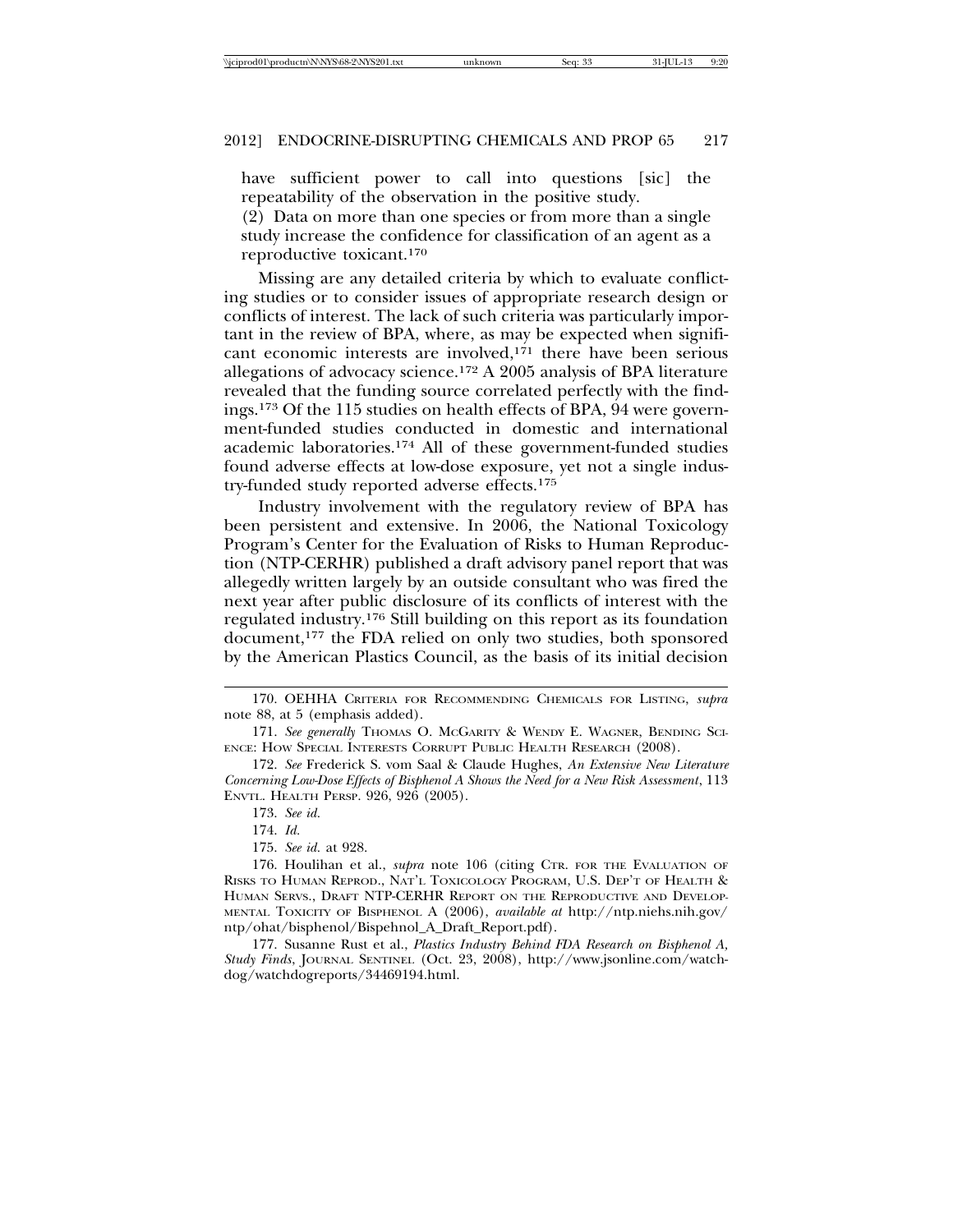concerning the safety of BPA in February 2008.178 In March of 2008, as part of its investigation of BPA, the U.S. House of Representatives Committee on Energy and Commerce and its Subcommittee on Oversight and Investigations sent an inquiry to The Weinberg Group asking questions about case studies reported on its website that "tout its successes in certain scientific and regulatory matters."179 Many of the case studies reflected involvement in advocacy science, noting such objectives as "delay[ing] cancellation of a new drug," combining "epidemiologial [sic] expertise with acrossthe-board strategic thinking," development of a "defensible message," and identifying "a national team of expert scientists" who "also prepared reviews for publication."180 Later, in October of 2008, after the FDA appointed a subcommittee to review its Draft Assessment of BPA, a research institute founded and co-directed by the subcommittee's chairman was reported to have received five million dollars from an outspoken opponent of BPA regulations,<sup>181</sup> who had reportedly expressed his views that BPA was "perfectly safe" to the chairman on several occasions.<sup>182</sup>

Given the advocacy effort, it is not surprising that industryfunded studies managed to find their way to the forefront of regulatory review. According to an article authored by John Peterson Myers and Frederick S. vom Saal and signed onto by thirty-four scientists, most of whom were employed by national or international universities:

Despite strong evidence of aberrations caused by low doses of BPA in animals exposed during fetal and neonatal life in studies conducted by the world's leading academic and government experts in the fields of endocrine disruption,

182. Rust et al., *supra* note 177.

<sup>178.</sup> Letter from Steven R. Mason, Acting Assistant Comm'r for Legislation, FDA, Dep't of Health & Human Servs., to John D. Dingell, Chairman, Comm. on Energy & Commerce, U.S. House of Representatives 2–3 (Feb. 25, 2008), *available at* http://www.bdlaw.com/assets/attachments/FDA\_Letter\_to\_House\_Energy\_ Committee\_re\_BPA.pdf.

<sup>179.</sup> Letter from John D. Dingell, Chairman, Comm. on Energy & Commerce, U.S. House of Representatives, & Bart Stupak, Chairman, Subcomm. on Oversight & Investigations, Comm. on Energy & Commerce, U.S. House of Representatives, to Matthew R. Weinberg, Chief Exec. Officer, The Weinberg Grp. at 1 (Mar. 6, 2008), *available at* http://democrats.energycommerce.house.gov/images/ stories/Documents/investigations/public\_health/Bisphenol.030608.Weinberg. pdf.

<sup>180.</sup> *Id.* at 1–2.

<sup>181.</sup> Susanne Rust & Meg Kissinger, *FDA Looks into Bisphenol A Advocate's Donation to Science Center*, JOURNAL SENTINEL (Oct. 15, 2008), http://www.jsonline.com/ watchdog/watchdogreports/34469724.html; Rust et al., *supra* note 177.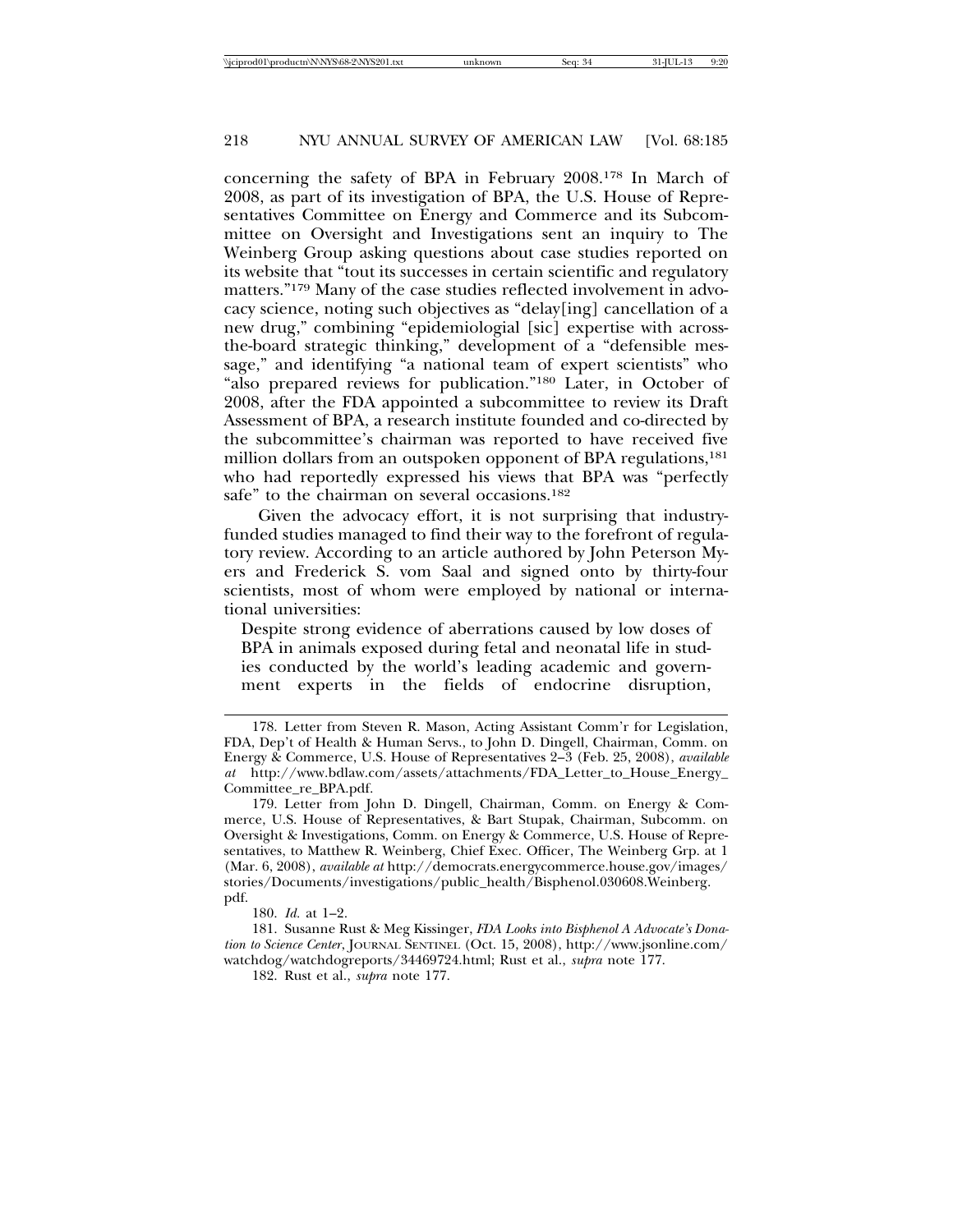endocrinology, neurobiology, reproductive biology, genetics, and metabolism, a relatively small number of studies reporting no adverse effects at low doses of BPA have continued to be promoted by the chemical industry and used by regulatory agencies.183

Myers and vom Saal reported that the chemical industry managed to secure a position of superiority for their studies by pointing out that other studies did not conform to "good laboratory practices" (GLP).184 Not only were industry representatives touting compliance with these GLP standards at the DART hearing,185 but industry studies also rode this coattail through the FDA review process,186 which created persuasive precedent for the industry-friendly decision by the DART Identification Committee. The protesting scientists explain, however, that "good laboratory practices," are merely the name given to regulatory standards that involve certain record keeping and related requirements that are not generally the standard at small university laboratories.187 The GLP rules were issued to address potential conflicts of interest and outright fraud by vested interests, and are arguably inappropriate in a university setting, where studies are publicly funded with no apparent conflicts of interest.188 Moreover these scientists maintain that reliance on GLP confuses and merges the question of reliability (whether the

186. Myers et al., *supra* note 129, at 309. The FDA and the European Food Safety Authority (EFSA) each took actions that deemed two industry-funded GLP studies to be superior to hundreds of other publicly funded studies. *Id.*

187. *Id.* at 309. The requirements concern the "care and feeding of laboratory animals, standards for facility maintenance, calibration and care of equipment, personnel requirements, inspections, study protocols, and collection and storage of raw data." *Id.*

188. *See id.* at 309–10. The rules were first issued by the U.S. FDA in 1978 in response to a situation of sloppy laboratory practices that were ultimately discovered to involve outright fraud. The discovery of these practices led the EPA to require reexamination of more than 4000 tests conducted by one of the largest private laboratories, and brought into question fifteen percent of the pesticides brought into use in the United States. *Id.*

<sup>183.</sup> Myers et al., *supra* note 129, at 309–10.

<sup>184.</sup> *See id.* at 309–10, 314.

<sup>185.</sup> *See, e.g.*, *DART Meeting on Proposition 65* (July 15, 2009), *supra* note 53, at 115, 123, 125–26 (statements of Dr. Rochelle W. Tyl, representing RTI International) ("[T]his was a guideline study. We did it under the U.S. EPA OPPTS testing guidelines, Office of Prevention—OPP, Pesticides and Toxic Substances." "This study exceeded the OECD regulatory guidelines." "So in conclusion based on our study guidelines—and our studies are guideline studies under good laboratory practices.").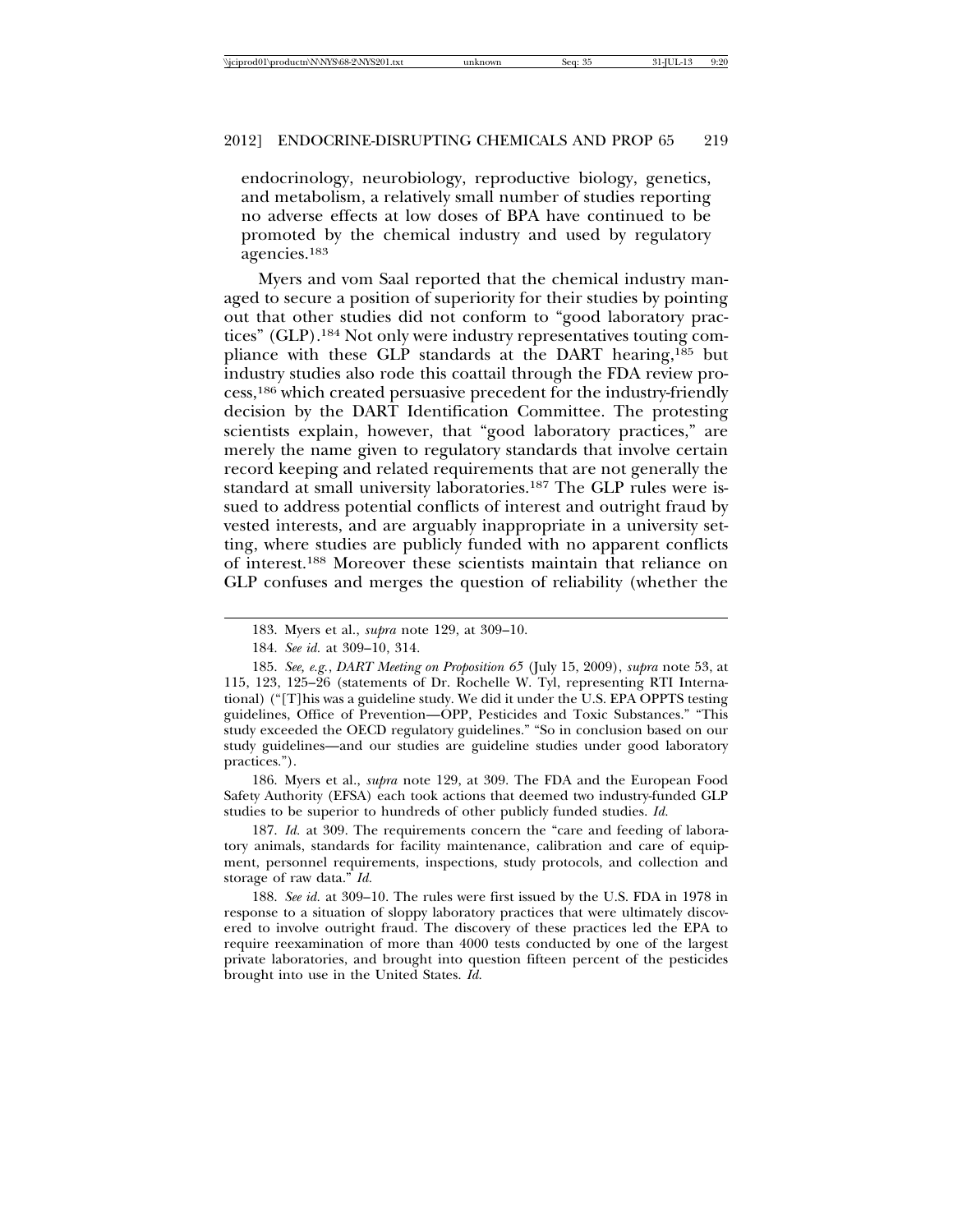results are replicable) with the separate question as to whether the methods used result in finding the truth.189

Myers and vom Saal identify many flaws in the industry sponsored studies, including reporting an impossibly high prostate weight for control animals<sup>190</sup> (thus creating an inappropriate point of comparison for the BPA treated animals), selecting inappropriate animal models (use of a species of rat insensitive to estrogen), ignoring the failure of the positive control to show an effect (which "indicates the experiment failed"), ignoring an inordinately high dose required for the positive control (estradiol) to cause an effect (indicating that the system is insensitive to exogenous estrogens and thus inappropriate for studying BPA), ignoring test systems likely contaminated with estrogen (where responses of the negative control animals did not differ from the responses of animals given significant doses of the known estrogenic chemical, DES), and using "outdated and insensitive assays" incapable of detecting low dose endocrine-disrupting effects of BPA.191

The sheer number of reputable scientists reporting serious research design problems with industry sponsored studies suggests the need for new rules to create standards for research quality and design. Borrowing from another context, it may be instructive to reflect on the criteria that the Supreme Court identified in *Daubert v. Merrell Dow Pharmaceuticals, Inc.*, to address the question of whether potentially dubious evidence may be put before a jury.<sup>192</sup> These standards are not generally applicable in the context of administrative law, where the agency is thought to have sufficient expertise to sort out the quality of the science.193 However, here, in the context of BPA regulation, where there are questions about the

192. Daubert v. Merrell Dow Pharm., Inc., 509 U.S. 579 (1993).

<sup>189.</sup> *See* Myers et al., *supra* note 129, at 309–10.

<sup>190.</sup> *Id.* at 311 (exceeding by seventy percent the prostate weights reported by other studies).

<sup>191.</sup> *Id.* at 310–12; *see also* Vom Saal & Welshons, *supra* note 13, at 63–66. ("When the positive control does not show a positive effect, one has to decide whether the system being studied is completely unresponsive to estrogenic stimulation . . . or whether there was contamination by estrogen that interfered with detection of an estrogenic response . . . . The purpose of including negative and positive controls for estrogenic activity and making comparisons to historic data on negative and positive control values from prior experiments is to be able to make this determination  $\dots$ .") (citation omitted).

<sup>193.</sup> *See* Bayliss v. Barnhart, 427 F.3d 1211, 1218 n.4 (9th Cir. 2005) (explaining that *Daubert* does not govern the admissibility of evidence in an administrative proceeding where Federal Rule of Evidence 702 is inapplicable). *But see* Niam v. Ashcroft, 354 F.3d 652, 660 (7th Cir. 2004) (applying the "spirit of *Daubert*" to administrative proceedings).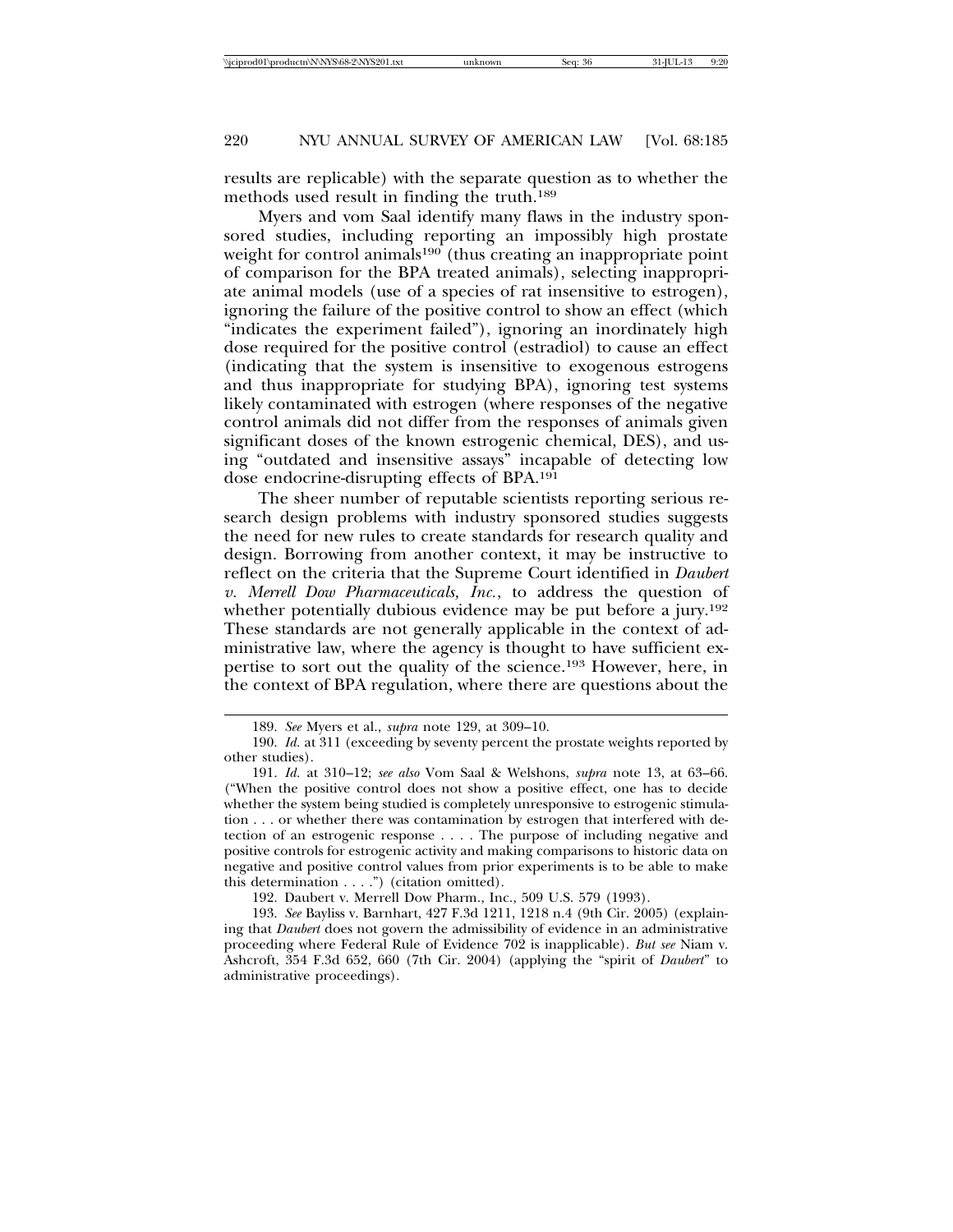expertise of the Committee (discussed in the next section) and especially given the complexity of endocrine-disrupting chemicals, some guidelines may be particularly useful.

The *Daubert* inquiry is flexible, but there are several questions the judge must consider. The first is whether the "theory or technique has been subjected to peer review and publication," since submission to the scrutiny of the scientific community is considered "a component of 'good science,' in part because it increases the likelihood that substantive flaws in methodology will be detected."194 However, publication is not always a marker of good science. As Thomas McGarity and Wendy Wagner show in their book, *Bending Science*, the peer review process has proven incapable of consistently identifying and filtering out bent science.195 In the ongoing battle over BPA, twenty-four scientists signed on as authors of a letter to the editor of Toxicological Sciences requesting that the journal adopt guidelines to screen out flawed research.196 Identifying flaws in a study on BPA accepted for publication, the authors explained that the study did not establish the sensitivity of the test animal (the "LE rat") to the positive control ethinylestradiol before determining what dose of BPA to test in their study.197 They explained that the lowest effect dose of ethinylestradiol for the LE rat was "2500-fold higher than the maternal dose required to stimulate effects on offspring in mice," and that the study reported no effect of ethinylestradiol at doses "sufficient to cause temporary sterility in 99.7% of women who properly use oral contraceptives."198 They further explained that a potential contributor to the low sensitivity to estrogen was the use of polycarbonate cages made from BPA.199

Given the prevalence of advocacy science, rules establishing standards for appropriate research design may be more effective than relying on the peer review process alone. Following *Daubert*, additional considerations might also include the known or potential rate of error, the existence and maintenance of standards controlling the technique's operation (which in this case could include the appropriate use of positive and negative controls), and "general acceptance," meaning "'explicit identification of a relevant scien-

196. Frederick S. vom Saal et al., *Flawed Experimental Design Reveals the Need for Guidelines Requiring Appropriate Positive Controls in Endocrine Disruption Research*, 115 TOXICOLOGICAL SCI. 612, 612–13 (2010).

<sup>194.</sup> *Daubert*, 509 U.S. at 593.

<sup>195.</sup> MCGARITY & WAGNER, *supra* note 171, at 10.

<sup>197.</sup> *Id.* at 612.

<sup>198.</sup> *Id.* at 612–13.

<sup>199.</sup> *Id.* at 613.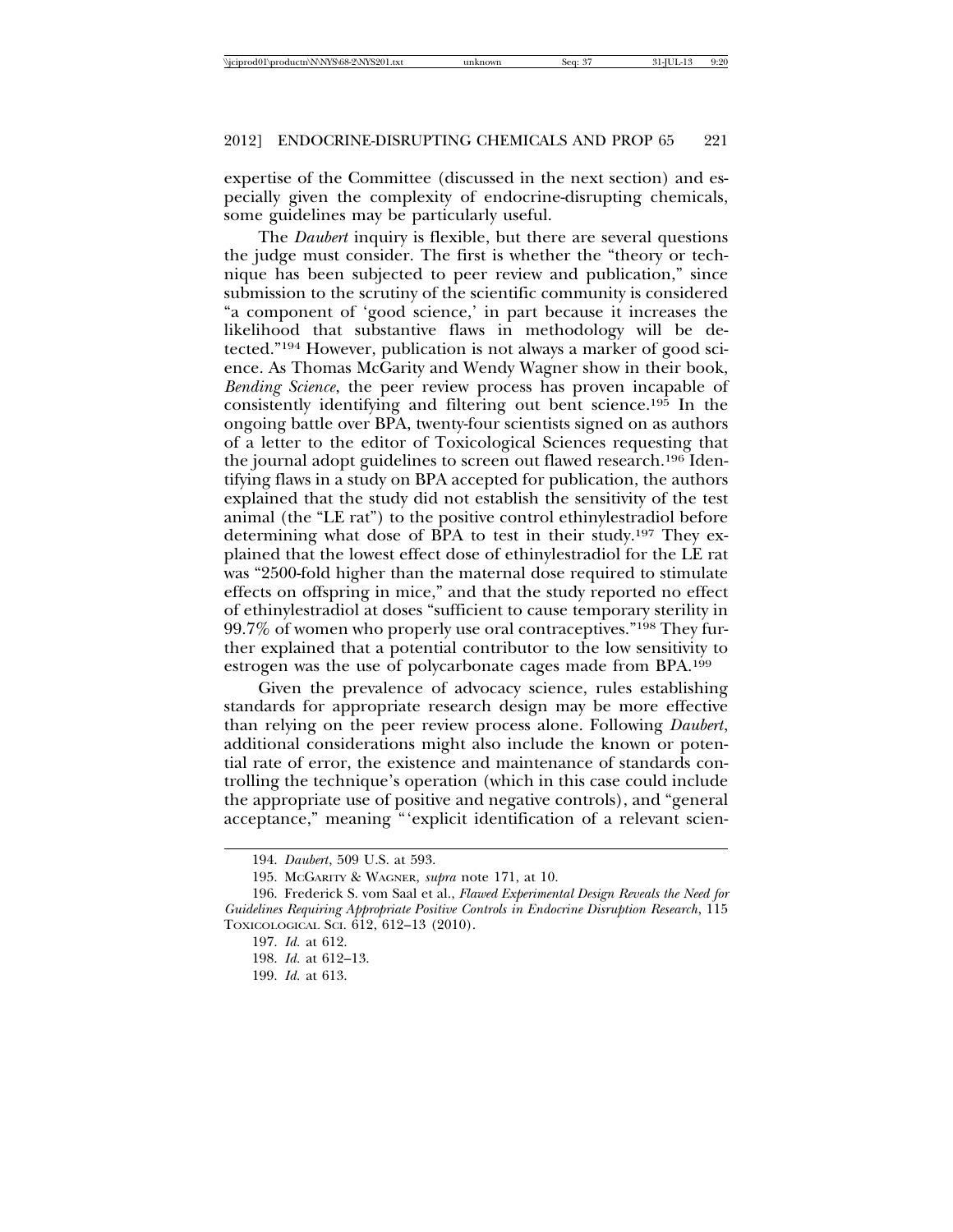tific community and an express determination of a particular degree of acceptance within that community.'"200 Widespread acceptance is an important factor: "'a known technique which has been able to attract only minimal support within the community' . . . may properly be viewed with skepticism."201 Given the fierce debate between industry scientists on the one hand and government and university scientists on the other, a rule requiring consideration of general acceptance in the scientific community might have led to an entirely different outcome and a significant regulation of BPA.

IV.

## A MORE SPECIALIZED COMMITTEE, AN EXTENDED REVIEW PERIOD, AND CLEAR DISCLOSURE OF CONFLICTS OF INTEREST

Rules are also needed to establish more specialized qualifications for the review committee, to allow for a longer review period, and to require disclosure of conflicts of interest to assist the Committee in evaluating the "weight of the evidence" in this complicated and specialized area of science.

Endocrine disruptors are particularly complicated not only due to their breadth of action, but also the very different consequences they may have depending upon the age of exposure.<sup>202</sup> There is a lag between the time of exposure and the manifestation of a disorder, and different classes of endocrine disruptors may be additive or even synergistic.<sup>203</sup> There may be transgenerational effects, affecting not just the exposed individual, but also children and subsequent generations.204 Endocrine disruptors can cause adverse effects at infinitesimally low levels of exposure, and may exert more potent effects at low doses than at higher doses; they have been known to have nontraditional dose-response curves, such as inverted-U or U-shaped curves.205

<sup>200.</sup> Daubert v. Merrell Dow Pharm., Inc., 509 U.S. 579, 594 (1993) (quoting United States v. Downing, 753 F.2d 1224, 1238 (3d Cir. 1985)).

<sup>201.</sup> *Id.* (citation omitted) (quoting *Downing*, 753 F.2d at 1238).

<sup>202.</sup> *See* POSITION STATEMENT: ENDOCRINE-DISRUPTING CHEMICALS, *supra* note 10, at 1–2.

<sup>203.</sup> *See id.* at 1, 3.

<sup>204.</sup> *Id.* at 2.

<sup>205.</sup> *See* POSITION STATEMENT: ENDOCRINE-DISRUPTING CHEMICALS, *supra* note 10, at 2; Diamanti-Kandarakis et al., *supra* note 9, at 296.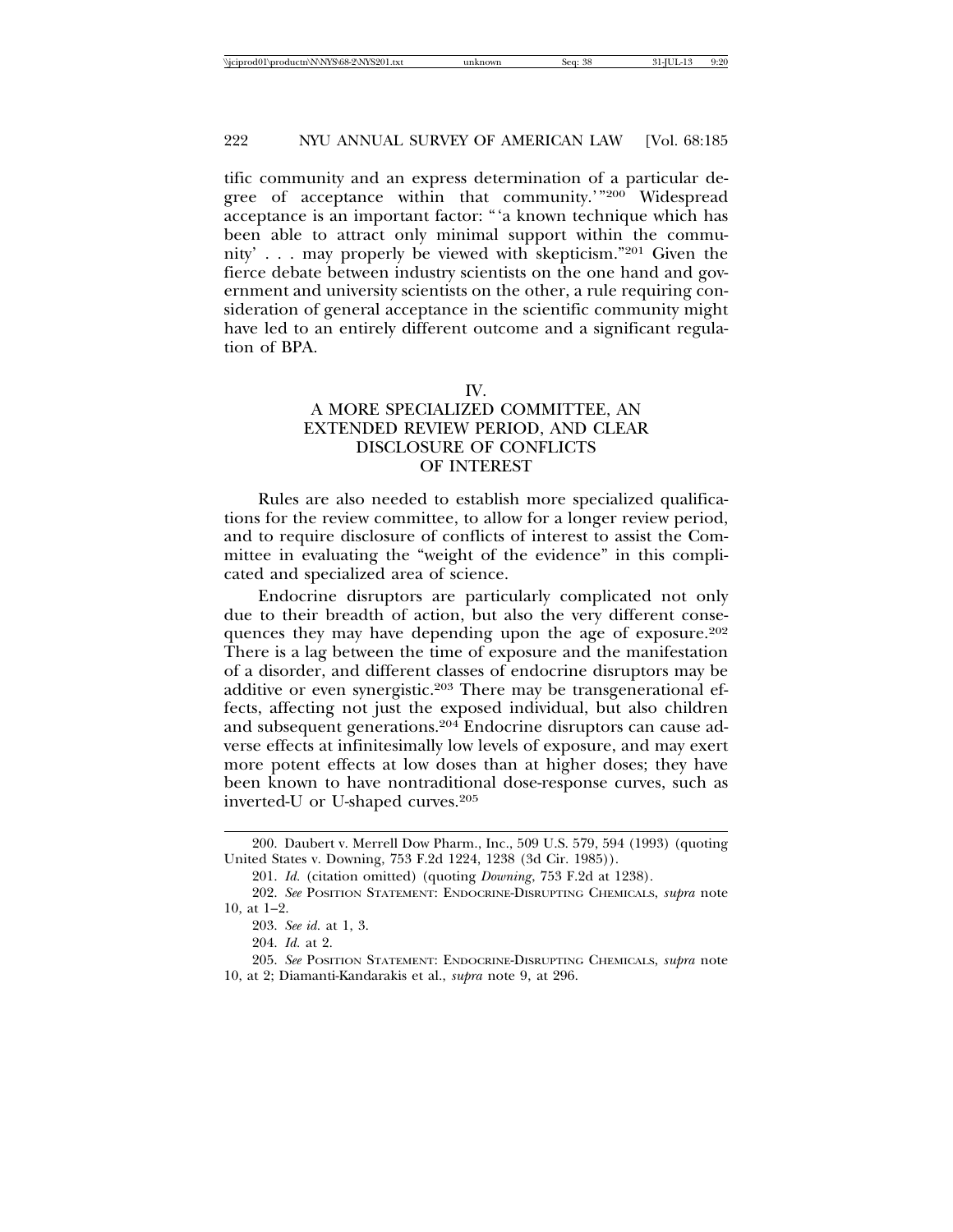The current standards do not require the DART review board to have any particular expertise in endocrinology. The regulatory standard for the composition of the review board requires only that they be "experts from among the following areas of specialization: epidemiology, developmental toxicology, reproductive toxicology, teratology, medicine, public health, biostatistics, biology, toxicology, and related fields." 206 The DART Identification Committee meets as infrequently as once a year, and it reviews a broader class of chemicals than just endocrine disruptors.207 The DART Identification Committee members at the time of the BPA hearing included a toxicologist from Chevron, a family practitioner who has since served as a tobacco industry spokesperson, and representatives from the following university departments: anatomy, epidemiology and preventative medicine, obstetrics and gynecology, pediatrics, nutrition, and family and preventative medicine.208 Responding to concerns about the adequacy of expertise of Committee members, the OEHHA Director has acknowledged that "the appointment of additional members to the committee with backgrounds in areas such as male reproductive hazards would benefit the committee's overall review of certain chemicals for possible listing."209

At the DART Identification Committee's hearing, the discussion on BPA reflected confusion about basic principles of endocrinology. Dr. Keen, rephrasing statements by Dr. vom Saal, identified vom Saal's hypothesis as identifying the possibility of a trimodal response where there are "very bad effects potentially at parts per trillion," at "parts per billion it gets a little bit better," and then at "parts per million maybe it gets worse again."<sup>210</sup> At least one of the

209. Letter from Joan Denton, *supra* note 117, at 2.

210. *DART Meeting on Proposition 65* (July 15, 2009), *supra* note 53, at 73–74 (statement of Dr. Carl Keen, Member, Developmental and Reproductive Toxicant Comm., California Office of Environmental Health Hazard Assessment) (rephrasing statements from Dr. Frederick vom Saal's presentation).

<sup>206.</sup> CAL. CODE REGS. tit. 27, § 25302(b)(2) (2009).

<sup>207.</sup> CAL. CODE REGS. tit. 27, § 25302(c) (2009); CAL. CODE REGS. tit. 27, § 25305(b) (2012).

<sup>208.</sup> *See DART Meeting on Proposition 65* (July 15, 2009), *supra* note 53, at i, 2; email from Monet Vela, Public Records Act Coordinator, Cal. Office of Envtl. Health Hazard Assessment (OEHHA), to author (May 27, 2011, 11:42 AM) [hereinafter e-mail from Monet Vela] (on file with author) (containing resumes of DART Committee members); *see also* Letter from Dr. Sarah Janssen et al., *supra* note 116, at 1 (expressing concern regarding the lack of expertise of the DART Committee); Dan Morain, *Big Tobacco's Unlikeliest Ally*, SACRAMENTO BEE, http:// www.sacbee.com/2012/05/06/4467266/big-tobaccos-unlikeliest-allyphysician. html (last updated Sept. 11, 2012).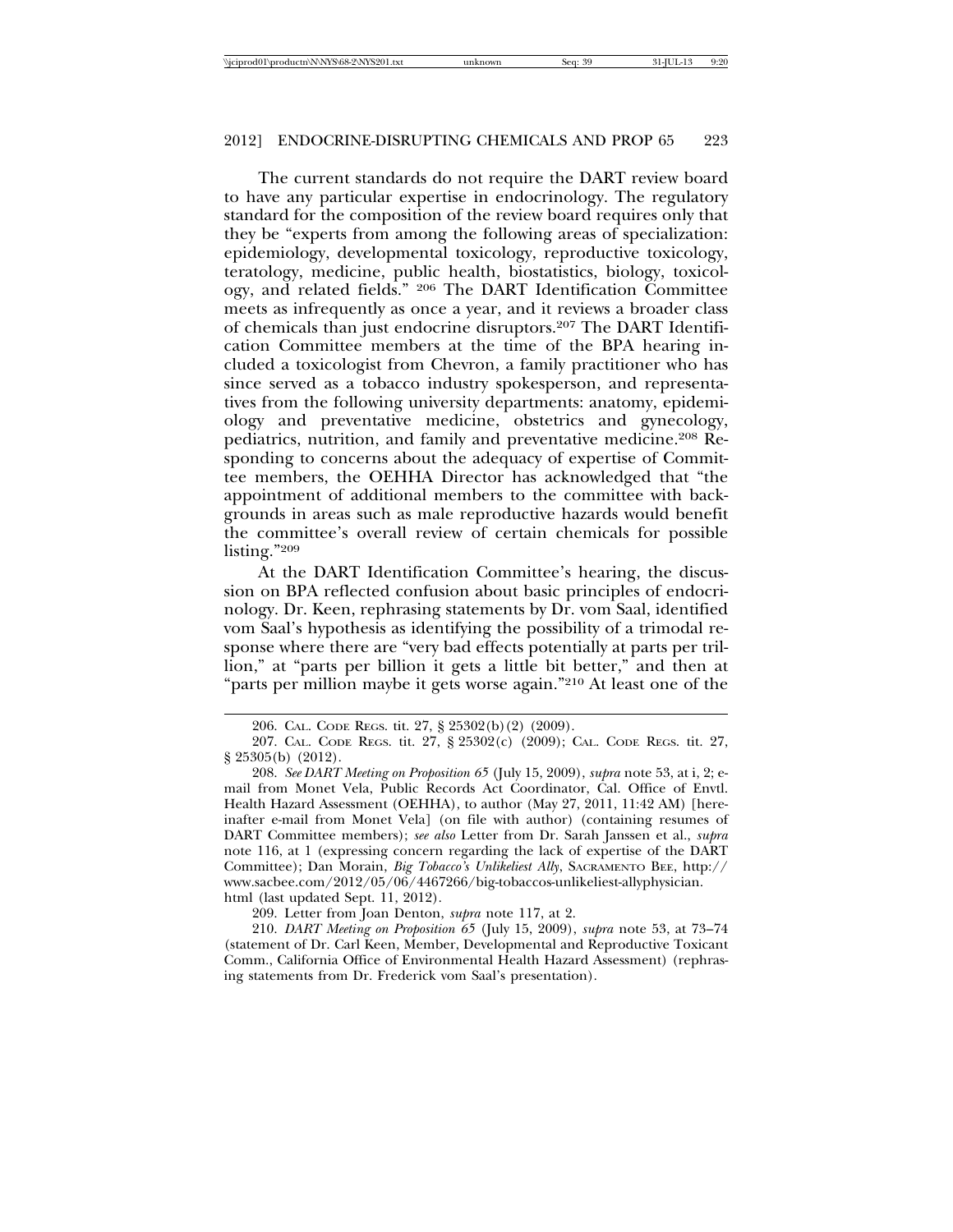Committee members seemed incredulous, noting, "[I]f it's at highdose levels, anything—particularly with meds, as we know, the higher you go with respect to dose, then you're going to start to see some effects."211 Another Committee member mentioned the possibility of a trimodal response, reflected on the need for additional studies and concluded: "I do have a fear. My fear is, is that we are because we're looking at the data the way we're supposed to, and it's as a whole that . . . we could be missing a clear and present danger."212

The science in this area is highly sophisticated and the language is difficult for someone outside the field to comprehend. Take for example, the following explanation from Dr. vom Saal at the hearing:

And the fact that Bisphenol A can alter epigenetic programming was demonstrated by Dolinoy a couple years ago, where they took a mouse with a retrotransposon, a gene spliced into the animal, that if it's demethylated, and therefore active, then this gene causes obesity and a coat color change. What they demonstrated was that Bisphenol A led to a gene where there were no methyl groups available as opposed to the gene being normally silenced by being methylated. So this is a clear example of epigenetic programming and permanent silencing or activation of genes that totally alter the life history of the animal.213

Simplifying the matter somewhat, he did show a picture of a rather fat mouse.<sup>214</sup> As confirmed later via e-mail, the above quoted language means that the study provided evidence that BPA alters genetic programming in such a way as to create a predisposition to obesity.215

Even the most basic question as to the applicability of animal studies was at issue. Dr. vom Saal explained:

[T]hese cell culture studies indicate that at the cellular level, there's no difference in response to Bisphenol A between rat,

<sup>211.</sup> *Id*. at 230 (statement of Dr. La Donna White, Member, Developmental and Reproductive Toxicant Comm., California Office of Environmental Health Hazard Assessment).

<sup>212.</sup> *Id*. at 252 (statement of Dr. Carl Keen, Member, Developmental and Reproductive Toxicant Comm., California Office of Environmental Health Hazard Assessment).

<sup>213.</sup> *Id.* at 71.

<sup>214.</sup> *See* e-mail from Dr. Frederick S. vom Saal, Curators' Professor, Div. of Biological Sci., Coll. of Arts & Sci., Univ. of Mo.-Columbia, to author (May 29, 2011, 6:05 PM) (on file with author).

<sup>215.</sup> *Id.*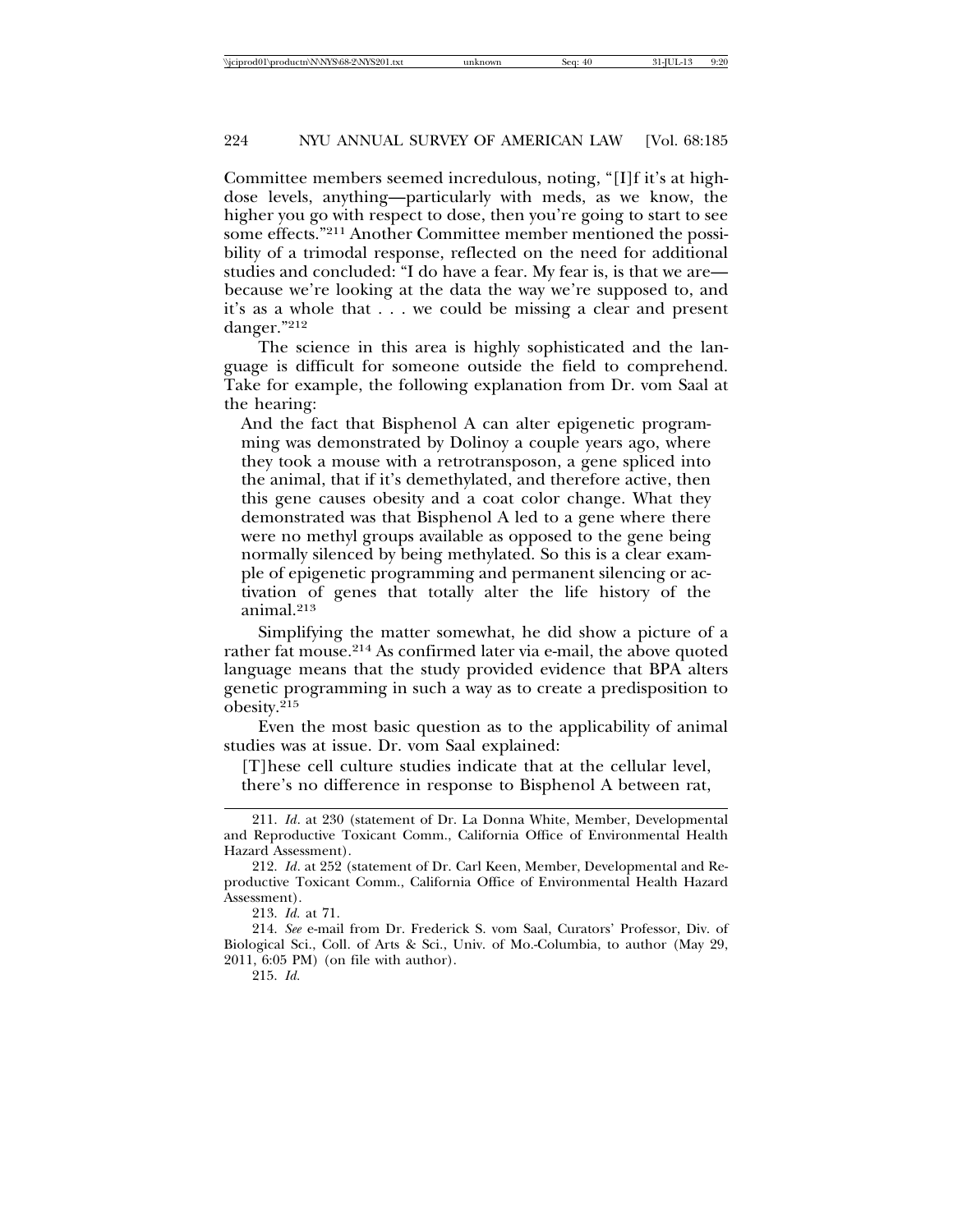mouse, and human cells. There are some pharmacokinetic differences, but they're not anywhere near great enough to account for the effects that you're seeing down in the four part per trillion range.216

However, Dr. Hentges, testifying for the American Chemistry Council, later provided another perspective, stating that there is "a significantly longer half-life for BPA in rodents and significantly greater systemic bioavailability" and that "[b]ecause of these key differences, extrapolation of any effects in rodent studies to humans would be tenuous. And in particular, effects that are observed in rodent studies are likely to over predict what could happen in humans."<sup>217</sup> In the final discussion, Committee Member White stated, "I can't see the extrapolation of the animals into human data."218 Yet an international group of over thirty experts at a 2010 joint meeting of the World Health Organization (WHO) and the Food and Agriculture Organization of the United Nations (FAO) recently came to the opposite conclusion, finding that, given similarities in BPA metabolism, animal studies can be appropriately used for extrapolation to humans.<sup>219</sup>

In addition to exposing the need for a more specialized review board, the discussion during the BPA hearing also suggests that a longer review period is warranted. With no proposed findings of fact or conclusions prepared by the full time OEHHA staff scientists, OEHHA asked far too much, especially of a Committee whose members hold full time professional positions and where their work on the Committee is outside their primary areas of expertise. At the end of the hearing, the DART Identification Committee was clearly overwhelmed. Committee Member Roberts noted the "huge num-

<sup>216.</sup> *DART Meeting on Proposition 65* (July 15, 2009), *supra* note 53, at 74–75.

<sup>217.</sup> *Id.* at 98, 103.

<sup>218.</sup> *Id.* at 230.

<sup>219. &</sup>quot;Despite some differences between BPA metabolism and disposition in rodents and primates, internal exposures to aglycone BPA are remarkably similar for adult rodents, non-human primates and humans. This apparent lack of requirement for allometric scaling is atypical in the therapeutic drug and general chemical literature and suggests that a specific adjustment for interspecies differences in toxicokinetics is not required." FOOD & AGRIC. ORG. OF THE UNITED NA-TIONS & WORLD HEALTH ORG., JOINT FAO/WHO EXPERT MEETING TO REVIEW TOXICOLOGICAL AND HEALTH ASPECTS OF BISPHENOL A SUMMARY REPORT 12, 40–42 (2010), *available at* ftp://ftp.fao.org/ag/agn/agns/BPA\_Summary\_Report.pdf. According to Dr. vom Saal, this statement leaves no room for discussion as to the applicability of animal studies. e-mail from Dr. Frederick S. vom Saal, Curators' Professor, Div. of Biological Sci., Coll. of Arts & Sci., Univ. of Mo.-Columbia, to author (May 28, 2011, 1:14 AM) (on file with author).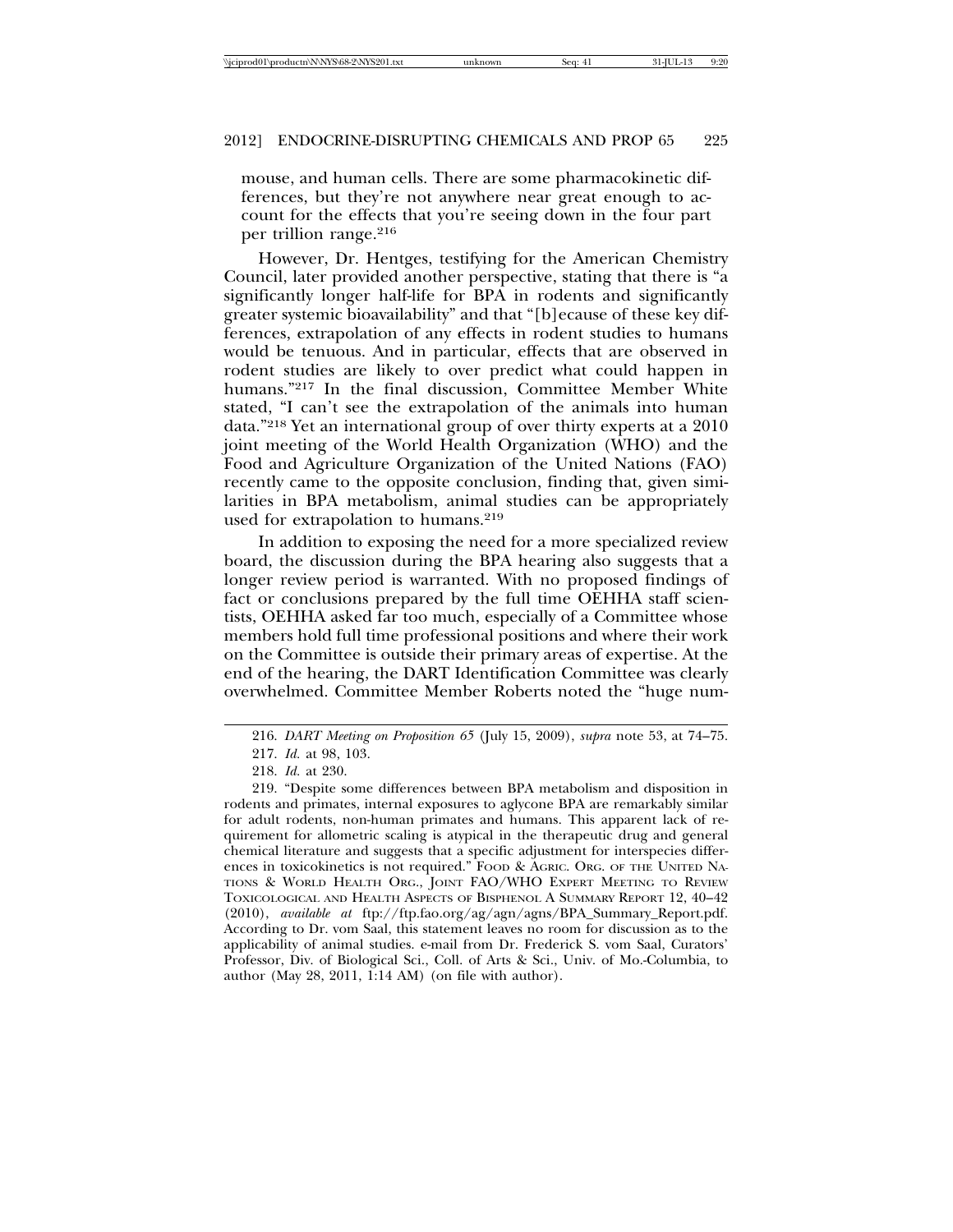ber of studies"220 and that he had to review "this entire binder of information."221 Dr. Hentges, testifying on behalf of the American Chemistry Council, made reference to NTP and European Union documents which hit the Committee members' mailboxes "with a very heavy thud about a month ago."222 Committee Member Keen said, "I think the materials that we got were—I'll use the word 'overwhelming.'"223 As a point of reference, in preparation for the 2006 meeting on the state of knowledge on BPA, thirty-eight of the world's leading scientific experts on BPA, organized as five panels of experts from different disciplines, prepared extensive working documents over a six month period reviewing different aspects of the BPA literature, covering in all over 700 published studies.<sup>224</sup> There are now approximately 1000 articles relating to BPA.225

An inadequate period of study preceding the DART hearing also sets up a situation where the hearing itself may have assumed predominant importance that is particularly troubling in this setting where there is industry-funded opposition. After a neutral presentation by staff, the format set up the illusion of two sides battling in a fair playing field, where the interests of one side should be balanced against the other. There was no discussion of conflicts of interest, and industry representatives failed to clearly identify themselves. The lawyer representing the American Chemistry Council introduced Jay Murray of Murray and Associates without clarifying whether Mr. Murray was representing a client:

I don't think you need any introduction to Jay Murray. But for the audience, Jay was many years ago a member of this scientific advisory panel. He's an authority in this field. And he will speak to you about, what we call, the non-conventional studies, why they shouldn't be relied upon to support a regulatory conclusion.226

<sup>220.</sup> *DART Meeting on Proposition 65* (July 15, 2009), *supra* note 53, at 235.

<sup>221.</sup> *Id.* at 238.

<sup>222.</sup> *Id.* at 98–99.

<sup>223.</sup> *Id.* at 238.

<sup>224.</sup> The meeting was sponsored by the National Institutes of Health, the EPA, and Commonweal (a non-profit health and environmental research group). *Chapel Hill*, *supra* note 14, at 131–32, 138 (these experts concluded that people are exposed to BPA at levels that cause problems in wildlife and laboratory animals and that there is "great cause for concern" with regard to the potential for similar adverse effects in humans); Pete Myers, ENVTL. HEALTH NEWS (Aug. 11, 2007), http://www.environmentalhealthnews.org/newscience/2007/2007-

<sup>0803</sup>chapelhillconsensus.html (synopsis of *Chapel Hill*, *supra* note 14).

<sup>225.</sup> Myers et al., *supra* note 129, at 310.

<sup>226.</sup> *DART Meeting on Proposition 65* (July 15, 2009), *supra* note 53, at ii, 94.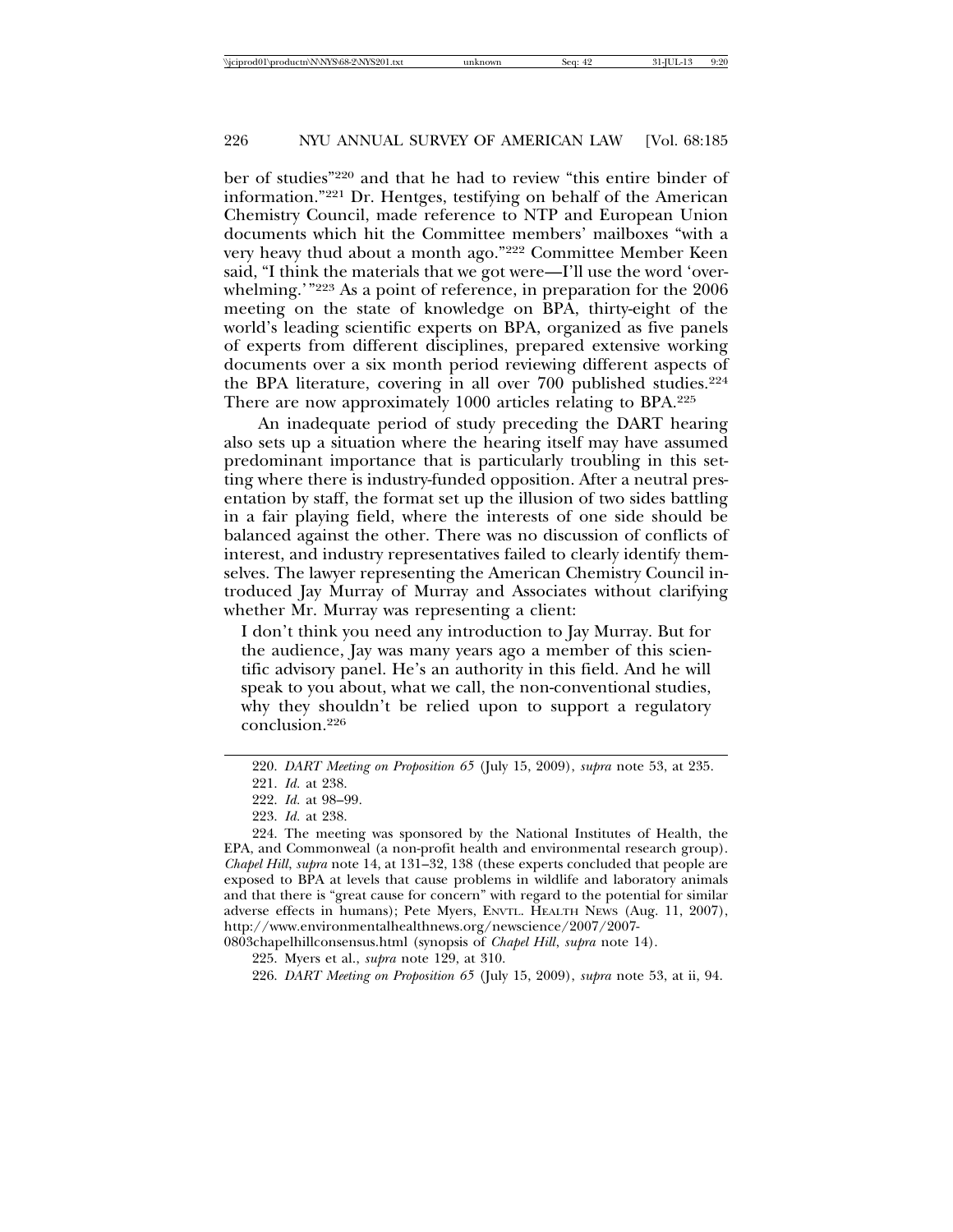Dr. Tyl, also speaking on the side of industry, stressed that she was not speaking as an "advocate," identified herself as working for a "nonprofit contract research organization" that was eighty percent federally funded, and declined to mention whether the particular studies she was presenting were funded by industry. 227

The issue of undisclosed conflicts of interest was discussed in the aftermath of the BPA hearing. According to a report by representatives from environmental and public health organizations who spoke with Committee members after the hearing, two panel members had expressed their belief that industry had not even been present at the hearing, and that the American Chemistry Council  $(ACC)$  was just a non-profit organization,<sup>228</sup> presumably not understanding that it is a trade association representing chemical manufacturers whose stated mission is to improve the public image of the chemical industry and "deliver business value through exceptional advocacy."229 Publicly discussing the issue of undisclosed conflicts of interest at a later hearing, the Committee was advised by its Chief Counsel that "the Open Meeting Act specifically says you cannot require someone to state their name, affiliation, or any other information if they want to speak in front of the group."230 However, she also added that "[i]t doesn't say you can't ask."231 The Committee took no additional action to resolve the issue.

Assuming the accuracy of this interpretation of California's Open Meeting Act,232 another option would be to require OEHHA

231. *Id.* at 104 (statement of Carol Monahan-Cummings, Chief Counsel, California Office of Environmental Health Hazard Assessment).

<sup>227.</sup> *Id.* at ii, 112 ("What I thought I would do is go over the five studies that my staff and I have done at RTI with Bisphenol A. I'd like to just indicate that RTI is a nonprofit contract research organization. . . . We're about 80 percent funded federally and about 20 percent funded commercially.").

<sup>228.</sup> Letter from Dr. Sarah Janssen et al., *supra* note 116, at 2.

<sup>229.</sup> *About ACC*, AM. CHEMISTRY COUNCIL, http://www.americanchemistry. com/About (last visited Jan. 2, 2013).

<sup>230.</sup> *Meeting on Proposition 65 Before the Devtl. & Reprod. Toxicant Identification Comm. of the Office of Envtl. Health Hazard Assessment of the State of Cal.* 103–04 (Oct. 21, 2010), *available at* http://oehha.ca.gov/prop65/public\_meetings/pdf/DAR-TIC102110Transcript.pdf (statement of Carol Monahan-Cummings, Chief Counsel, California Office of Environmental Health Hazard Assessment).

<sup>232.</sup> The Act itself only specifically refers to conditions placed on "attendance at a meeting," not speaking. CAL. GOV'T CODE § 11120 (West 2005); CAL. GOV'T CODE § 11124 (West 2005). However, in its interpretation of the Act, the California Attorney General's Office provides an example that refers to both attendance and speaking: "For example, while the Act does not prohibit use of a sign-in sheet, notice must be clearly given that signing-in is voluntary and not a pre-requisite to either attending the meeting or speaking at the meeting." OFFICE OF THE ATTOR-NEY GEN., CAL. DEP'T OF JUSTICE, A HANDY GUIDE TO THE BAGLEY-KEENE OPEN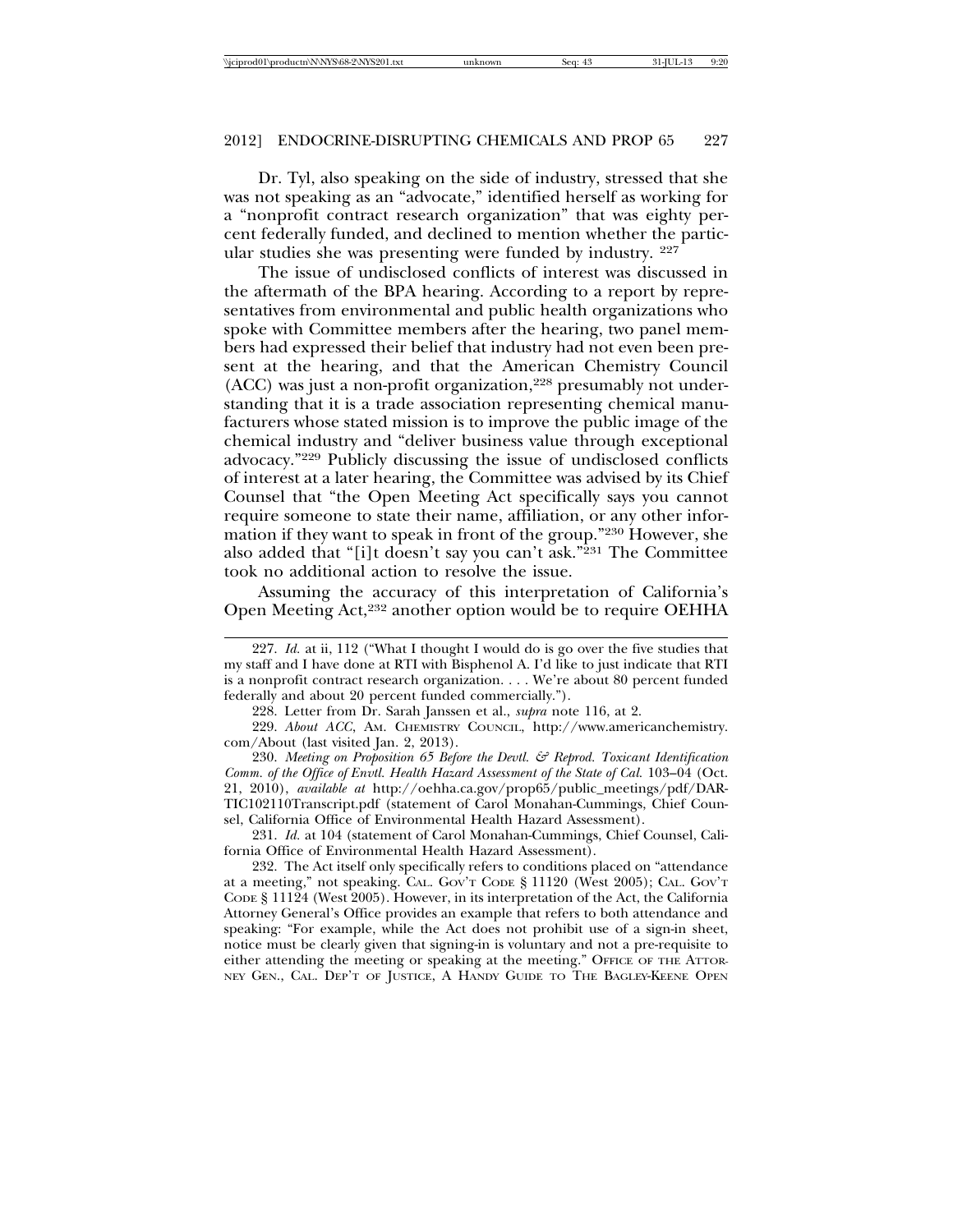staff to research and clearly identify issues concerning conflicts of interest in all studies that are considered and relied upon by the agency prior to any final decision. As has been recommended by Thomas McGarity and Wendy Wagner in the context of all policyrelevant research, there should be rules that require full disclosure of conflicts of interest, including the level of sponsor of any studies; disclosure of all affiliations, funding sources, and financial or management relationships; certification that all authors have agreed to be listed and have approved the manuscript; disclosure of the role that any sponsors played in study design, in the collection, analysis and interpretation of data, or in the writing of the report, or in the decision to submit the report for publication.233

#### V.

## STANDARDS AND FINDINGS TO AVOID INAPPROPRIATE RELIANCE ON UNVERIFIED CLAIMS OF ADVERSE CONSEQUENCES

Another troubling issue at the DART hearing on BPA was the potential influence of testimony that brought evidence before the Committee that was both unverified and outside its statutory and regulatory purview. Industry representatives brought forward testimony consistent with their reported public relations strategy to highlight the costs of any restrictive regulatory measures by touting the benefits of BPA. 234 As reported by the *Washington Post*, based on internal notes of a private meeting:

Industry representatives weighed a range of ideas, including "using fear tactics [e.g. "Do you want to have access to baby food anymore?" as well as giving control back to consumers (e.g. you have a choice between the more expensive product that is frozen or fresh or foods packaged in cans) as ways to dissuade people from choosing BPA-free packaging," the notes said. The attendees estimated it would cost \$500,000 to craft a message for a public relations campaign, according to the notes. "Their 'holy grail' spokesperson would be a 'pregnant

MEETING ACT 9 (2004), *available at* http://ag.ca.gov/publications/bagleykeene 2004\_ada.pdf. An analysis of any First Amendment concerns is outside the scope of this paper.

<sup>233.</sup> MCGARITY & WAGNER, *supra* note 171, at 237–38.

<sup>234.</sup> *See* Lyndsey Layton, *Strategy Being Devised to Protect Use of BPA*, WASH. POST (May 31, 2009), http://articles.washingtonpost.com/2009-05-31/politics/368083 76\_1\_bpa-canned-goods-notes.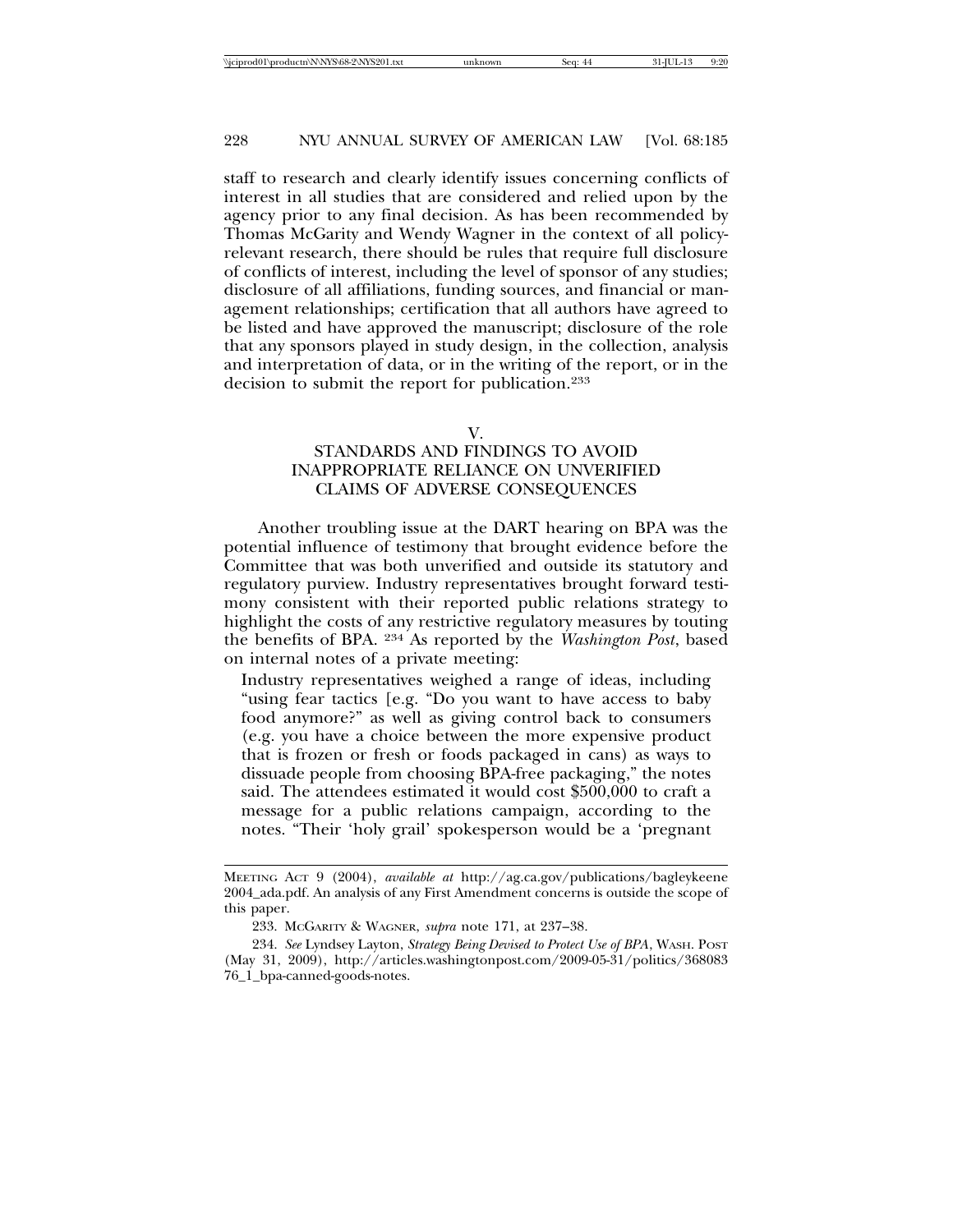young mother who would be willing to speak around the country about the benefits of BPA,'" the notes said.235

This strategy was in full force at the DART hearing on BPA. Although the testimony related to matters outside its charge, the DART Identification Committee nevertheless heard testimony about the benefits of BPA from both Dr. Hoyle from the North American Metal Packaging Alliance and Caroline Silveira from the Grocery Manufacturers Association.236 Ms. Silveira testified as to BPA's "critical function in protecting the integrity of certain metalpackaging components" and its importance in helping foods to retain nutrition, quality, and consumer acceptability.237 She stated that listing would compromise the availability of safe, affordable and nutritious foods.238 Dr. Hoyle testified as to the "*potential health hazards*" that may arise from listing BPA as a Proposition 65 reproductive toxicant and from requiring warning labels.239 He said that BPA is "critical" to maintaining the sterility of canned food and eliminates the problem of swelled cans.240 Dr. Hoyle further stated that there would be public health consequences to deselecting epoxy coatings on metal cans, that they protect against botulism, and that they affect the most needy in our society.<sup>241</sup> He explained that the WIC Program (Special Supplemental Nutrition Program for Women, Infants, and Children) $^{242}$  and food pantries both rely on these epoxies, and that if products are required to be labeled, production will cease due to liability concerns.243 He talked about how metal-packaged products are important when there are disasters and also for the military.244

Dr. Hoyle further stated that the alternatives are untested, and that "there is no readily available, suitable, fully tested material that you can drop in as an alternative." 245 Alluding to Dr. vom Saal's previous testimony referencing published research and multiple data sets showing a fifty percent drop in BPA exposure in Japan after changing the can lining away from BPA to polyethylene ter-

237. *Id.* at 88, 89.

- 239. *Id.* at 139–40 (emphasis added).
- 240. *Id.* at 141.

<sup>235.</sup> *Id.*

<sup>236.</sup> *DART Meeting on Proposition 65* (July 15, 2009), *supra* note 53, at 87, 139.

<sup>238.</sup> *Id.* at 90.

<sup>241.</sup> *Id.* at 142.

<sup>242.</sup> *About* WIC, USDA FOOD & NUTRITION SERV., http://www.fns.usda.gov/ wic/ (last visited Dec. 29, 2012).

<sup>243.</sup> *DART Meeting on Proposition 65* (July 15, 2009), *supra* note 53, at 142–44. 244. *Id.* at 144.

<sup>245.</sup> *Id.* at 146.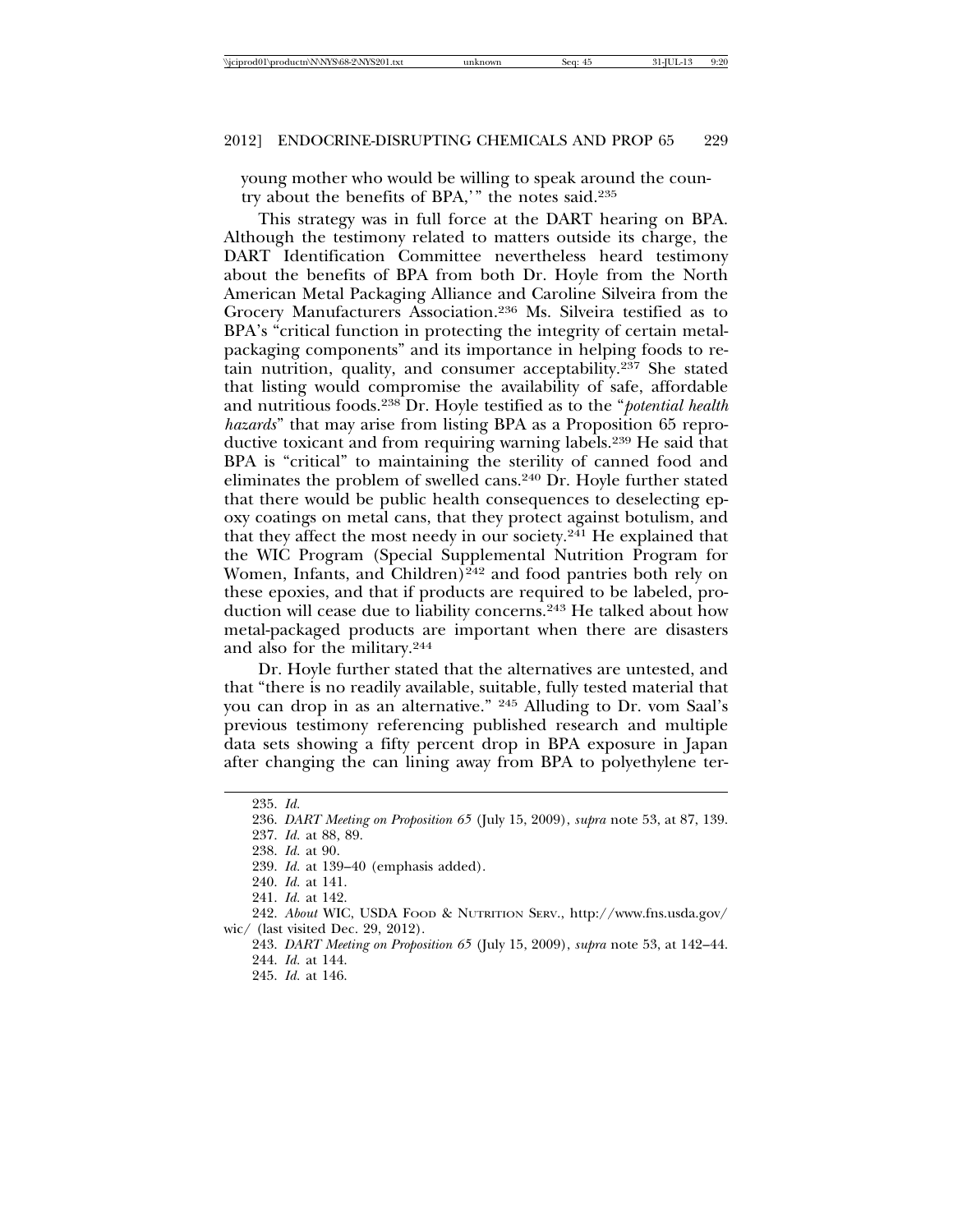ephthalate,<sup>246</sup> Dr. Hoyle stated that even the "PET" that was used in Japan relies on epoxies and that PET is not a barrier to the epoxy migrating, so "the same amount of BPA go[es] through whether the PET is there or not."247

Particularly troubling about this part of the hearing on BPA was the lack of any supporting evidence or evaluations of these statements. There was no indication that any of these statements as to the necessity of can linings, the extent of any public health hazard, or the feasibility and effectiveness of switching to PET were based on any study, scientific review, or analysis. Presumably because this testimony was irrelevant to the question of whether BPA has been clearly shown to be a reproductive toxicant and thus outside the purview of the Committee, no studies appear to have been submitted on this issue. There was no staff review or analysis of these issues in the staff report or presentation. The information is suspiciously incomplete and seemingly inaccurate given that some companies have now made public statements that they are selling BPA-free cans.<sup>248</sup> Kathleen Roberts, a lobbyist for the North American Metal Packaging Alliance, which represents the makers of metal cans and their customers, acknowledged that "alternatives are available but not for all uses currently in the marketplace."249

One practical option would be to explicitly require OEHHA staff to evaluate and discuss all information presented to the Board, including any unverified claims of adverse consequences. However, staff review and discussion of the availability of alternatives may effectively elevate the importance of this discussion and suggest that it is legally relevant to the decision to list a chemical under Proposition 65. As discussed by Daniel Farber in his article *Rethinking the Role of Cost-Benefit Analysis*, "Importing legally irrelevant factors into a decision violates the basic precepts of modern administrative law,"250 and it's unlikely that OEHHA could successfully interpret the Proposition 65 standard, "clearly shown to cause reproductive

249. Layton, *supra* note 234.

250. Daniel A. Farber, *Rethinking the Role of Cost-Benefit Analysis*, 76 U. CHI. L. REV. 1355, 1378 (2009) (book review); *see also* Citizens to Preserve Overton Park, Inc. v. Volpe, 401 U.S. 402, 416 (1971) (requiring the reviewing court to consider "whether the decision was based on a consideration of the relevant factors").

<sup>246.</sup> *Id.* at 75.

<sup>247.</sup> *Id.* at 146.

<sup>248.</sup> *See, e.g.*, *Eden Foods Bisphenol-A (BPA) Free Pioneer*, EDEN ORGANIC, http:// www.edenfoods.com/articles/view.php?articles\_id=178 (last visited Jan. 3, 2013); Alice Wessendorf, *Desperately Seeking BPA-Free Canned Foods*, HEALTHIER TALK (Dec. 7, 2010, 8:00 AM), http://www.healthiertalk.com/desperately-seeking-bpa-freecanned-foods-2948 (listing seven companies which offer BPA-free canned foods).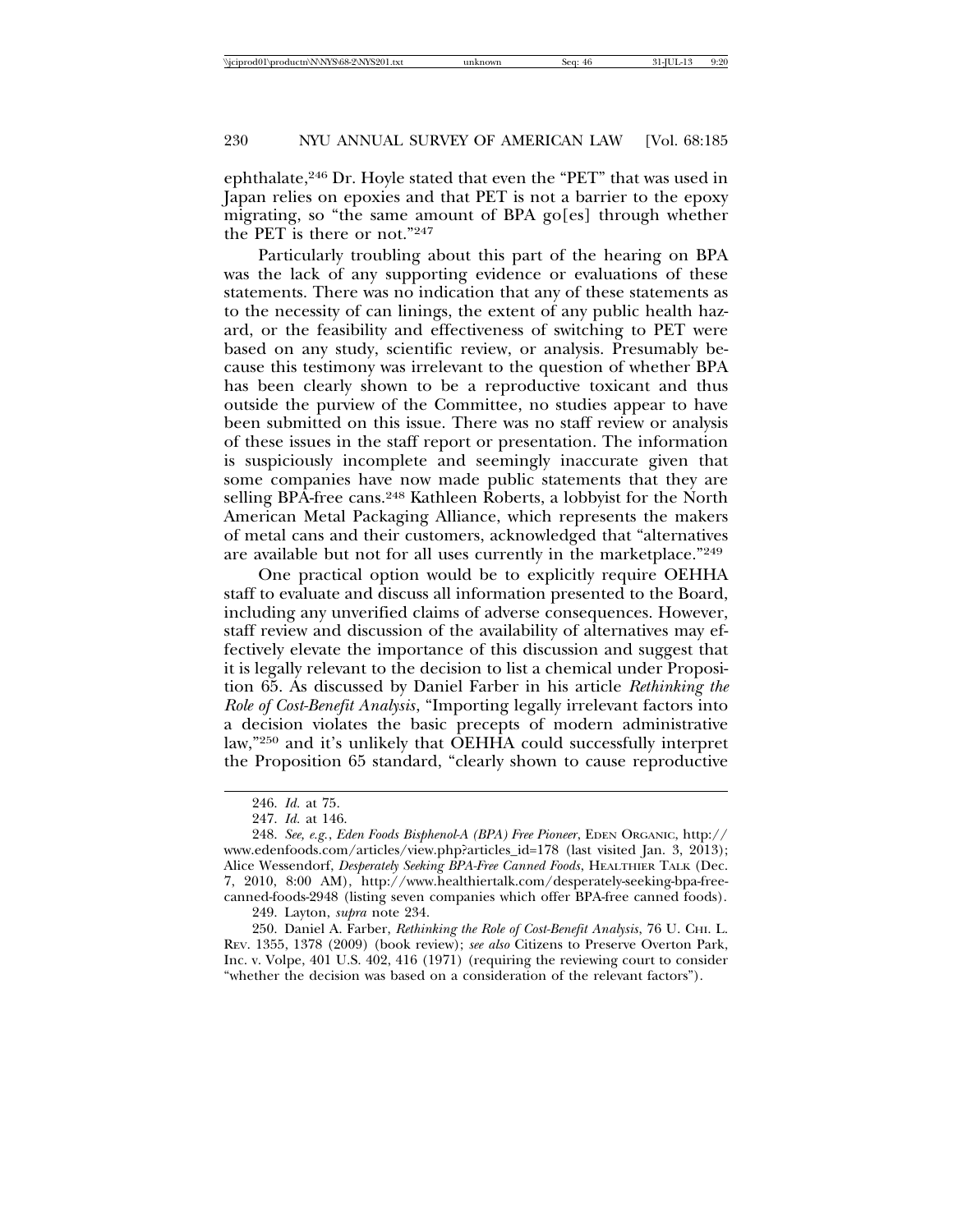toxicity," to legally require considerations extraneous to the question of toxicity. In the context of the Clean Air Act, for example, in *Whitman v. American Trucking Associations*, the Supreme Court interpreted a standard similarly focused on toxicity to exclude cost considerations. The statutory standard in *Whitman* required that the National Ambient Air Quality Standards (NAAQS) be standards "'which in the judgment of the Administrator, based on [the] criteria . . . and allowing an adequate margin of safety, are requisite to protect the public health.'"<sup>251</sup> The Supreme Court found implausible industry's argument that the "terms 'adequate margin' and 'requisite' leave room to pad health effects with cost concerns."252 The Court reasoned that the cost of implementation is "both so indirectly related to public health and so full of potential for canceling the conclusions drawn from direct health effects" that it would have to have been mentioned in the statute if Congress had wanted it to be taken into consideration.253

Responding to a delegation challenge, the Supreme Court in *Whitman* explained that it has upheld agency implementation of other equally indeterminate standards254 and that it has never demanded a "determinate criterion" for saying "how much [of the regulated harm] is too much."255 The practical reality, however, is that if there are no determinate criteria, the decision will still be made with reference to some sort of context, and the cost to industry is unlikely to be ignored. According to credible observers, in actually setting the standards at issue in *Whitman*, "the EPA had in fact considered costs, although tacitly and without public supervision."256 In his concurring opinion, Justice Breyer acknowledged and condoned at least some consideration of context. It was his opinion that the words "'requisite to protect the public health' with 'an adequate margin of safety' . . . do not describe a world that is

255. *Id.* at 475 (alteration in original) (internal quotation marks omitted). "The constitutional question is whether the statute has delegated legislative power to the agency." *Id.* at 472. The Court of Appeals had reasoned that the EPA "'lack[ed] any determinate criteria for drawing lines. It had failed to state intelligibly how much is too much.'" *Whitman*, 531 U.S. at 472 (alteration in original) (quoting Am. Trucking Ass'ns v. EPA, 175 F.3d 1027, 1034 (D.C. Cir. 1999)).

256. Cass R. Sunstein, *Regulating Risks After* ATA, 2001 SUP. CT. REV. 1, 11.

<sup>251.</sup> Whitman v. Am. Trucking Ass'ns, 531 U.S. 457, 466 (2001) (alteration in original) (quoting 42 U.S.C. § 7409(b)(1) (2006)).

<sup>252.</sup> *Id.* at 468.

<sup>253.</sup> *Id.* at 469 (emphasis omitted).

<sup>254.</sup> *Id.* at 473–74 (including "necessary to avoid an imminent hazard to public safety" and "set the standard which most adequately assures, to the extent feasible, on the basis of the best available evidence, that no employee will suffer any impairment of health" (internal quotation marks omitted)).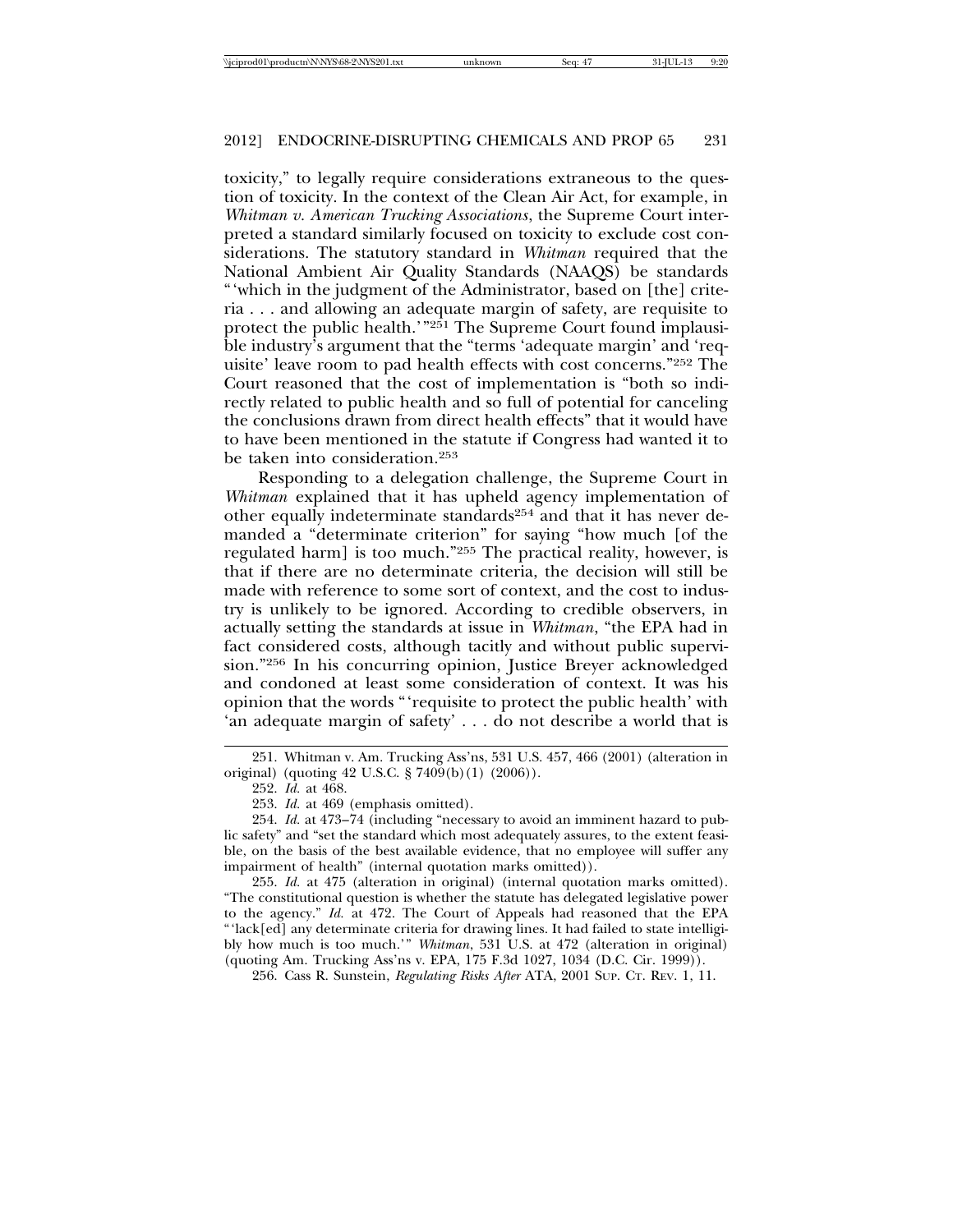free of all risk—an impossible and undesirable objective."257 He explained that the EPA can consider background circumstances when deciding "'what risks are acceptable in the world in which we live*.*'"258 He felt that the statute permitted consideration of "comparative health risks," such as health risks that may stem from reducing "tropospheric ozone (which, it is claimed, helps prevent cataracts and skin cancer)."259 Perhaps quietly acknowledging the reality that cost considerations must have some place in the process, the majority opinion recognized that cost could be taken into consideration at a later point in the administrative process, that is, when regulators determine how to implement ambient air quality standards.<sup>260</sup>

In the case of Proposition 65, however, there is no point later in the process for consideration of consequences. Granted the statute requires only a warning, not a restriction or a ban, still Proposition 65 has been known to have a significant effect on the market and related costs are unlikely to be entirely ignored by decision makers. In this context, it is particularly important that rules create reasonably clear standards. Although it may be impossible to keep extraneous considerations completely outside consideration (especially when faced with an ongoing public relations campaign), clear guidelines and mandatory written findings of fact would create a more transparent process and help focus the Committee's attention on factors relevant to the scientific questions concerning the sufficiency of the evidence on toxicity.

Another option to keep inflated claims of adverse consequences outside consideration would be to adopt an amendment to Proposition 65 that would explicitly allow for staff evaluation of all information before the Board, including information extraneous to the question of toxicity. However, any such law would have to be carefully written so as not to override Proposition 65's ultimate ob-

<sup>257.</sup> Whitman v. Am. Trucking Ass'ns, 531 U.S. 457, 494 (2001).

<sup>258.</sup> *Id.* at 495 (Breyer, J., concurring) (quoting Natural Res. Def. Council, Inc. v. EPA, 824 F.2d 1146, 1165 (D.C. Cir. 1987).

<sup>259.</sup> *Id.* at 495 (Breyer, J., concurring).

<sup>260.</sup> *See id.* at 466–67 (discussing CAA statutory provisions specifically allowing for waiver of compliance deadlines and consideration of economic costs in setting standards of performance for new sources, setting compliance deadlines for emissions standards for automobiles, fuel additives, and aircraft emission standards, and in performing various other duties); *see also id.* at 493 (Breyer, J., concurring) (explaining that "[s]tates may consider economic costs when they select the particular control devices used to meet the standards" and that "industries experiencing difficulty in reducing their emissions can seek an exemption or variance from the state implementation plan").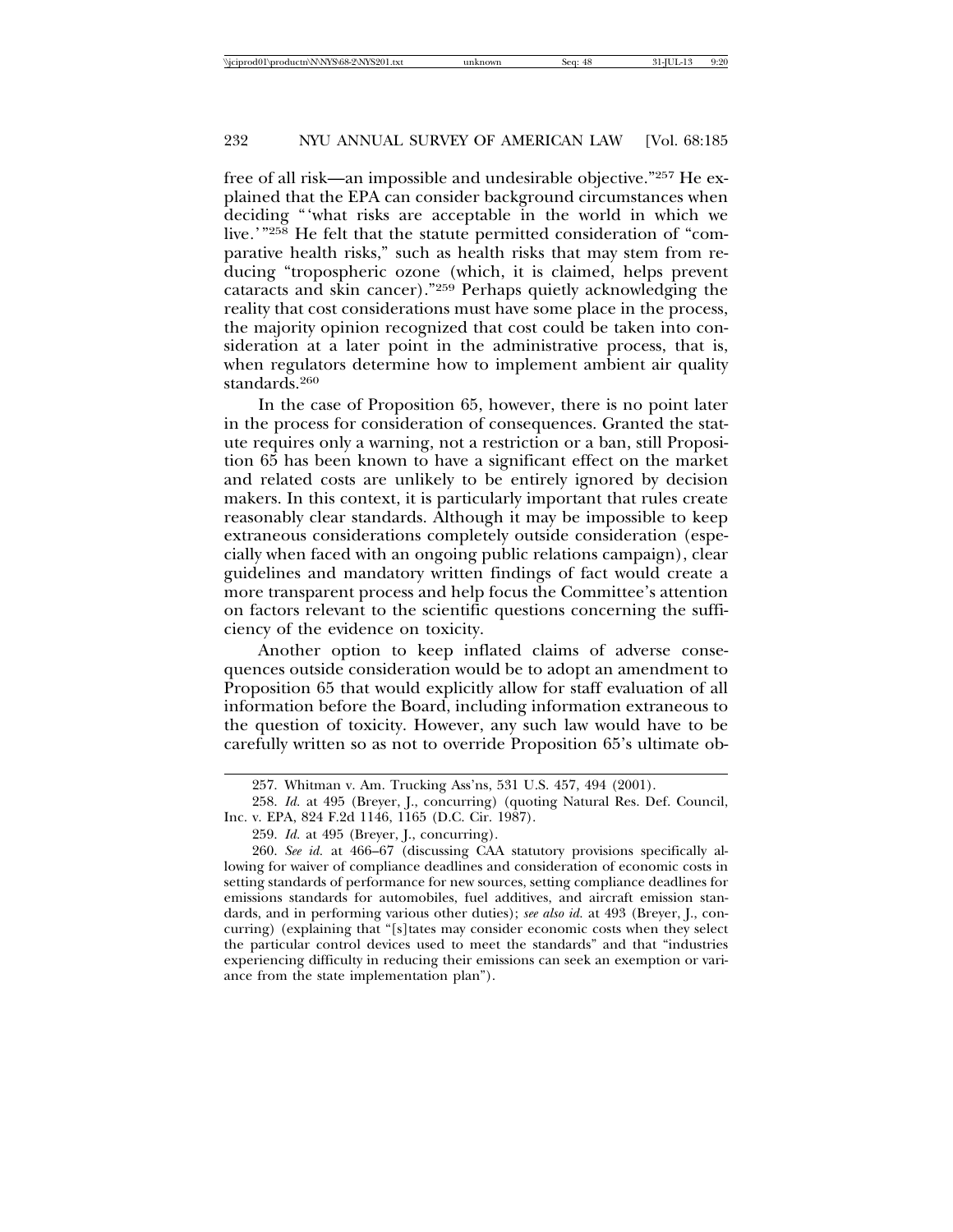jective to enable the purchaser to make an informed decision as to whether there are better alternatives and allow the market to respond accordingly. The focus should remain on the question of toxicity.

### **CONCLUSION**

In the DART hearing on BPA, the outcome might well be expected given the lack of any special expertise on the part of the board, very complex material, a very short review period, no clear understanding of "reproductive toxicity," inadequately disclosed conflicts of interest, and a dearth of regulatory guidance that left the door open to an interpretation that would require conclusive evidence. Given the prevalence of advocacy science, there was, of course, a body of conflicting evidence.

For Proposition 65 to fully meet its regulatory objectives and truly allow for public disclosure of endocrine-disrupting chemicals, OEHHA needs to adopt clear regulatory standards with requirements for findings of fact that increase transparency and accountability. Standards must be adopted that will separate as clearly as possible the science from the policy decisions. Without better standards, an appointed Committee is left to quietly substitute its policy judgments for those of the public. What is needed is an honest and public admission of what is science, and what is policy, so that the public may take corrective action as may be necessary to further public policy objectives.

In contrast to the decision from the FDA's Science Board on BPA, there was no attempt by the DART Identification Committee to separate the scientific decisions from the policy decisions. Despite a standard that calls for "reasonable certainty in the minds of competent scientists,"261 the FDA's Science Board on BPA recognized that the decision was really one of mixed science and policy and that they alone were not the arbitrators of the regulatory decision.262 Standards as to acceptable margins of safety were clearly guiding the process. 263 However, given the regulatory malaise that

<sup>261.</sup> Food Additives Amendment of 1958, Pub. L. No. 85-929, 72 Stat. 1784; S. REP. NO. 85-2422, at 2–3 (1958), *reprinted in* 1958 U.S.C.C.A.N. 5300, 5301–02 (describing the relevant standard as one of "reasonable certainty in the minds of competent scientists that the additive is not harmful to man or animal").

<sup>262.</sup> *See* FDA SCIENCE BOARD SUBCOMMITTEE ON BISPHENOL A, *supra* note 18, at 4.

<sup>263.</sup> *Id.* ("[T]he Margins of Safety defined by [the] FDA as 'adequate' are, in fact, inadequate. This does not mean that the potential exposures are not '*acceptable'.*")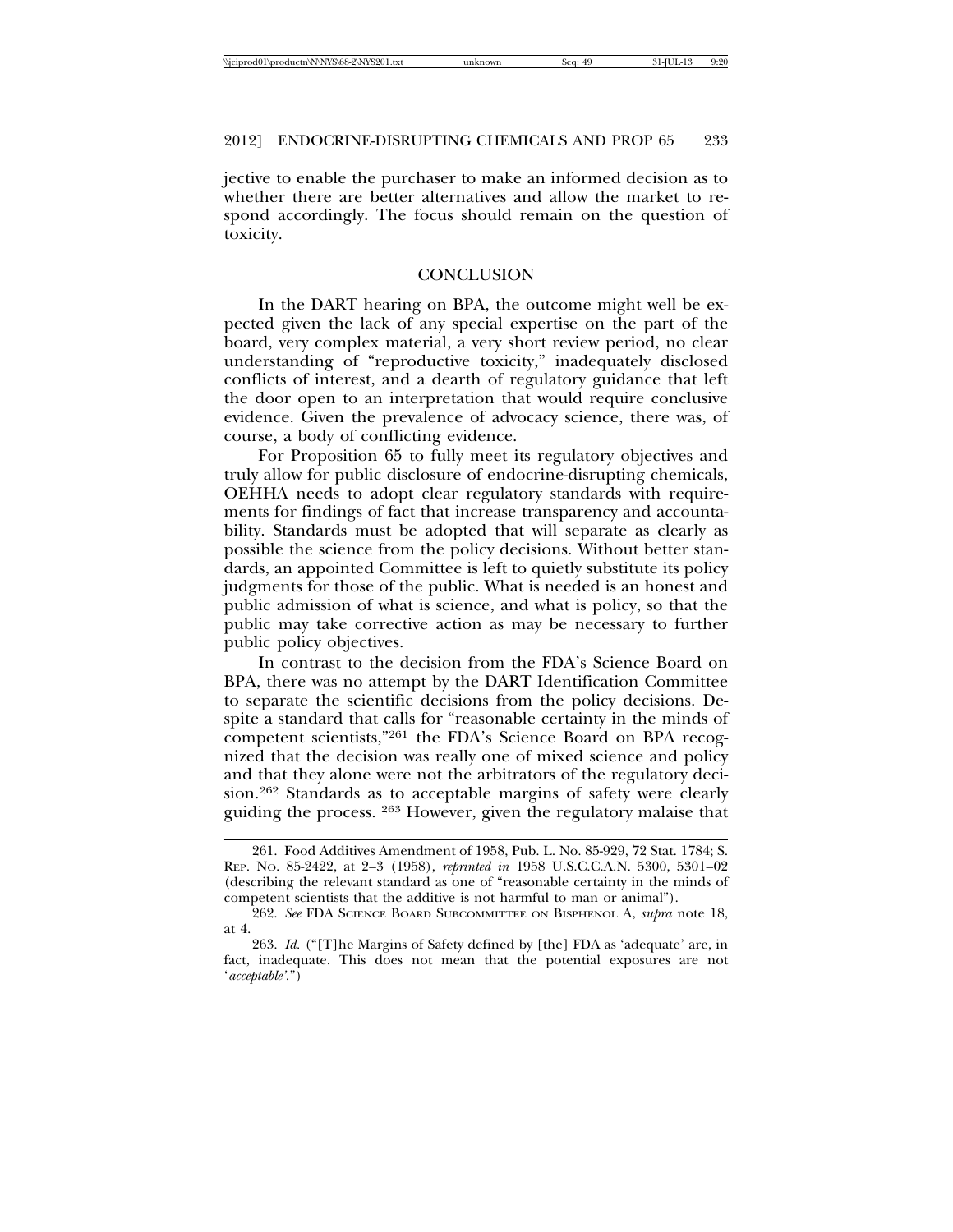followed, standards are still needed to guide the policy decisions themselves.

OEHHA has publicly taken the position that the ultimate question under Proposition 65 is purely a question of "science,"264 yet in its refusal to assist the Committee by proposing any conclusions as to the sufficiency of the evidence, the OEHHA staff appear to quietly recognize themselves that there is considerable room for judgment that may fall outside the realm of science: "OEHHA staff avoid making specific arguments for or against the listing of any given chemical since this decision is entirely within the purview of the expert committees*.*"265 Yet a full time staff with over a year of study on the issue<sup>266</sup> would seem to be in a better position than a part-time committee with no particularly specialized expertise and a very short review period to make at least draft recommendations on the science.

The problems with clarity and transparency identified in this article are not unique to Proposition 65 but reflect a larger problem in regulatory decisionmaking involving scientific assessments. In its ongoing review of the EPA's *Draft IRIS Assessment of Formaldehyde,* a committee of the National Research Council identified problems "similar to those which have been reported over the last decade by other NRC committees," including "problems with clarity and transparency of the methods," the role of guidelines in the "preparation of the assessment," lack of consistency with no clear "underlying conceptual framework," and inadequate "documentation of methods and criteria for identifying evidence . . . [and] critically evaluating . . . studies."267

With minor regulatory reform, ideally through a publicly accessible and transparent rulemaking process involving the scientific

<sup>264.</sup> *See* Letter from Joan Denton, *supra* note 117, at 2–3 ("This standard is not a legal determination; it is instead a scientific judgment in which the state's qualified experts are expected to apply their own knowledge and expertise to determine if a chemical has been 'clearly shown by scientifically valid testing according to generally accepted principals to cause reproductive toxicity.'").

<sup>265.</sup> *Id.* at 2.

<sup>266.</sup> CAL. ENVTL. PROT. AGENCY, *supra* note 25, at 8 ("OEHHA had selected BPA through its prioritization process as a candidate for consideration by the DART IC, and substantial staff work on preparation of hazard identification materials had already occurred, before the NTP-CERHR Monograph was published [in September 2008].").

<sup>267.</sup> REVIEW OF THE ENVIRONMENTAL PROTECTION AGENCY'S DRAFT IRIS ASSESS-MENT OF FORMALDEHYDE, Comm. to Review EPA's Draft IRIS Assessment of Formaldehyde, Bd. on Envtl. Studies and Toxicology, Div. on Earth & Life Studies, Nat'l Research Council 4 (2011), *available at* http://www.nap.edu/catalog.php?record\_ id=13142.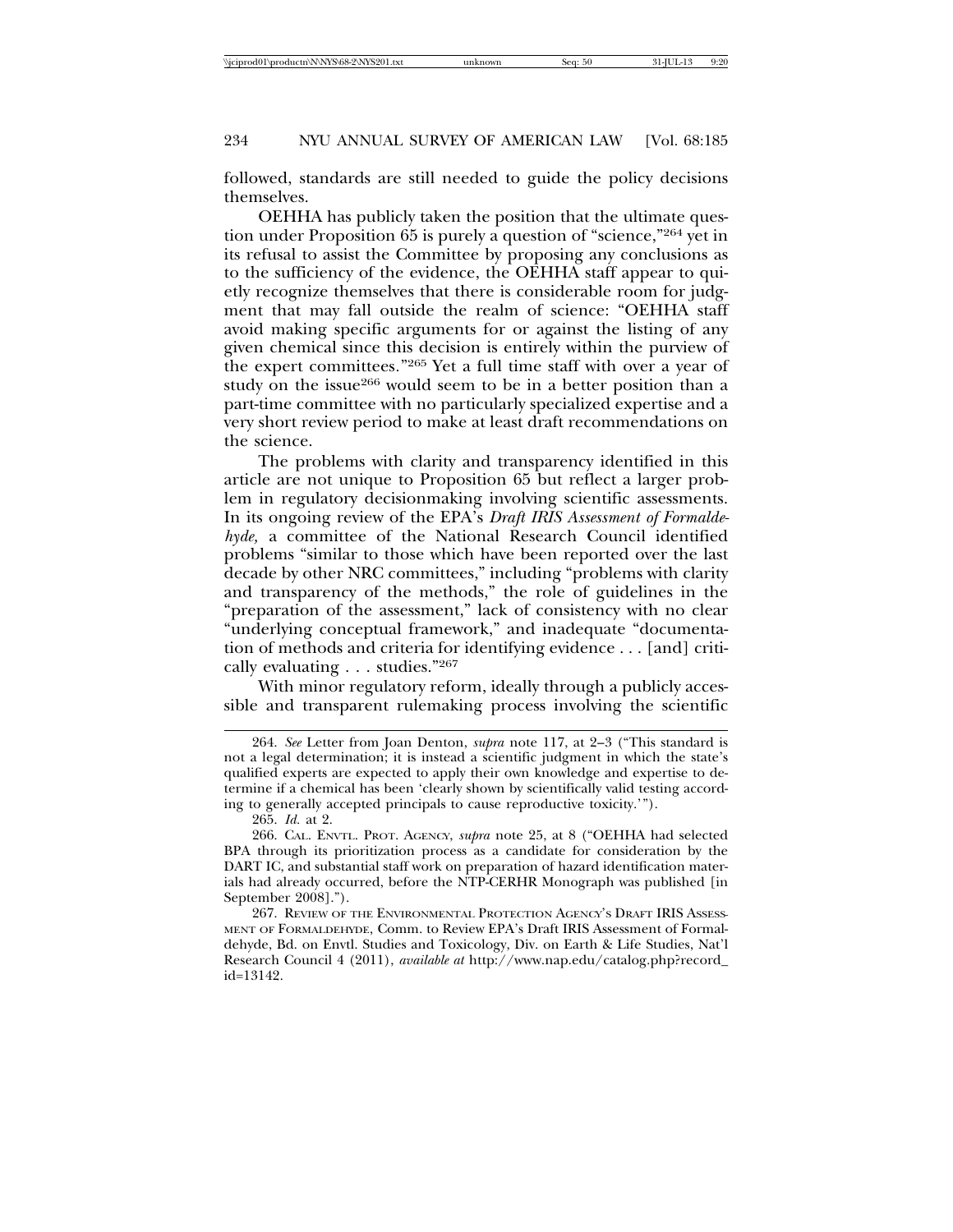community, Proposition 65 could effectively provide for public disclosure and allow for a precautionary approach to endocrine-disrupting chemicals. OEHHA should adopt rules to define "reproductive toxicity" broadly and consistently with the evolving science recognizing the breadth of action of endocrine-disrupting chemicals. The rules should be broad enough to include all serious adverse health effects relating to the functioning of the endocrine system, including all effects that cause people pain, cost society money, and lead to serious health problems, like precancerous conditions and obesity. The proposed reform is particularly important today following the dissolution of the NTP-CERHR and the increased importance of the DART Identification Committee review as a listing mechanism. OEHHA recognition of a broad definition of "reproductive toxicity" may also align the practice and goals of the DART Identification Committee with the National Toxicology Program's new Office of Health Assessment and Translation, and encourage future designation of the latter as an authoritative body.

OEHHA should also adopt rules to define "clearly shown" that include standards to assess and weigh advocacy science. Such standards should consider the basics of appropriate research design and general acceptance of the work within the scientific community. There should also be clear and detailed standards to require disclosure of all conflicts of interest, related both to the studies relied upon, and to the testimony at hearings to consider the listing of chemicals under Proposition 65.

Clear standards coupled with required findings of fact would help focus the Committee on appropriate issues in the face of any exaggerated claims of adverse consequences due to the alleged unavailability of alternatives. Rules recognizing and sorting the policy questions from the science questions and requiring the DART Identification Committee to issue findings of fact may encourage the staff to provide more comprehensive assistance, ideally including proposed findings of fact, without fear of overstepping into the role of policy-making.

Ideally there should be a transparent discussion of existing alternatives including a serious evaluation of any exaggerated claims of adverse consequences. However, it would be difficult to institutionalize this discussion, especially under the current legal and regulatory regime. The question of alternatives may ultimately be best addressed pursuant to California's Green Chemistry Initiative. In 2008, California Senate Bill 509 established a Toxics Information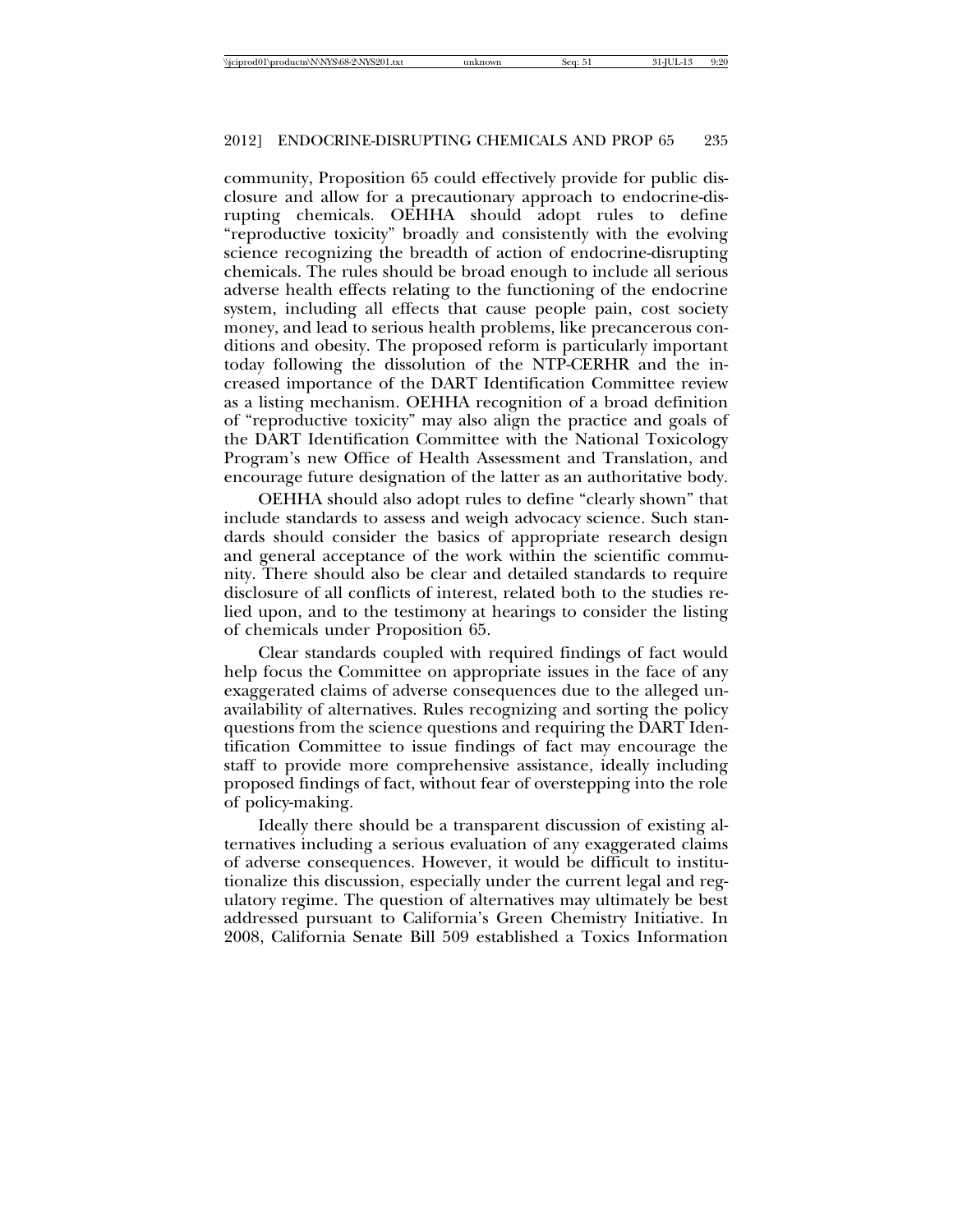Clearinghouse,268 and California Assembly Bill 1879 required California's Department of Toxic Substances to adopt regulations that would establish a process to identify and prioritize chemicals of concern, identify alternatives, and consider requirements for labeling restrictions or prohibitions.269 However, this effort too has fallen subject to criticism for failing to identify sufficient legal standards. Commenting on the informal draft rule, Joseph Guth of the University of California, Berkeley Center for Green Chemistry requested that the agency articulate a transparent standard as to how the conflict between the "interests in environmental health and economic factors are 'best' balanced": "Without an articulated standard, there is no hope of . . . decisions being transparent, consistent or accountable to the public."270 The final regulatory structure of California's Green Chemistry initiative remains to be seen.271

Meanwhile Americans may receive some protection from the transnational reach of the European Union's toxic substance law: Registration, Evaluation, and Authorization of Chemicals (REACH).272 For authorization to use chemicals of "very high concern," REACH requires applications to include an "analysis of alternatives, considering their risks and the technical and economic feasibility of substitution."273

271. Assembly Bill 1879 required that regulations be adopted by January 1, 2011; however, the Safer Consumer Products regulations are yet to be finalized. Assemb. B. No. 1879; *see Safer Consumer Products Regulations*, CAL. DEP'T OF TOXIC SUBSTANCES CONTROL, http://www.dtsc.ca.gov/SCPRegulations.cfm (last visited Jan. 3, 2013) (indicating several different notice and comment periods for the regulations, including one ending January 22, 2013); Safer Consumer Products Proposed Regulations, R-2011-02 (proposed July 2012) (to be codified at CAL. CODE REGS. tit. 22, §§ 69501–69599), *available at* http://www.dtsc.ca.gov/upload/ SCPProposedRegulationsNoUnderlineJuly2012.pdf.

272. *See* Noah M. Sachs, *Jumping the Pond: Transnational Law and the Future of Chemical Regulation*, 62 VAND. L. REV. 1815, 1819, 1822 (2009).

273. Regulation (EC) 1907/2006 of the European Parliament and of the Council of 18 December 2006 Concerning the Registration, Evaluation, Authorisation and Restriction of Chemicals (REACH), Establishing a European Chemicals Agency, Amending Directive 1999/45/EC and Repealing Council Regulation

<sup>268.</sup> S.B. No. 509, 2007–2008 Sess. (Cal. 2008) (codified at CAL HEALTH & SAFETY CODE §§ 25251, 25256–25257.1 (West Supp. 2012)).

<sup>269.</sup> *See* Assemb. B. No. 1879, 2007–2008 Sess. (Cal. 2008) (codified at CAL. HEALTH & SAFETY CODE §§ 25252–25255, 25257 (West Supp. 2012)).

<sup>270.</sup> Letter from Joseph H. Guth, Ph.D., J.D., Member, Green Ribbon Sci. Panel, Sci. & Envtl. Health Network, Univ. of Cal., Berkeley Ctr. for Green Chemistry, to Debbie Raphael, Dir., Cal. Dep't of Toxic Substances Control 2 (Dec. 31, 2011), *available at* http://www.dtsc.ca.gov/LawsRegsPolicies/Regs/upload/ SCPInformalComments201201Web1.pdf (no. (IC)19 of Cal. Dep't of Toxic Substances Control compilation of comments on the informal draft rule).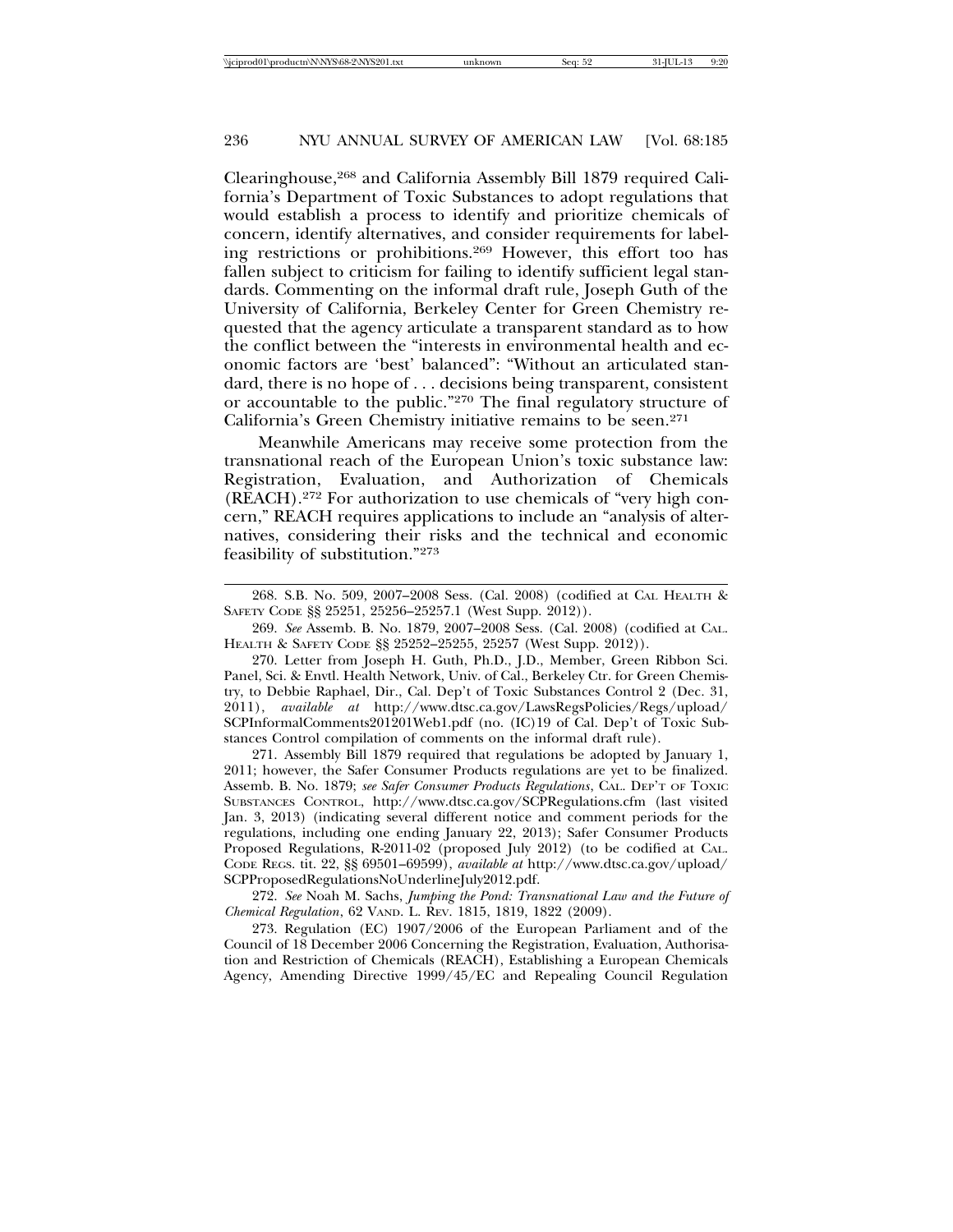Finally, at least in so far as its work involves the review of endocrine-disrupting chemicals, OEHHA should adopt rules that require the DART Identification Committee, or a subcommittee, to have a high level of expertise in the area of endocrinology and that allow for a longer review period as necessary to consider the complexity of the science, the number of studies under review, and any time demands that may be involved in identifying and dealing appropriately with advocacy science.

The issue of adequate expertise of boards and scientific peer review panels to address endocrine-disrupting chemicals has been recognized at the national level. In 2011, a bill was introduced in the House of Representatives that would establish an Endocrine Disruption Expert Panel to guide federal regulatory decisions regarding endocrine-disrupting chemicals in the context of several existing federal health and environmental statutory programs.<sup>274</sup> Members of the panel would have "established expertise in the field of endocrine disruption research by publishing research in peerreviewed literature and have received Federal endocrine-researchrelated funding within the 2 years preceding appointment."275 California should consider a similar standard for the DART Identification Committee. The federal bill also recognizes the "need to educate the public on the results of research on endocrine-disrupting chemicals so that manufacturers, processors, retailers, and individual consumers can make informed decisions about potential exposures to harmful chemicals."276 The bill declares that "[p]eople should be protected from chemicals that are found to have endocrine-disrupting effects."277

With a little reform to the regulatory framework, Proposition 65 could live up to the expectations of the California voters and create an opportunity for people to protect themselves from endocrine-disrupting chemicals. To fully inform the public, require-

<sup>(</sup>EEC) 793/93 and Commission Regulation (EC) 1488/94 as well as Council Directive 76/769/EEC and Commission Directives 91/155/EEC, 93/67/EEC, 93/105/ EC and 2000/21/EC, 2006 O.J. (L396) 1, 25 (EC), *available at* http://eur-lex.europa.eu/LexUriServ/LexUriServ.do?uriOJ:L:2006:396:0001:0849:EN:PDF.

<sup>274.</sup> *See* Endocrine-Disrupting Chemicals Exposure Elimination Act of 2011, H.R. 2521, 112th Cong. §§ 4(2), 101(a)(2) (2011).

<sup>275.</sup> *Id.* § 101(b)(1)(A).

<sup>276.</sup> *Id.* § 3(6). The bill would also establish a research program and a hazard classification system for endocrine-disrupting chemicals. *See id.* § 101(a)(1), (2). It would require federal agencies to develop strategies for reducing exposure, and require exposure pathways to be mitigated where the expert panel has identified a chemical as being of a high level of concern. *See id.*  $\S$ § 101(a)(4), 201(a), (c)(1).

<sup>277.</sup> *Id.* § 3(7).